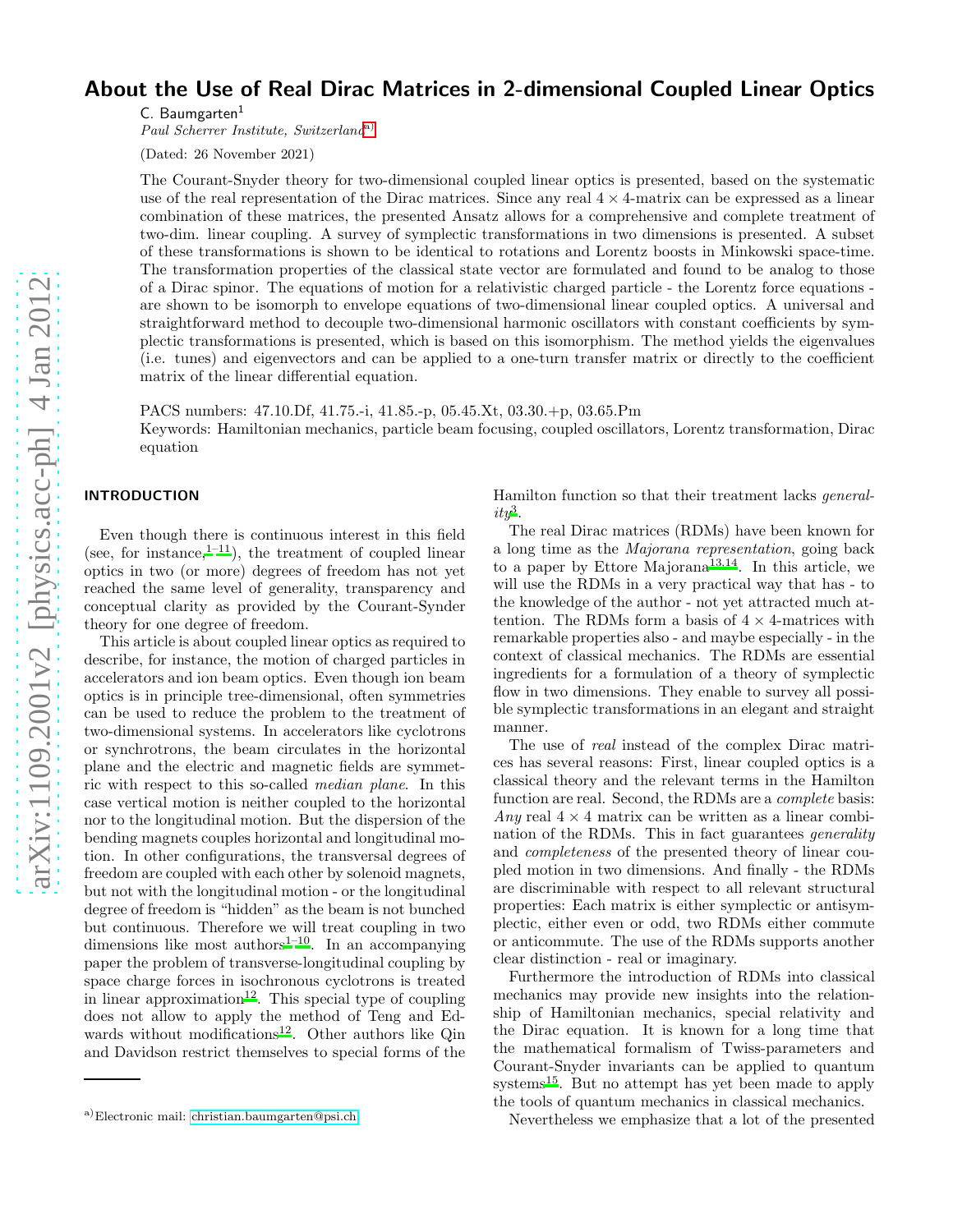formalism, i.e. practically all equations that do not refer to other matrices than  $\gamma_0$ , may be applied in arbitrary dimensions, if  $\gamma_0$  is extended correspondingly. This holds especially for the concept of the symplex, that we introduce to identify the components of the "force matrix". We will demonstrate the significance of the RDMs for the treatment of coupled linear motion, in the context of transfer matrices and eigensystems. This leads in a natural way to the two-dimensional generalization of the Courant-Snyder theory. In the second part we demonstrate how the RDMs can be used in the context of the second moments using Poisson brackets. We show that both, the Maxwell-equations and the Lorentz force equations, can be formulated casually in terms of the RDMs. This brings up an analogy which we call the "electromechanical equivalence". Effectively we use the isomorphism of symplectic transformations with Lorentz boosts and rotations in Minkowski space to introduce a physical nomenclature of symplectic transformations in two dimensions. Based on this equivalence and on the distinction of even and odd matrices we finally develope a general algorithm that allows to determine the symplectic decoupling transformation. Furthermore the algorithm enables to compute the eigenvalues and the eigenvectors of stable two-dimensional symplectic systems.

# I. REAL DIRAC MATRICES IN COUPLED LINEAR OPTICS

The position and direction of a charged particle within a beam is usually described by its coordinates and angles relative to the reference trajectory. In case of two transversal coordinates, the position of the particle is described by  $x, x', y, y'$ , where x is the horizontal and y the vertical ("axial") coordinate. The dashes represent the derivative with respect to the path length s along the reference orbit. In case of transverse-longitudinal coupling, a common choice of the coordinates is  $x, x', l, \delta$  where l is the longitudinal coordinate with respect to the bunch center and  $\delta = \frac{p-p_0}{p_0}$  is the relative momentum deviation, where p is the momentum of a specific ion and  $p_0$  is the average momentum.

Since the formalism is related to classical Hamiltonian mechanics, we prefer to write  $q_i$  and  $p_i$  for the dynamical variables and we collect them in a vector  $\psi$ :

<span id="page-1-0"></span>
$$
\psi = (q_1, p_1, q_2, p_2)^T. \tag{1}
$$

We could as well change the ordering of the variables and use for example

<span id="page-1-1"></span>
$$
\psi = (q_1, q_2, p_1, p_2)^T. \tag{2}
$$

This may (of course) have no influence on the physical situation and its description, but it leads to a different ordering of the RDMs. Four elements can be ordered in  $4! = 24$  different ways, but since we do not distinguish the indices, there are  $4!/2 = 12$  different permutations of

the elements in  $\psi$  and corresponding systems of RDMs as listed in Tab. [III.](#page-22-0)

We identify the Dirac matrix  $\gamma_0$  with the symplectic unit matrix, which is usually denoted by  $I, J$  or  $S$ . In case of Eq. [1,](#page-1-0) the "time direction"  $\gamma_0$  is

$$
\gamma_0 = \left( \begin{array}{cccc} 0 & 1 & 0 & 0 \\ -1 & 0 & 0 & 0 \\ 0 & 0 & 0 & 1 \\ 0 & 0 & -1 & 0 \end{array} \right) , \tag{3}
$$

in case of Eq. [2,](#page-1-1) the form is

$$
\eta_0 = \begin{pmatrix} 0 & 0 & 1 & 0 \\ 0 & 0 & 0 & 1 \\ -1 & 0 & 0 & 0 \\ 0 & -1 & 0 & 0 \end{pmatrix} . \tag{4}
$$

 $\gamma_0$  is a skew-symmetric matrix that squares to the negative unit matrix  $\gamma_0^2 = -1$ , while in the usual definition of the Dirac matrices one has  $\gamma_0^2 = 1$ . The other three basic matrices  $\gamma_1 \dots \gamma_3$  are defined by the requirement that they must anticommute with  $\gamma_0$  and with each other and that they square to the opposite sign of  $\gamma_0^2$ . The signature of the metric tensor  $g_{\mu\nu}$ , hence, is  $(-1, +1, +1, +1)$ - instead of  $(+1, -1, -1, -1)^{16,17}$  $(+1, -1, -1, -1)^{16,17}$  $(+1, -1, -1, -1)^{16,17}$  $(+1, -1, -1, -1)^{16,17}$ :

$$
g_{\mu\nu} = \text{Diag}(-1, 1, 1, 1)
$$
  
= 
$$
\frac{\gamma_{\mu}\gamma_{\nu} + \gamma_{\nu}\gamma_{\mu}}{2}.
$$
 (5)

The other matrices that we use to form the symplectic basis are

$$
\gamma_1 = \begin{pmatrix} 0 & -1 & 0 & 0 \\ -1 & 0 & 0 & 0 \\ 0 & 0 & 0 & 1 \\ 0 & 0 & 1 & 0 \end{pmatrix} \tag{6}
$$

$$
\gamma_2 = \begin{pmatrix} 0 & 0 & 0 & 1 \\ 0 & 0 & 1 & 0 \\ 0 & 1 & 0 & 0 \\ 1 & 0 & 0 & 0 \end{pmatrix} \tag{7}
$$

$$
\gamma_3 = \left(\begin{array}{rrr} -1 & 0 & 0 & 0 \\ 0 & 1 & 0 & 0 \\ 0 & 0 & -1 & 0 \\ 0 & 0 & 0 & 1 \end{array}\right) \tag{8}
$$

The remaining matrices are defined by

|                 |          | $\gamma_{14} = \gamma_0 \gamma_1 \gamma_2 \gamma_3;$ |     | $\gamma_{15}$                    | $=$ |                                                      |
|-----------------|----------|------------------------------------------------------|-----|----------------------------------|-----|------------------------------------------------------|
| $\gamma_4$      | $\equiv$ | $\gamma_0 \gamma_1;$                                 |     | $\gamma_7$                       |     | $=$ $\gamma_{14}\gamma_0\gamma_1 = \gamma_2\gamma_3$ |
| $\gamma_5 =$    |          | $\gamma_0 \gamma_2$ ;                                |     | $\gamma_8$                       |     | $=$ $\gamma_{14}\gamma_0\gamma_2 = \gamma_3\gamma_1$ |
| $\gamma_6 =$    |          | $\gamma_0 \gamma_3;$                                 |     | $\gamma$ 9                       |     | $=$ $\gamma_{14}\gamma_0\gamma_3 = \gamma_1\gamma_2$ |
| $\gamma_{10}$ = |          | $\gamma_{14}\gamma_0$                                | $=$ | $\gamma_1\,\gamma_2\,\gamma_3$   |     |                                                      |
| $\gamma_{11} =$ |          | $\gamma_{14}\,\gamma_1$                              | $=$ | $\gamma_0 \gamma_2 \gamma_3$     |     |                                                      |
| $\gamma_{12}$ = |          | $\gamma_{14}\,\gamma_2$                              | $=$ | $\gamma_0 \gamma_3 \gamma_1$     |     |                                                      |
| $\gamma_{13}$ = |          | $\gamma_{14}\,\gamma_3$                              | =   | $\gamma_0$ $\gamma_1$ $\gamma_2$ |     |                                                      |

(9)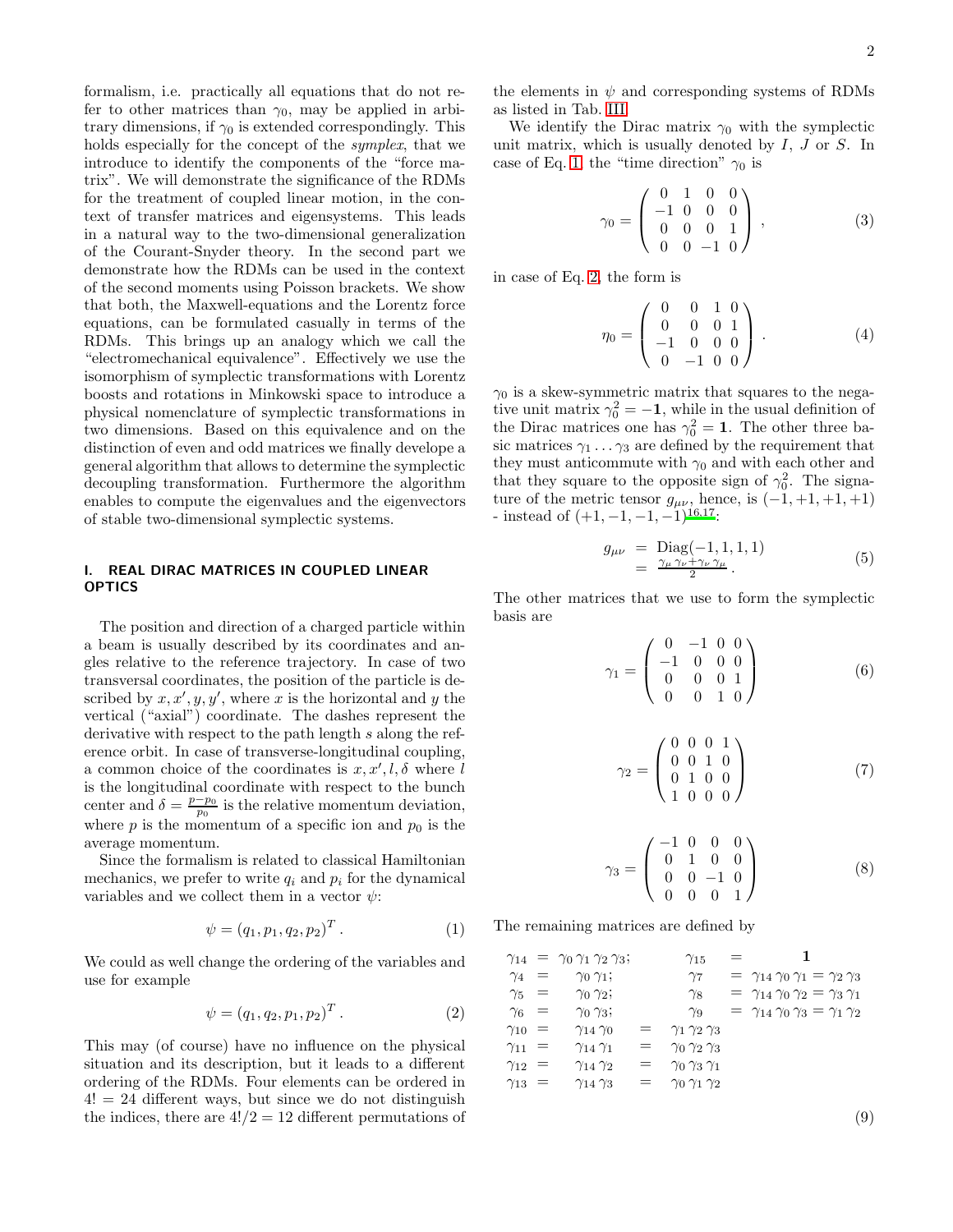| $ {\rm Type} $   | $\gamma_x$                        | E.M.        | $\gamma_x^2$    | T<br>$\gamma_x$ |        |      |              | $\gamma_0$ $\gamma_{14}$ $\gamma_{10}$ s/a S/A | $\tilde{\gamma}_0$ | e/o       |
|------------------|-----------------------------------|-------------|-----------------|-----------------|--------|------|--------------|------------------------------------------------|--------------------|-----------|
| $V_t$            | $\gamma_0$                        | Φ           | $^{-1}$         |                 |        | $+$  | S            | S                                              | у                  | e         |
| $\mathcal{V}_s$  | $\vec{\gamma}$                    | Ā           | $\cdot + \cdot$ | $^+$            | $+$    |      | S            | А                                              | n                  | (e, o, e) |
| $\boldsymbol{B}$ | $\gamma_0 \vec{\gamma}$           | $\vec{E}$   | $+1$            | $^+$            | $+$    | $^+$ | S            | А                                              | $\mathbf n$        | (e, o, e) |
| $\boldsymbol{B}$ | $\gamma_{14}\gamma_0\vec{\gamma}$ | $\vec{B}$   |                 |                 |        |      | S            | S                                              | y                  | (o,e,o)   |
| $A_t$            | $\gamma_{14}\gamma_0$             | $\phi_m$    |                 |                 | $^{+}$ |      | $\mathbf{a}$ | А                                              | у                  |           |
| $A_s$            | $\gamma_{14}\bar{\gamma}$         | $\vec{A}_m$ | $+1$            | +               |        | $^+$ | a            | S                                              | n                  | (o,e,o)   |
| $\boldsymbol{P}$ | $\gamma_{14}$                     |             |                 |                 | $^{+}$ | $^+$ | a            | А                                              | у                  | $\Omega$  |
| S                | $\gamma_{15}$                     |             |                 |                 |        |      | a            | S                                              | n                  | e         |

<span id="page-2-1"></span>TABLE I. Properties of the real  $\gamma$ -matrices. The type encoding is  $V$  for vectors,  $B$  for bi-vector,  $A$  for axial vector,  $P$ for pseudoscalar and  $S$  for scalar and refers to the symplectic transformation properties. The subscripts  $t(s)$  indicate time-(space-) like components of a four-vector, respectively. The column labeled  $\gamma_a$  gives the sign s that fulfills the following equation:  $\gamma_a \gamma_x \gamma_a = s \gamma_x$ . The column labeled "s/a" indicates, whether  $\gamma_x$  is a symplex or an antisymplex, respectively. Accordingsly, the column labeled "S/A" tells, if  $\gamma_x$  is symplectic or antisymplectic, respectively. The column labeled "e/o" indicates, whether the corresponding  $\gamma$ -matrix is even or odd. Even matrices are non-zero only in the block-diagonal components, odd matrices are zero in the block-diagonal components. Finally, the column labeled  $\tilde{\gamma}_0$  denotes, if a basis exists such that  $\gamma_x$  appears as the "time direction", i.e. if a basis exists in which  $\gamma_x$  plays the role of  $\gamma_0$ . This is only the case for antisymmetric matrices, which are either both a symplex and symplectic or none of it.

Note that the definition deviates from the conventions in particle physics, where the product  $\gamma_0 \gamma_1 \gamma_2 \gamma_3$  is usually labeled  $\gamma_5$ . The matrices are explicitly given in App. [B.](#page-22-1) If **A** is an arbitrary real-valued  $4 \times 4$  matrix, then **A** can be written as a linear combination of RDMs

<span id="page-2-7"></span>
$$
\mathbf{A} = \sum_{k=0}^{15} a_k \,\gamma_k \,, \tag{10}
$$

where the RDM-coefficients  $a_k$  are given by the *scalar* product

<span id="page-2-8"></span>
$$
a_k = \mathbf{A} \cdot \gamma_k = \frac{(\gamma_k)^2}{4} \operatorname{Tr}(\frac{\mathbf{A} \gamma_k + \gamma_k \mathbf{A}}{2}), \qquad (11)
$$

and  $Tr(X)$  is the trace of **X**. The RDMs form a group and are the basis of a vector space. The associated algebra is the real Clifford algebra  $Cl(3, 1)^{16, 17}$  $Cl(3, 1)^{16, 17}$  $Cl(3, 1)^{16, 17}$ .

### A. The Hamiltonian

Linear coupled optics is characterized by a Hamiltonian function of the classical harmonic oscillator form

<span id="page-2-2"></span>
$$
H = \frac{1}{2} \psi^T \mathbf{A} \psi , \qquad (12)
$$

where the superscript "T" denotes a transposed vector or matrix. A is a (generally time dependent) symmetric matrix. The Hamilton equations of motion (EQOM) have the familiar form

$$
\dot{q}_i = \frac{\partial H}{\partial p_i} \n\dot{p}_i = -\frac{\partial H}{\partial q_i},
$$
\n(13)

or, in vector notation,

<span id="page-2-3"></span>
$$
\dot{\psi} = \gamma_0 \, \nabla_{\psi} \, H \,, \tag{14}
$$

where the dot represents the time derivative. It is wellknown that the Jacobian Matrix M of a canonical trans $formation$  is symplectic, i.e. that<sup>[18](#page-24-10)</sup>

<span id="page-2-0"></span>
$$
\mathbf{M}\,\gamma_0\,\mathbf{M}^T = \gamma_0\,.\tag{15}
$$

A matrix M is antisymplectic, if

$$
\mathbf{M}\,\gamma_0\,\mathbf{M}^T = -\gamma_0\,. \tag{16}
$$

Eq. [15](#page-2-0) includes also

<span id="page-2-6"></span>
$$
\mathbf{M}^T \gamma_0 \mathbf{M} = \gamma_0 \n\mathbf{M}^T = -\gamma_0 \mathbf{M}^{-1} \gamma_0 \n\mathbf{M}^{-1} = -\gamma_0 \mathbf{M}^T \gamma_0.
$$
\n(17)

The product of symplectic matrices is symplectic. But note: Also the product of two anti-symplectic matrices is symplectic (see also Tab. [I\)](#page-2-1).

#### B. The Force Matrix and the Definition of a Symplex

From Eq. [12](#page-2-2) and Eq. [14](#page-2-3) one derives the following linear EQOM:

<span id="page-2-5"></span>
$$
\dot{\psi} = \gamma_0 \mathbf{A} \psi = \mathbf{F} \psi, \qquad (18)
$$

where **F** is the (generally time-dependent) force matrix. The antisymmetry of  $\gamma_0$  and the symmetry of **A** yield:

<span id="page-2-4"></span>
$$
\begin{aligned}\n\mathbf{F}^T &= (\gamma_0 \mathbf{A})^T \\
&= \mathbf{A}^T \gamma_0^T \\
&= -\mathbf{A} \gamma_0 \\
&= \gamma_0 \gamma_0 \mathbf{A} \gamma_0 \\
&= \gamma_0 \mathbf{F} \gamma_0\n\end{aligned} \tag{19}
$$

In the following we call a matrix  $\bf{F}$  that fulfills EQ. [19](#page-2-4) a symplex (not "simplex"). Symplices are sometimes called "infinitesimally symplectic" or "Hamiltonian"[19](#page-24-11), but the author prefers a unique and short name. A matrix  $\mathbf{F}_a$ that holds

$$
\mathbf{F}_a^T = -\gamma_0 \, \mathbf{F}_a \, \gamma_0 \tag{20}
$$

is called an *antisymplex*.  $\gamma_0$  itself is a symplex as it is antisymmetric and squares to the negative unit matrix. By definition the basic matrices  $\gamma_1 \dots \gamma_3$  are also symplices.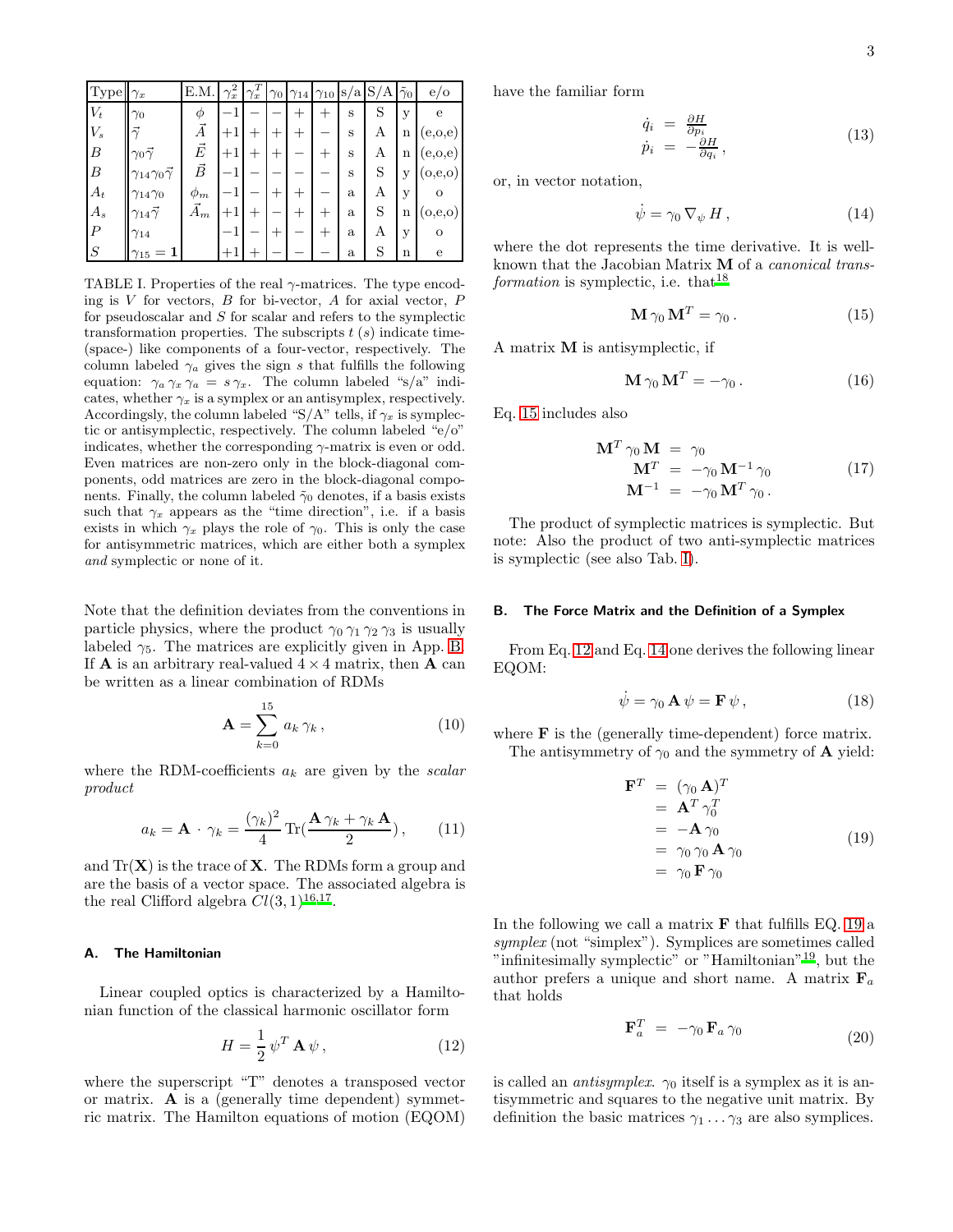The most important property of symplices is the superposition principle. According to this principle the sum of two symplices is a symplex:

$$
(\mathbf{F}_1 + \mathbf{F}_2)^T = \mathbf{F}_1^T + \mathbf{F}_2^T = \gamma_0 \mathbf{F}_1 \gamma_0 + \gamma_0 \mathbf{F}_2 \gamma_0
$$
  
=  $\gamma_0 (\mathbf{F}_1 + \mathbf{F}_2) \gamma_0.$  (21)

The superposition principle includes scalability: A symplex multiplied by a scalar is still a symplex. Given that the product of two symplices  $\mathbf{F}_1$  and  $\mathbf{F}_2$  is also a symplex, then one finds:

$$
\gamma_0 (\mathbf{F}_1 \mathbf{F}_2) \gamma_0 = (\mathbf{F}_1 \mathbf{F}_2)^T
$$
  
\n
$$
= \mathbf{F}_2^T \mathbf{F}_1^T
$$
  
\n
$$
= \gamma_0 \mathbf{F}_2 \gamma_0 \gamma_0 \mathbf{F}_1 \gamma_0
$$
  
\n
$$
= -\gamma_0 \mathbf{F}_2 \mathbf{F}_1 \gamma_0
$$
  
\n
$$
\mathbf{F}_1 \mathbf{F}_2 = -\mathbf{F}_2 \mathbf{F}_1
$$
  
\n
$$
\mathbf{F}_1 \mathbf{F}_2 + \mathbf{F}_2 \mathbf{F}_1 = 0.
$$
 (22)

The product of two symplices is a symplex, if (and only if) the symplices anticommute. Since the four basic matrices  $\gamma_0 \ldots \gamma_3$  anticommute with each other, the six possible *bi-vectors*  $\gamma_{\nu}$   $\gamma_{\mu}$  are symplices.

Since a symmetric  $n \times n$ -matrix **A** is described by  $\nu$ parameters with

<span id="page-3-4"></span>
$$
\nu = n\left(n+1\right)/2,\tag{23}
$$

the force matrix  $\mathbf{F} = \gamma_0 \mathbf{A}$  must contain the same number of independent components. In case of  $n = 4$  we expect  $\nu = 10$  force components. These are the four basic matrices, and the mentioned six *bi-vectors*  $\gamma_{\nu} \gamma_{\mu} = \gamma_4 \dots \gamma_9$ . Hence, a general force matrix in two dimensions has the form

<span id="page-3-3"></span>
$$
\mathbf{F} = \sum_{k=0}^{9} f_k \gamma_k.
$$
 (24)

#### C. Symmetric Products and Projectors

The symmetric product of a matrix  $\mathbf{F}_1$ , which is either a symplex or an antisymplex, and a symplex  $F_2$  is again a symplex:

$$
(\mathbf{F}_1 \mathbf{F}_2 \mathbf{F}_1)^T = \mathbf{F}_1^T \mathbf{F}_2^T \mathbf{F}_1^T
$$
  
=  $(\pm \gamma_0 \mathbf{F}_1 \gamma_0) (\gamma_0 \mathbf{F}_2 \gamma_0) (\pm \gamma_0 \mathbf{F}_1 \gamma_0)$   
=  $\gamma_0 (\mathbf{F}_1 \mathbf{F}_2 \mathbf{F}_1) \gamma_0.$  (25)

Since all  $\gamma$ -matrices are either symplices or antisymplices, any expression of the form

$$
\sum_{k=0}^{15} a_k \, \gamma_k \, \mathbf{F} \, \gamma_k
$$

with arbitrary coefficients  $a_k$  is a symplex, if **F** is a sym-plex. Tab. [I](#page-2-1) shows the result of  $\gamma_a \gamma_x \gamma_a$  for  $a = [0, 10, 14]$ . The result of the operation

$$
\mathbf{F}_a = \frac{\mathbf{F} \pm \gamma_a \,\mathbf{F} \,\gamma_a}{2} = \frac{1}{2} \sum_{k=0}^9 f_k \left( \gamma_k \pm \gamma_a \,\gamma_k \,\gamma_a \right), \tag{26}
$$

is a *projection*. For  $a = 14$  for instance one has

$$
\frac{1}{2} \sum_{k=0}^{9} f_k (\gamma_k + \gamma_{14} \gamma_k \gamma_{14}) = \sum_{k=0}^{3} f_k \gamma_k
$$
\n
$$
\frac{1}{2} \sum_{k=0}^{9} f_k (\gamma_k - \gamma_{14} \gamma_k \gamma_{14}) = \sum_{k=4}^{9} f_k \gamma_k,
$$
\n(27)

that is,  $\gamma_{14}$  separates the "vector"-components from the "bi-vector" components.

### D. The Transfer Matrix

The solution of Eq. [18](#page-2-5) can be written by a symplectic transfer matrix  $\mathbf{M}(t,t_0)$ :

<span id="page-3-0"></span>
$$
\psi(t) = \mathbf{M}(t, t_0) \psi(t_0).
$$
\n(28)

If the force matrix is constant in time, then

<span id="page-3-2"></span>
$$
\mathbf{M}(t, t_0) = \exp\left(\mathbf{F}\left(t - t_0\right)\right). \tag{29}
$$

The time derivative of EQ. [28](#page-3-0) is:

$$
\dot{\psi}(t) = \dot{\mathbf{M}}(t, t_0) \psi(t_0)
$$
\n
$$
= \mathbf{F} \psi(t)
$$
\n
$$
= \mathbf{F} \mathbf{M}(t, t_0) \psi(t_0)
$$
\n(30)

so that the following differential equation holds for M:

$$
\dot{\mathbf{M}} = \mathbf{F} \mathbf{M} \,. \tag{31}
$$

Comparison with EQ. [18](#page-2-5) shows that the column vectors of the transfer matrix  $M$  are solutions of EQ. [18.](#page-2-5) If n is the dimension of  $\psi$ , the complete transfer matrix can be obtained by integrating Eq. [18](#page-2-5)  $n$  times, using the  $n$ euclidean unit vectors as starting conditions  $\psi(t_0)$ .

If the transfer matrix is expressed by a time-dependent matrix  $\Phi$  according to

<span id="page-3-1"></span>
$$
\mathbf{M} = \exp \Phi = \sum_{k=0}^{\infty} \frac{\Phi^k}{k!}
$$
\n
$$
\dot{\mathbf{M}} = \dot{\Phi} + \frac{\dot{\Phi}\Phi + \Phi\dot{\Phi}}{2} + \frac{\dot{\Phi}\Phi^2 + \Phi\dot{\Phi}\Phi + \Phi^2\dot{\Phi}}{6} + \dots,
$$
\n(32)

then if (and only if)  $\Phi$  and  $\dot{\Phi}$  commute, i.e. if

$$
\Phi \dot{\Phi} = \dot{\Phi} \Phi , \qquad (33)
$$

Eq. [32](#page-3-1) can be written as:

$$
\dot{\mathbf{M}} = \dot{\boldsymbol{\Phi}} \left( 1 + \boldsymbol{\Phi} + \frac{\boldsymbol{\Phi}^2}{2} + \frac{\boldsymbol{\Phi}^3}{6} + \cdots \right) \n= \dot{\boldsymbol{\Phi}} \exp \boldsymbol{\Phi} \n= \dot{\boldsymbol{\Phi}} \mathbf{M}
$$
\n(34)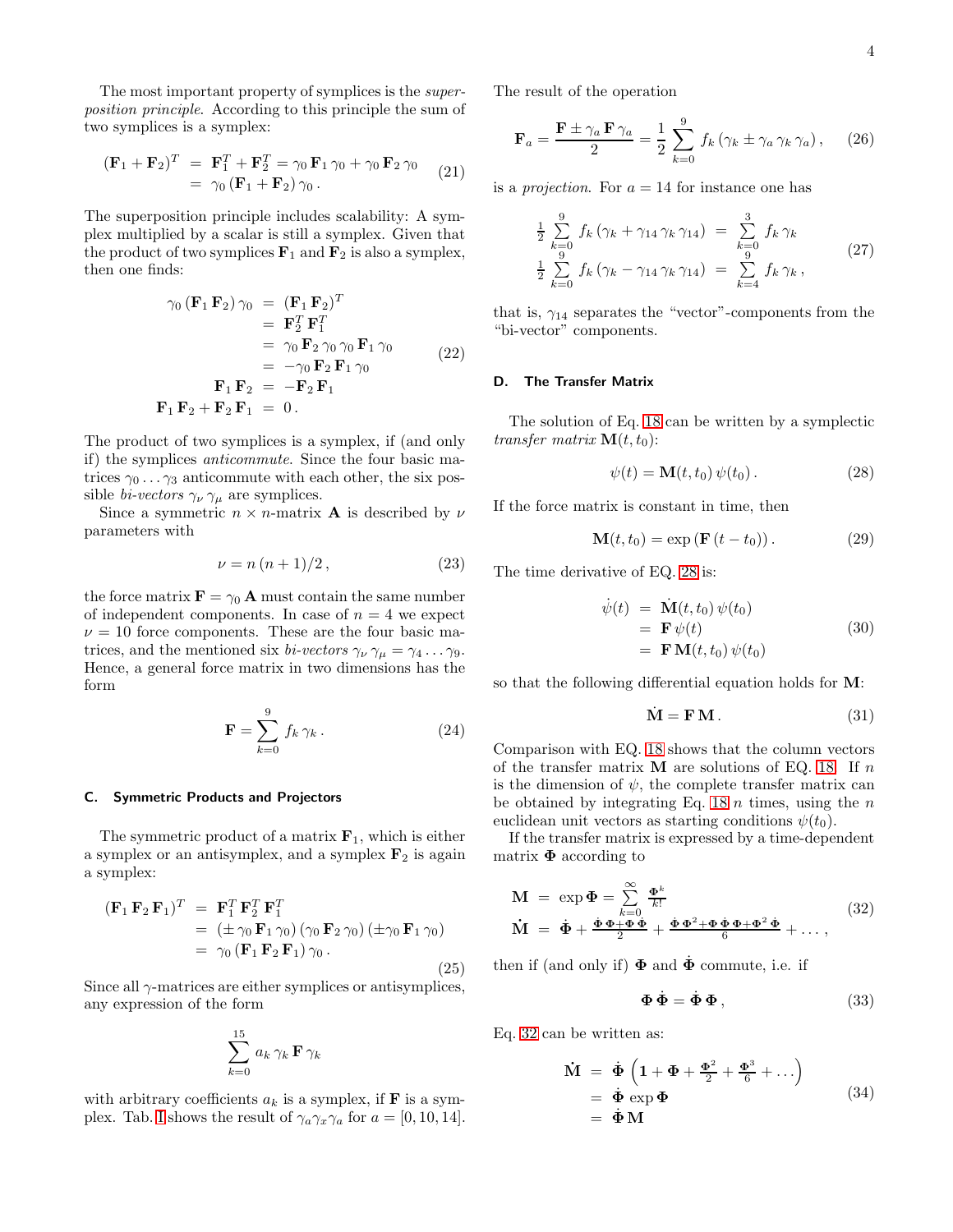so that in this case one finds

$$
\mathbf{F} = \dot{\mathbf{\Phi}} \n\Phi(t, t_0) = \int_{t_0}^t \mathbf{F}(t) dt = \bar{\mathbf{F}} \tau,
$$
\n(35)

with  $\tau = t - t_0$  so that the transfer matrix can be written as

<span id="page-4-4"></span>
$$
\mathbf{M}(t) = \exp\left(\bar{\mathbf{F}}\,\tau\right). \tag{36}
$$

If  $\Phi$  and  $\dot{\Phi}$  would *anticommute*, i.e. if

<span id="page-4-0"></span>
$$
\mathbf{\Phi}\,\dot{\mathbf{\Phi}} + \dot{\mathbf{\Phi}}\,\mathbf{\Phi} = 0\,,\tag{37}
$$

then the square - and any even power of  $\Phi$  would be constant and therefore one would find:

$$
\dot{\mathbf{M}} = \sum_{k=0}^{\infty} \frac{\Phi^{2k} \dot{\Phi}}{(2k+1)!} = \sinh(\Phi) \Phi^{-1} \dot{\Phi}
$$
 (38)

We define the matrices  $M_s$  and  $M_c$  according to

<span id="page-4-5"></span>
$$
\begin{array}{rcl}\n\mathbf{M} & = & \mathbf{M}_s + \mathbf{M}_c \\
\mathbf{M}_s & \equiv & \frac{\exp\left(\mathbf{\Phi}\right) - \exp\left(-\mathbf{\Phi}\right)}{2} = \frac{\mathbf{M} - \mathbf{M}^{-1}}{2} = \sinh\left(\mathbf{\Phi}\right) \\
\mathbf{M}_c & \equiv & \frac{\exp\left(\mathbf{\Phi}\right) + \exp\left(-\mathbf{\Phi}\right)}{2} = \frac{\mathbf{M} + \mathbf{M}^{-1}}{2} = \cosh\left(\mathbf{\Phi}\right)\n\end{array} \tag{39}
$$

so that Eq. [37](#page-4-0) would yield

$$
\dot{\mathbf{M}}_c = 0
$$
\n
$$
\dot{\mathbf{M}}_s = \mathbf{M}_s \mathbf{\Phi}^{-1} \dot{\mathbf{\Phi}}.
$$
\n(40)

In Sec. IH it will become clear that Eq. [37](#page-4-0) has to be rejected in the case of stable focused systems.

Beam transfer lines and circular accelerators are typically composed of guiding elements that provide a constant force matrix for a certain time (or better: length). Examples are dipole- or quadrupole magnets, drifts and bends. In this case, it is possible to express the transfer matrix as a product of transfer-matrices for the individual elements:

$$
\mathbf{M}(t_n, t_0) = \mathbf{M}(t_n, t_{n-1}) \dots \mathbf{M}(t_k, t_{k-1}) \dots \mathbf{M}(t_1, t_0)
$$
  
=  $\exp(\mathbf{F}_n \tau_n) \dots \exp(\mathbf{F}_1 \tau_1).$  (41)

The transfer matrix is symplectic, if  $\Phi$  is a symplex:

<span id="page-4-1"></span>
$$
\mathbf{M} \gamma_0 \mathbf{M}^T = \left(\sum_{k=0}^{\infty} \frac{\mathbf{\Phi}^k}{k!} \right) \gamma_0 \left(\sum_{k=0}^{\infty} \frac{(\mathbf{\Phi}^T)^k}{k!} \right)
$$
  
\n
$$
= \left(\sum_{k=0}^{\infty} \frac{\mathbf{\Phi}^k}{k!} \right) \gamma_0 \left(\sum_{k=0}^{\infty} (-)^{k-1} \gamma_0 \frac{\mathbf{\Phi}^k}{k!} \gamma_0 \right)
$$
  
\n
$$
= \left(\sum_{k=0}^{\infty} \frac{\mathbf{\Phi}^k}{k!} \right) \left(\sum_{k=0}^{\infty} \frac{(-\mathbf{\Phi})^k}{k!} \gamma_0 \right)
$$
  
\n
$$
= \exp(\mathbf{\Phi}) \exp(-\mathbf{\Phi}) \gamma_0
$$
  
\n
$$
= \gamma_0
$$

The exponential of a symplex is symplectic.

### <span id="page-4-3"></span>E. The Definition of Coupling

Before starting an investigation on decoupling there should be a clear definition of coupling. A possible (and typical) definition refers to the structure of the force matrix. As we defined two degrees of freedom  $q_1$  and  $q_2$ , the obvious form of decoupling is a block-diagonal force matrix:

$$
\mathbf{F} = \left(\begin{array}{cc} \mathbf{A} & 0\\ 0 & \mathbf{B} \end{array}\right) \,,\tag{43}
$$

where **A** and **B** are  $2 \times 2$ -matrices.

There are less obvious forms of decoupling - consider a constant force matrix. The second derivative of the state vector  $\psi$  is:

$$
\ddot{\psi} = \mathbf{F} \,\dot{\psi} = \mathbf{F}^2 \,\psi \,. \tag{44}
$$

If the square of a constant force matrix is (block-) diagonal, then the system can be regarded as decoupled in second order. The solutions can be found separately for each degree of freedom. In this case the coupling fixes the relative phases between the different degrees of freedom - but it does not determine the functional form of the solution.

A force matrix of the Dirac-form is an example:

<span id="page-4-2"></span>
$$
\mathbf{F} = E \gamma_0 + p_1 \gamma_1 + p_2 \gamma_2 + p_3 \gamma_3 \n\mathbf{F}^2 = -(E^2 - p_1^2 - p_2^2 - p_3^2) \mathbf{1}.
$$
\n(45)

Even though the odd component  $p_2 \gamma_2$  is not blockdiagonal, the second order differential equation is decoupled. Another interesting example is a constant force matrix  $X$  of the form

$$
\mathbf{X} = -\frac{\gamma_0 - \gamma_2 - \gamma_6 - \gamma_7}{2} \n\mathbf{X}^2 = -\gamma_{11} \n\mathbf{X}^4 = \mathbf{1}
$$
\n(46)

Here one finds that neither **X** nor  $X^2$  or  $X^3$  are blockdiagonal. Nevertheless the fourth time derivative of  $\psi$  is "decoupled".

We refer to systems as *decoupled in n-th order*, if the n-th order EQOM have the form

$$
\left(\frac{d}{d\tau}\right)^n \psi = \mathbf{B}\,\psi\,,\tag{47}
$$

where **B** is block-diagonal. In case of time-dependent force matrices, the second derivative is

$$
\ddot{\psi} = \dot{\mathbf{F}} \psi + \mathbf{F} \dot{\psi} \n= (\dot{\mathbf{F}} + \mathbf{F}^2) \psi
$$
\n(48)

Hence we consider systems with time-dependent force matrices to be decoupled to second order, if the expression  $\dot{\mathbf{F}} + \mathbf{F}^2$  is block-diagonal.

(42)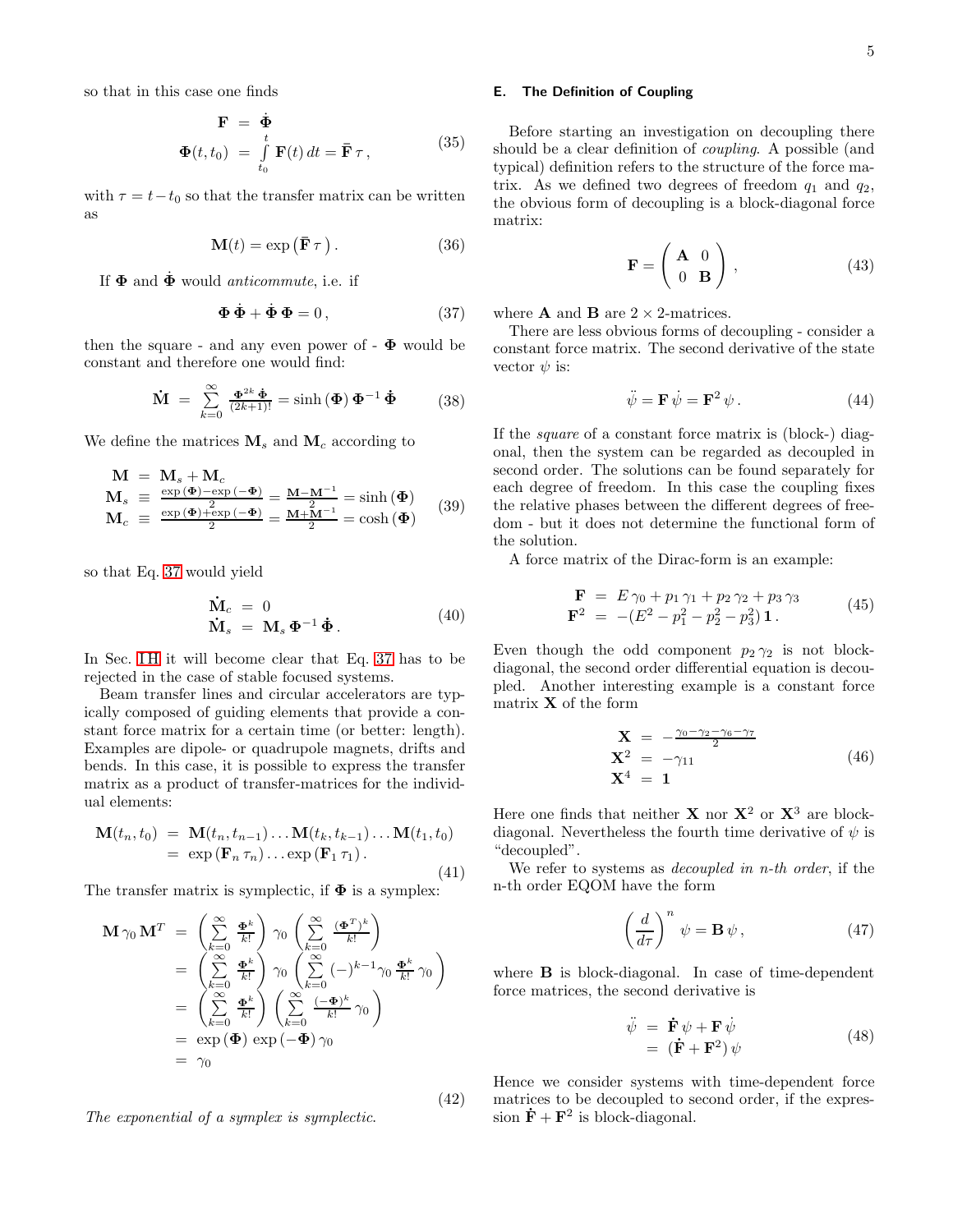#### F. Symplectic Symplices

Tab. [I](#page-2-1) lists all RDMs with their main properties. Each RDM ist either a symplex or an anti-symplex, symplectic or anti-symplectic. Four RDMs are both - symplectic and symplex. If  $\bf{F}$  is a symplectic symplex (SYSY), then the combination of EQ. [42](#page-4-1) and EQ. [19](#page-2-4) yields:

<span id="page-5-0"></span>
$$
\mathbf{F} \gamma_0 \mathbf{F}^T = \mathbf{F} \gamma_0 \gamma_0 \mathbf{F} \gamma_0 = -\mathbf{F}^2 \gamma_0 = \gamma_0
$$
  
\n
$$
\Rightarrow \mathbf{F}^2 = -\mathbf{1}.
$$
 (49)

A symplex is symplectic, if (and only if) its square equals the negative unit matrix. But note that symplectic matrices are in principle not scalable, i.e. without unit. Symplices are scalable and may therefore have arbitrary units. If the symplex  $\bf{F}$  appears in the form of Eq. [18,](#page-2-5) then it has the natural unit of a frequency or wavenumber if the dot is interpreted as time or pathlength derivative, respectively. In practical problems of accelerator physics, it will always be possible to find a typical length or time interval that can be used to redefine the dotderivative in such a way that the force matrix is unitless. In consequence this means that force matrices which fulfill  $\mathbf{F}^2 = -\Omega^2 \mathbf{1}$  with a constant  $\Omega$  are equivalent to SYSYs:

$$
\begin{array}{rcl}\n\dot{\psi} & = & \frac{d}{dt}\psi = \mathbf{F}\,\psi \\
\Rightarrow & \frac{d}{d\tau}\psi = \frac{\mathbf{F}}{\Omega}\,\psi \\
d\tau = \Omega\,dt\n\end{array} \tag{50}
$$

In this respect the Dirac-operator (Eq. [45\)](#page-4-2) is a SYSY.

From Eq. [49](#page-5-0) and Eq. [29](#page-3-2) it is quickly derived that the transfer matrix of a constant SYSY  ${\bf F}$  is given by

<span id="page-5-1"></span>
$$
\mathbf{M} = \mathbf{1} \cos t + \mathbf{F} \sin t. \tag{51}
$$

Eq. [51](#page-5-1) is known in the Courant-Synder theory of 1-dim. ion beam optics. The unitless parameter  $t$  is called *phase* advance. If t represents the phase advance for one turn, then it is called tune. In the 1-dim. theory, the matrix F has the form

$$
\mathbf{F} = \begin{pmatrix} \alpha & \beta \\ -\gamma & -\alpha \end{pmatrix}, \tag{52}
$$

where  $\alpha$ ,  $\beta$  and  $\gamma$  are the so-called Twiss-Parameters<sup>[20](#page-24-12)</sup>. According to the concept of the Sec. [I E,](#page-4-3) a constant SYSY is decoupled in second order and Eq. [51](#page-5-1) shows that this definition is meaningful. Besides this a SYSY also has equal eigenfrequencies - as will be shown in Sec. IG and in consequence there is a common phase advance for both degrees of freedom.

Let U be a time dependent symplectic transformation, then we obtain for the transformed "spinor"  $\psi$ :

<span id="page-5-3"></span>
$$
\begin{array}{rcl}\n\tilde{\psi} & = & \mathbf{U} \psi \\
\tilde{\psi} & = & \mathbf{U} \psi + \mathbf{U} \dot{\psi}\n\end{array} \tag{53}
$$

The time derivative of EQ. [18](#page-2-5) is

<span id="page-5-4"></span>
$$
\ddot{\psi} = \dot{\mathbf{F}} \psi + \mathbf{F} \dot{\psi} \tag{54}
$$

The formal difference between Eq. [53](#page-5-3) and Eq. [54](#page-5-4) is that  **is symplectic and**  $**F**$  **is a symplex. If**  $**U**$  **is also a symplex** (or if  $\bf{F}$  is symplectic), then these equations through light on the structural equivalence between a (time) derivative and the multiplication with a SYSY. If the dynamics of a system is described by a SYSY, then the (time) derivative is itsself a symplectic transformation. One could say that SYSYs are operators, which are equivalent to derivatives.

#### <span id="page-5-2"></span>G. Eigenvalues and Eigenvectors

Eigenvalues and eigenvectors play an important role, if the system has some kind of self-feedback. Circular accelerators like storage rings are a simple example for a system with self-feedback. Another example are systems with a constant force matrix, so-called "constant focusing channels". If  $\lambda$  is the diagonal matrix containing the eigenvalues of  $\bf{F}$  and  $\bf{E}$  is the matrix of columnwise eigenvectors, then

$$
\mathbf{F} \mathbf{E} = \mathbf{E} \lambda. \tag{55}
$$

If E can be reversed, then

<span id="page-5-5"></span>
$$
\mathbf{F} = \mathbf{E} \,\lambda \,\mathbf{E}^{-1} \,. \tag{56}
$$

In the simplest case of a constant force matrix one finds that

<span id="page-5-7"></span>
$$
\mathbf{M}(\tau,0) = \exp\left(\mathbf{E}\lambda\mathbf{E}^{-1}\tau\right)
$$
  
\n
$$
= \sum_{k=0}^{\infty} \frac{(\mathbf{E}\lambda\mathbf{E}^{-1}\tau)^{k}}{k!}
$$
  
\n
$$
= \sum_{k=0}^{\infty} \mathbf{E} \frac{\lambda^{k}\tau^{k}}{k!} \mathbf{E}^{-1}
$$
  
\n
$$
= \mathbf{E} \exp(\lambda \tau) \mathbf{E}^{-1}
$$
  
\n
$$
= \mathbf{E}\Lambda(\tau) \mathbf{E}^{-1},
$$
  
\n(57)

where

<span id="page-5-6"></span>
$$
\Lambda(\tau) = \exp\left(\lambda \,\tau\right),\tag{58}
$$

is the diagonal matrix of the eigenvalues of M.

The trace of the product of an antisymmetric and a symmetric matrix is zero. Hence F has zero trace. As similarity-transformations preserve the trace and the eigenvalues, we find  $Tr(\lambda) = Tr(\mathbf{F}) = 0$  and hence the sum of all eigenvalues is zero. The eigenvalues are either real or (two) pairs of complex conjugate values. A symplectic transformation is said to be strongly stable, if all eigenvalues of M are distinct and lie on the unit circle in the complex plane[18](#page-24-10). This means that for stable (oscillatory) solutions the eigenvalues of  $\bf{F}$  are two conjugate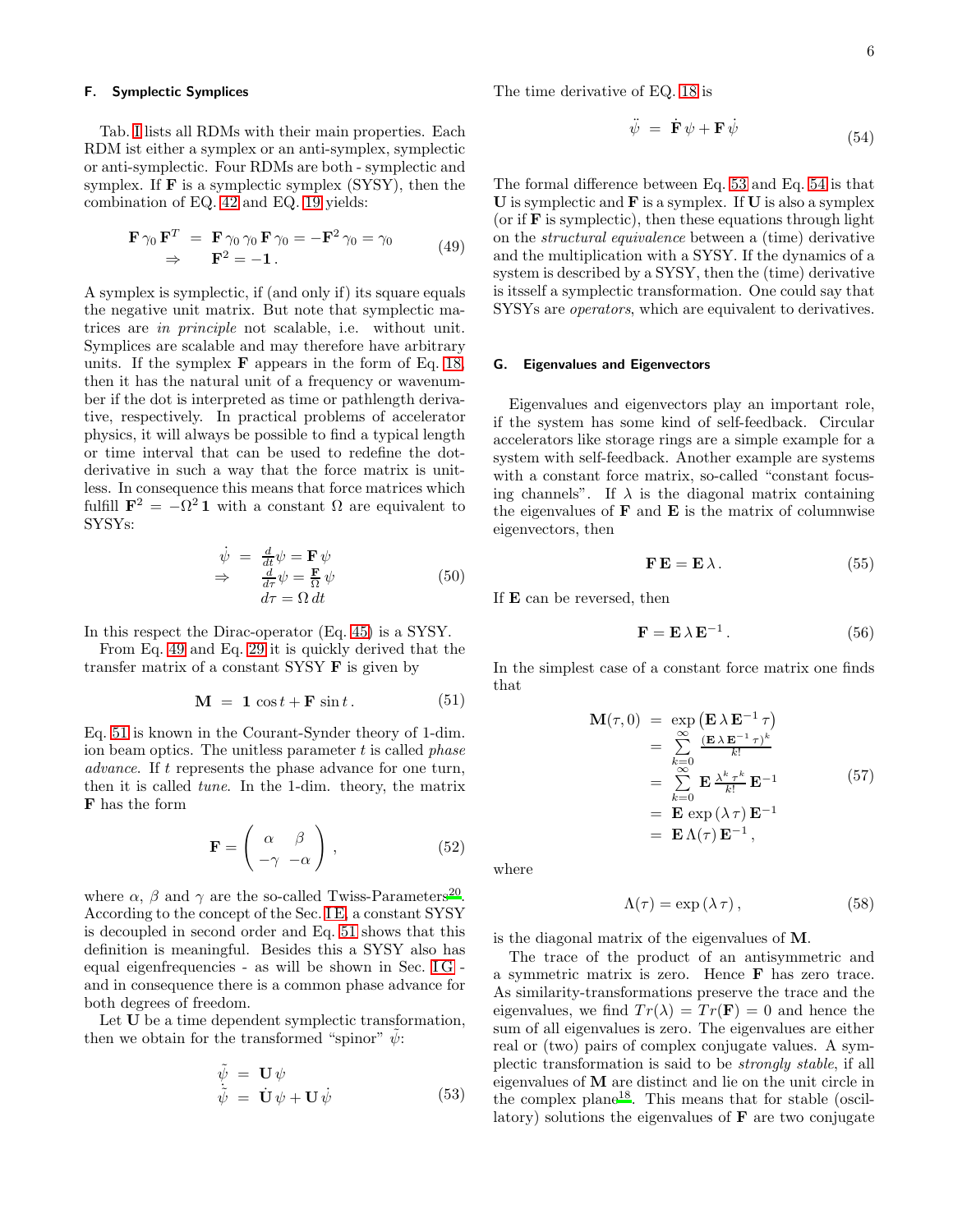pairs of imaginary values:

<span id="page-6-2"></span>
$$
\begin{aligned} \lambda &= \text{Diag}(i\,\omega_1, -i\,\omega_1, i\,\omega_2, -i\,\omega_2) \\ &= -i\,\frac{\omega_1 + \omega_2}{2}\,\gamma_3 - i\,\frac{\omega_1 - \omega_2}{2}\,\gamma_4 \end{aligned} \tag{59}
$$

Eq. [56](#page-5-5) yields:

$$
\mathbf{F}^{2} = \mathbf{E} \lambda^{2} \mathbf{E}^{-1}
$$
  
=  $-\mathbf{E} \left( \frac{\omega_{1}^{2} + \omega_{2}^{2}}{2} \mathbf{1} + \frac{\omega_{1}^{2} - \omega_{2}^{2}}{2} \gamma_{12} \right) \mathbf{E}^{-1}$  (60)  
=  $-\frac{\omega_{1}^{2} + \omega_{2}^{2}}{2} \mathbf{1} - \frac{\omega_{1}^{2} - \omega_{2}^{2}}{2} \mathbf{E} \gamma_{12} \mathbf{E}^{-1}.$ 

This shows that **F** is (isomorphic to) a SYSY, if  $\omega_1^2$  =  $\omega_2^2$ . SYSYs are degenerate. The absolute values of all eigenfrequencies of a SYSY are equal.

#### <span id="page-6-0"></span>H. The Form of the Transfer Matrix

Eq. [36](#page-4-4) allows specific functional forms  $f(\tau)$  for the matrix elements - depending on the dimensionality and the properties of the force matrix. The force matrix of a strongly stable system has eigenvalues that are grouped in two pairs of imaginary values - the eigenfrequencies. Ring-accelerators always have this property - but not in each section. Ion beam transport systems are usually composed of sections with separate elements like dipole-, quadrupole or sextupole magnets, drifts, solenoids, and so on. These elements are characterized by their individual transfer matrices and are not necessarily "stable". Only the product of the transfer matrices of all elements in a ring-accelerator has to be stable. Eq. [36](#page-4-4) is actually computed as a series:

<span id="page-6-1"></span>
$$
\mathbf{M} = \exp\left(\mathbf{\bar{F}}\,\tau\right) = \sum_{k=0}^{\infty} \frac{(\mathbf{\bar{F}}\,\tau)^k}{k!} \,. \tag{61}
$$

In case of pure RDMs, i.e.  $\bar{\mathbf{F}} = \gamma_k$  with  $k \in [0 \dots 9]$ , the functional form of the elements of the corresponding transfer matrices are exponentials of  $\tau$  - if we include (hyperbolic) sine- and cosine forms. In the case of arbitrary symplices, other forms are possible: A square matrix  $\bf{F}$  is called *nilpotent*, if  $\mathbf{F}^q = 0$  for some positive integer  $q > 1$ . A simple example is the "force" matrix of a drift, which is given by (see Eq. [133](#page-13-0) in Sec. [II G](#page-13-1) below):

$$
\begin{array}{rcl}\n\mathbf{F} &=& \frac{\gamma_0 + \gamma_6}{2} \\
\mathbf{M} &=& \sum_{k=0}^{\infty} \frac{(\mathbf{F} \,\tau)^k}{k!} \\
&=& \mathbf{1} + \mathbf{F} \,\tau \,.\n\end{array} \tag{62}
$$

Since the maximal (non-zero) power of a  $n \times n$  matrix **F** is n−1, polynomials up to third order as well as products of polynomials and exponentials are also possible solutions of Eq. [61.](#page-6-1)

In case of a constant force or in case of a transfer matrix for a complete turn in a stable circular accelerator, the diagonalized transfer matrix can be computed from Eq. [58](#page-5-6) and Eq. [59.](#page-6-2) We introduce the abbreviations

<span id="page-6-5"></span>
$$
\Sigma_c = \frac{\cos(\omega_1 \tau) + \cos(\omega_2 \tau)}{2} = \cos(\bar{\omega} \tau) \cos(\Delta \omega \tau)
$$
  
\n
$$
\Sigma_s = \frac{\sin(\omega_1 \tau) + \sin(\omega_2 \tau)}{2} = \sin(\bar{\omega} \tau) \cos(\Delta \omega \tau)
$$
  
\n
$$
\Delta_s = \frac{\sin(\omega_1 \tau) - \sin(\omega_2 \tau)}{2} = \cos(\bar{\omega} \tau) \sin(\Delta \omega \tau)
$$
  
\n
$$
\Delta_c = \frac{\cos(\omega_1 \tau) - \cos(\omega_2 \tau)}{2} = -\sin(\bar{\omega} \tau) \sin(\Delta \omega \tau),
$$
\n(63)

where

$$
\begin{array}{rcl}\n\bar{\omega} & = & \frac{\omega_1 + \omega_2}{2} \\
\Delta \omega & = & \frac{\omega_1 - \omega_2}{2}\n\end{array} \tag{64}
$$

so that the diagonal matrix  $\Lambda$  (Eq. [57](#page-5-7) and Eq. [58\)](#page-5-6) can be written as

$$
\Lambda = \Sigma_c \mathbf{1} - i \Sigma_s \gamma_3 - i \Delta_s \gamma_4 - \Delta_c \gamma_{12}, \qquad (65)
$$

and the one-turn-transfer matrix of strongly stable systems is according to Eq. [57](#page-5-7) given by:

<span id="page-6-3"></span>
$$
\mathbf{M} = \Sigma_c \mathbf{1} - i \Sigma_s \mathbf{E} \gamma_3 \mathbf{E}^{-1} \n- i \Delta_s \mathbf{E} \gamma_4 \mathbf{E}^{-1} - \Delta_c \mathbf{E} \gamma_{12} \mathbf{E}^{-1}
$$
\n(66)

Eq. [66](#page-6-3) is the generalization of the Twiss-matrix for 2 dimensional systems $^{21}$  $^{21}$  $^{21}$ . It shows that transfer matrices usually have - in contrast to symplices - a scalar component as well as components which are antisymplices. The second and the third term of Eq. [66](#page-6-3) have the same form as a force matrix (though different eigenvalues). The last term vanishes in case of a degenerate system with equal eigenfrequencies. In this case the one-turn transfer matrix has the form of Eq. [51.](#page-5-1)

In order to split the transfer matrix into the components according to Eq. [66,](#page-6-3) we make use of the method of projections, modified for this purpose, as follows: The inverse of a symplectic (transfer-) matrix M has the same eigenvectors as M:

$$
\mathbf{M}^{-1} = \mathbf{E} \Lambda^{-1}(\tau) \mathbf{E}^{-1}
$$
  
=  $\mathbf{E} \Lambda(-\tau) \mathbf{E}^{-1} = \mathbf{E} \exp(-\lambda \tau) \mathbf{E}^{-1},$  (67)

so that using Eq. [17](#page-2-6) yields:

<span id="page-6-4"></span>
$$
\frac{1}{2} \left( \mathbf{M} \pm \mathbf{M}^{-1} \right) = \mathbf{E} \frac{\Lambda(\tau) \pm \Lambda(-\tau)}{2} \mathbf{E}^{-1}
$$
  
= 
$$
\frac{1}{2} \left( \mathbf{M} \mp \gamma_0 \mathbf{M}^T \gamma_0 \right). \tag{68}
$$

If we recall Eq. [39,](#page-4-5) then we can determine the RDMcoefficients of the transfer matrix and the matrices  $\mathbf{M}_s$ and  $\mathbf{M}_c$  according to Eq. [10](#page-2-7) and Eq. [11.](#page-2-8) Let  $m_k$  be the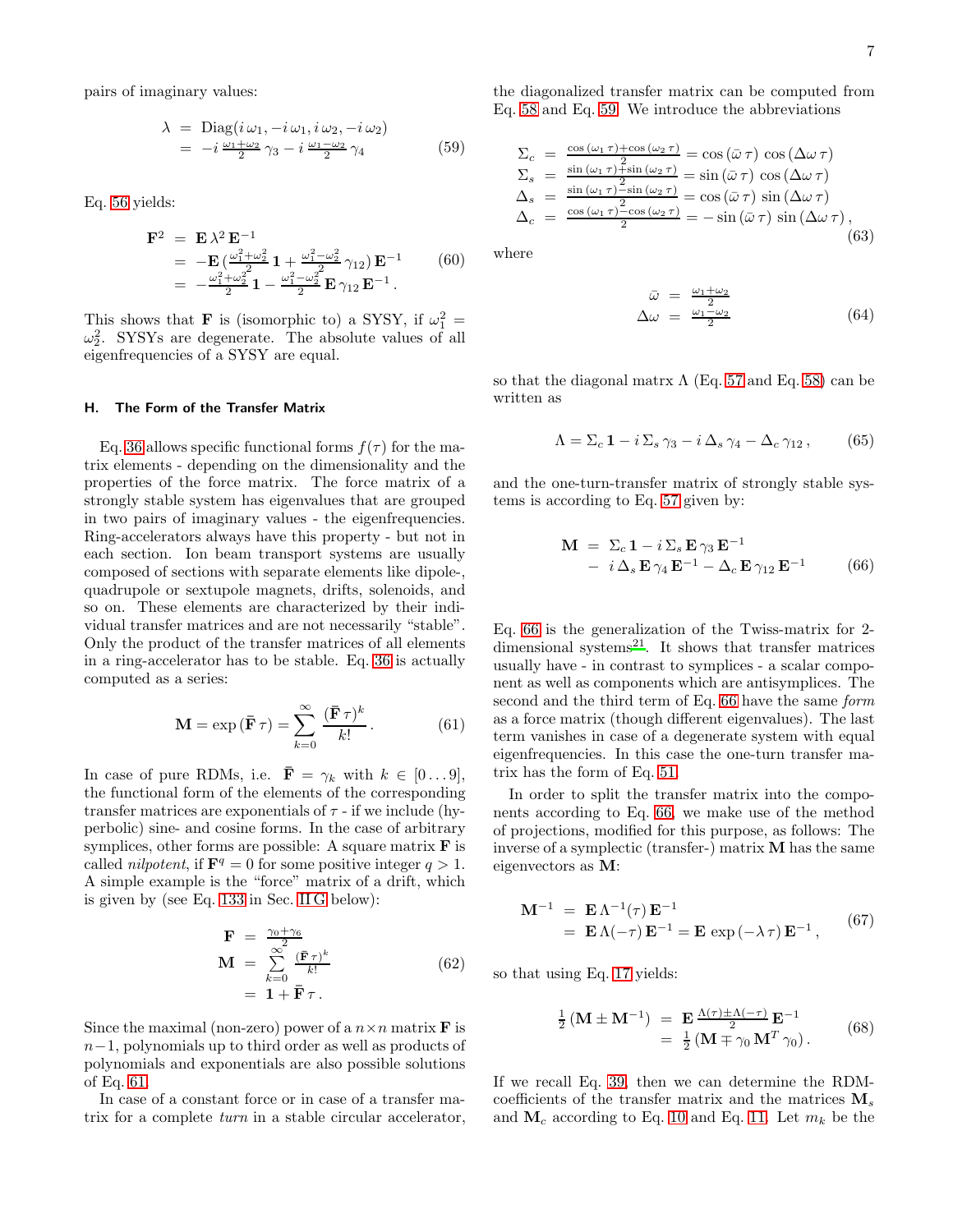resulting coefficients, then insertion into Eq. [68](#page-6-4) yields:

<span id="page-7-0"></span>
$$
\mathbf{M}_{s} = \frac{1}{2} (\mathbf{M} + \gamma_{0} \mathbf{M}^{T} \gamma_{0}) = \sum_{k=0}^{9} m_{k} \gamma_{k}
$$
\n
$$
= \mathbf{E} \frac{\Lambda(\tau) - \Lambda(-\tau)}{2} \mathbf{E}^{-1}
$$
\n
$$
= -i \sum_{s} \mathbf{E} \gamma_{3} \mathbf{E}^{-1} - i \Delta_{s} \mathbf{E} \gamma_{4} \mathbf{E}^{-1}
$$
\n
$$
\mathbf{M}_{c} = \frac{1}{2} (\mathbf{M} - \gamma_{0} \mathbf{M}^{T} \gamma_{0}) = \sum_{k=10}^{15} m_{k} \gamma_{k}
$$
\n
$$
= \mathbf{E} \frac{\Lambda(\tau) + \Lambda(-\tau)}{2} \mathbf{E}^{-1}
$$
\n
$$
= \sum_{c} 1 - \Delta_{c} \mathbf{E} \gamma_{12} \mathbf{E}^{-1}
$$
\n(69)

A decoupled force matrix logically implies a decoupled transfer matrix. A comparison of Eq. [56,](#page-5-5) Eq. [59](#page-6-2) and Eq. [69](#page-7-0) shows that the force matrix and  $M_s$  differ only in the eigenvalues. Hence all the information that is required to compute the decoupling transformation can be obtained either from the force matrix or from  $M_s$ .  $M_c$ can be ignored in the context of decoupling. Even more than that: The matrix of eigenvectors  $\bf{E}$  of the matrix  $\bf{M}_s$ diagonalizes  $M_c$ , too. We come back to this in Sec. [III D](#page-17-0) and Sec. [III F,](#page-18-0) after the construction of the matrix of eigenvectors E.

From Eq. [69](#page-7-0) one quickly derives that  $M_s$  is a symplex while  $\mathbf{M}_c$  is an antisymplex. As  $\mathbf{M}_s$  and  $\mathbf{M}_c$  share the same eigenvectors and since all diagonal matrices, i.e.  $\gamma_3$ ,  $\gamma_4$ ,  $\gamma_{12}$  and the unit matrix commute, also  $M_s$  and  $M_c$ commute:

<span id="page-7-1"></span>
$$
\mathbf{M}_s \, \mathbf{M}_c - \mathbf{M}_c \, \mathbf{M}_s = 0 \,. \tag{70}
$$

From Eq. [15](#page-2-0) and Eq. [70](#page-7-1) one derives

$$
\mathbf{M}_c^2 - \mathbf{M}_s^2 = \mathbf{1},\tag{71}
$$

which includes that

$$
1 = \Sigma_c^2 + \Delta_c^2 + \Sigma_s^2 + \Delta_s^2
$$
  
\n
$$
0 = \Sigma_c \Delta_c + \Sigma_s \Delta_s,
$$
\n(72)

in agreement with Eq. [63.](#page-6-5)

#### I. Second Moments and the Envelope Equations

Besides the position of a beam relative to the design orbit, the most important properties of an ion beam are collected in the matrix of second moments. We assume in the following that the beam is centered, i.e. that the first moments are all identically zero. If the state vectors  $\psi_i(\tau)$  with  $i = 1 \dots n$  represent a family of n ions, where  $\tau$  is the pathlength along the reference orbit, then the matrix of second moments  $\sigma$  is given by

<span id="page-7-6"></span>
$$
\sigma = \frac{1}{n} \sum_{i=1}^{n} \psi_i \psi_i^T = \langle \psi \psi^T \rangle.
$$
 (73)

Another possible parameterization is given by a density function  $\rho(\psi, \tau) = \rho(q_1, p_1, q_2, p_2, \tau)$  which should be normalized such that

$$
\int \ldots \int \rho(q_1, p_1, q_2, p_2, \tau) \, dq_1 \, dp_1 \, dq_2 \, dp_2 = 1. \tag{74}
$$

In this case one writes

$$
\sigma = \int \dots \int \rho \,\psi \,\psi^T \,dq_1 \,dp_1 \,dq_2 \,dp_2 \,. \tag{75}
$$

But independent of the specific practical method of computation, we assume that the matrix of second moments  $\sigma = \langle \psi \psi^T \rangle$  is well-defined and has a non-vanishing determinant. From Eq. [18](#page-2-5) one derives:

<span id="page-7-2"></span>
$$
\dot{\sigma} = \langle \dot{\psi} \psi^T \rangle + \langle \psi \dot{\psi}^T \rangle \n= \langle \mathbf{F} \psi \psi^T \rangle + \langle \psi \psi^T \mathbf{F}^T \rangle \n= \mathbf{F} \sigma + \sigma \mathbf{F}^T \n= \mathbf{F} \sigma + \sigma \gamma_0 \mathbf{F} \gamma_0
$$
\n(76)

We define the **S**-matrix using  $\bar{\psi} \equiv \psi^T \gamma_0$  by

$$
\mathbf{S} \equiv \sigma \,\gamma_0 = \langle \,\psi \,\psi^T \,\gamma_0 \,\rangle = \langle \,\psi \,\bar{\psi} \,\rangle \,, \tag{77}
$$

and obtain from Eq. [76](#page-7-2) by multiplication from the right with  $\gamma_0$ :

<span id="page-7-3"></span>
$$
\dot{\mathbf{S}} = \mathbf{F}\mathbf{S} - \mathbf{S}\mathbf{F} \tag{78}
$$

In ion beam physics Eq. [76](#page-7-2) is called an envelope equation, as the second moments define the envelope of an ion beam. S is a symplex - as any symmetric matrix multiplied by  $\gamma_0$ :

$$
\mathbf{S}^T = \gamma_0^T \sigma^T
$$
  
= -\gamma\_0 \sigma  
= \gamma\_0 \sigma \gamma\_0^2  
= \gamma\_0 \mathbf{S} \gamma\_0. (79)

Assuming a constant force matrix  $\bf{F}$ , Eq. [78](#page-7-3) tells us that the second moments are constant, if  $S$  and  $F$  commute. Using the eigenvector-decomposition Eq. [56](#page-5-5) of  $\bf{F}$  gives

<span id="page-7-4"></span>
$$
0 = \mathbf{FS} - \mathbf{SF}
$$
  
=  $\mathbf{E} \lambda \mathbf{E}^{-1} \mathbf{S} - \mathbf{SE} \lambda \mathbf{E}^{-1}$   

$$
0 = \lambda \mathbf{E}^{-1} \mathbf{SE} - \mathbf{E}^{-1} \mathbf{SE} \lambda
$$
  

$$
0 = \lambda \tilde{\mathbf{S}} - \tilde{\mathbf{S}} \lambda
$$
 (80)

Since  $\lambda$  is diagonal and  $\tilde{S}$  commutes with  $\lambda$ , also

$$
\tilde{\mathbf{S}} = \mathbf{E}^{-1} \, \mathbf{S} \, \mathbf{E} = \mathbf{D} \,, \tag{81}
$$

must be diagonal (see Tab. [IV\)](#page-23-0), so that the matrix S has the form:

<span id="page-7-5"></span>
$$
\mathbf{S} = \mathbf{E} \mathbf{D} \mathbf{E}^{-1}.
$$
 (82)

The force matrix and the S-matrix share the same eigenvectors - but will in general have different eigenvalues.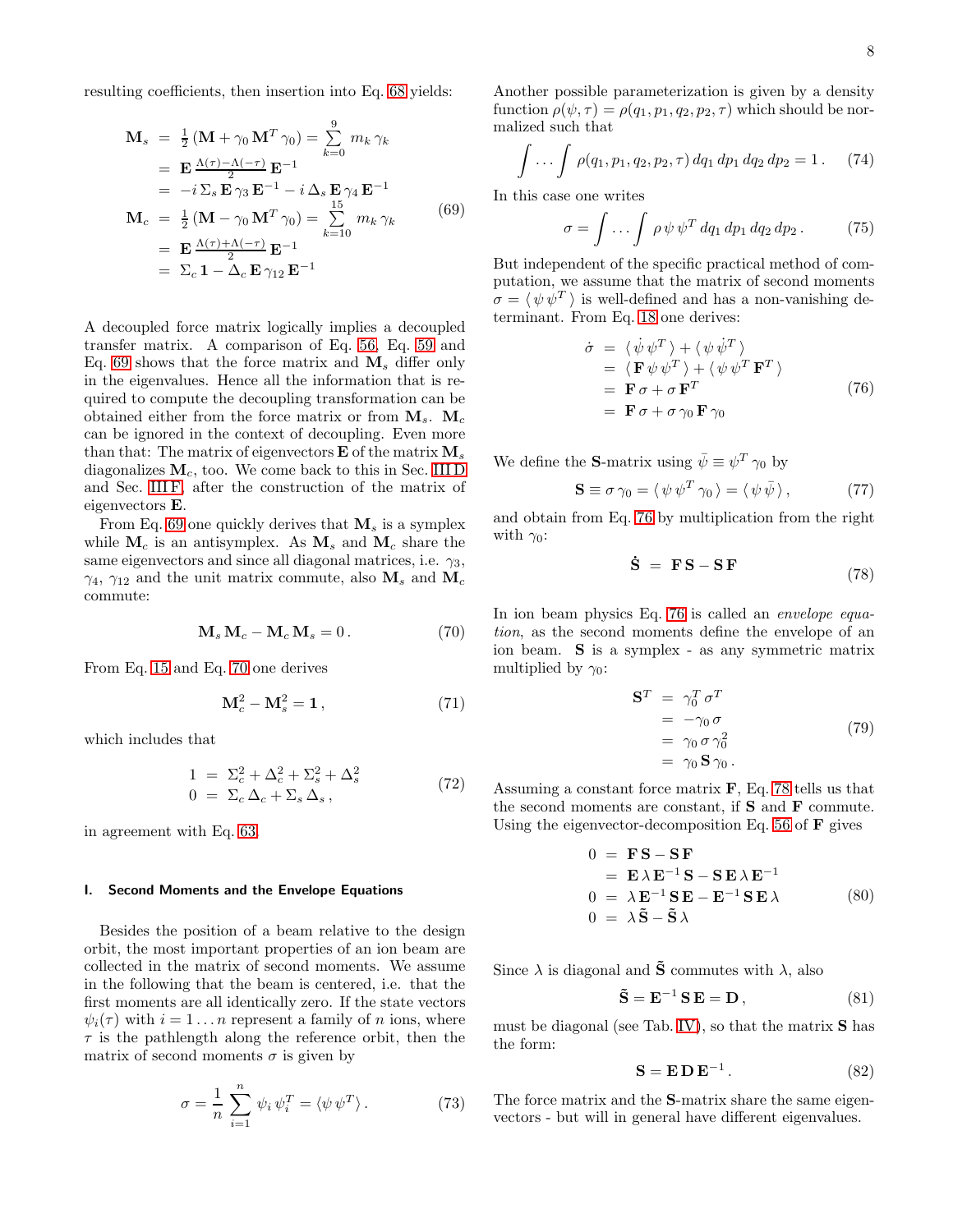### J. Matching

Matching is a concept of circular accelerators, i.e. systems with self-feedback, where eigenvalues and -vectors are well defined. A beam is matched, if the phase space occupied by the ions in the beam fits to the "acceptance" of the machine. The practical consequence of mismatching is an oscillation or "pumping" of the phase space distribution which typically leads to an increase of the beam emittance by filamentation<sup>[20](#page-24-12)</sup>.

Wolski formulated the state of matching for the general case of periodic motion<sup>[11](#page-24-1)</sup>. In this case, the restriction is no more that  $\bf{F}$  has to be constant, but that  $\bf{F}$  must be periodic:  $\mathbf{F}(\tau + C) = \mathbf{F}(\tau)$  for a given period C and any  $\tau$ . Given the transfer matrix over one turn (or period) is M, then the beam is matched, if

$$
\sigma = \mathbf{M} \,\sigma \,\mathbf{M}^T \,. \tag{83}
$$

Using Eq. [17,](#page-2-6) one quickly finds in analogy to Eq. [80:](#page-7-4)

$$
\sigma = -\mathbf{M}\sigma\gamma_0\,\mathbf{M}^{-1}\,\gamma_0
$$
  
\n
$$
\sigma\gamma_0 = \mathbf{M}\,\sigma\,\gamma_0\,\mathbf{M}^{-1}
$$
  
\n
$$
\mathbf{S} = \mathbf{M}\,\mathbf{S}\,\mathbf{M}^{-1}
$$
  
\n
$$
\mathbf{S}\mathbf{M} = \mathbf{M}\,\mathbf{S}
$$
  
\n
$$
0 = \mathbf{M}\,\mathbf{S} - \mathbf{S}\,\mathbf{M}
$$
  
\n(84)

Following the same arguments as for Eq. [80](#page-7-4) one finds that the matrix of second moments is matched, if the transfer matrix over one period and the S-matrix share the same system of eigenvectors. The general form of the matrix S is again given by Eq. [82](#page-7-5) where **D** has a form analogue to Eq. [59](#page-6-2) and is given by  $11$ :

<span id="page-8-2"></span>
$$
\mathbf{D} = \text{Diag}(i\,\varepsilon_1, -i\,\varepsilon_1, i\,\varepsilon_2, -i\,\varepsilon_2),\tag{85}
$$

where the  $\varepsilon_i$  are the emittances of the two degrees of freedom.

#### K. Expectation Values and Scalar Product

The "expectation values"  $\langle \bar{\psi} \gamma_x \psi \rangle$  are related to the S-matrix according to:

$$
\begin{split}\n\bar{\psi}\,\gamma_x\,\psi &= \sum_{ijk} \psi^k \,\gamma_0^{ki} \,\gamma_x^{ij} \,\psi^j \\
&= \frac{1}{2} \sum_{ijk} \left( \psi^k \,\gamma_0^{ki} \,\gamma_x^{ij} \,\psi^j + \psi^j \,\gamma_0^{jk} \,\gamma_x^{ki} \,\psi^i \right) \\
&= \frac{1}{2} \sum_{ijk} \left( \gamma_x^{ij} \,\psi^j \,\psi^k \,\gamma_0^{ki} + \psi^i \,\psi^j \,\gamma_0^{jk} \,\gamma_x^{ki} \right) \\
&= \frac{1}{2} \,Tr \left( \sum_{jk} \left( \gamma_x^{ij} \,\psi^j \,\psi^k \,\gamma_0^{kl} + \psi^i \,\psi^j \,\gamma_0^{jk} \,\gamma_x^{kl} \right) \right) \\
&= \frac{1}{2} \,Tr \left( \gamma_x \,\psi \,\bar{\psi} + \psi \,\bar{\psi} \,\gamma_x \right) \\
&= \frac{1}{2} \,Tr \left( \gamma_x \, \mathbf{S} + \mathbf{S} \,\gamma_x \right).\n\end{split} \tag{86}
$$

The RDM-coefficients of the S-matrix are - apart form the sign - the expectation values of the RDMs (see Eq. [11\)](#page-2-8).

# II. POISSON BRACKETS OF SECOND MOMENTS AND THE ELECTROMECHANICAL EQUIVALENCE

The total time derivative of a function  $f(p, q, t)$  is given by the Poisson-brackets with the Hamiltonian function<sup>[22](#page-24-14)</sup>:

$$
\frac{df(q_i, p_i, t)}{dt} = \frac{\partial f}{\partial t} + \sum_{i} \left\{ \frac{\partial f}{\partial q_i} \frac{\partial H}{\partial p_i} - \frac{\partial f}{\partial p_i} \frac{\partial H}{\partial q_i} \right\}
$$
\n
$$
= \begin{pmatrix} \frac{\partial f}{\partial q_1} \\ \frac{\partial f}{\partial p_1} \\ \frac{\partial f}{\partial q_2} \\ \frac{\partial f}{\partial p_2} \end{pmatrix} \gamma_0 \begin{pmatrix} \frac{\partial H}{\partial q_1} \\ \frac{\partial H}{\partial p_1} \\ \frac{\partial H}{\partial q_2} \\ \frac{\partial H}{\partial p_2} \end{pmatrix}
$$
\n
$$
= \frac{\partial f}{\partial t} + \nabla_{q, p} f(p, q, t) \psi
$$
\n
$$
= \frac{\partial f}{\partial t} + \nabla_{q, p} f(p, q, t) \mathbf{F} \psi.
$$
\n(87)

We define the functions  $f_k$  by the "expectation values" according to

$$
f_k(p,q) = \frac{1}{2} \bar{\psi} \gamma_k \psi.
$$
 (88)

 $f_k(p,q)$  do not explicitely depend on time. Evidently the  $f_k$  vanish for all non-symmetric matrices  $\gamma_0 \gamma_k$  so that there should be exactly  $n (n + 1)/2 = 10$  non-vanishing functions  $f_k$ . The gradient  $\nabla_{p,q} = \nabla_{\psi}$  yields

$$
\partial_{\psi_i} \psi_j = \delta_{ij} , \qquad (89)
$$

so that

$$
\nabla_{p,q} f_k = \frac{1}{2} \left( \gamma_0 \gamma_k \psi + \psi^T \gamma_0 \gamma_k \right)
$$
  
\n
$$
= \frac{1}{2} \psi^T \left( \gamma_0 \gamma_k + (\gamma_0 \gamma_k)^T \right)
$$
  
\n
$$
= \frac{1}{2} \psi^T \left( \gamma_0 \gamma_k + \gamma_k^T \gamma_0^T \right)
$$
  
\n
$$
= \frac{1}{2} \psi^T \left( \gamma_0 \gamma_k - \gamma_k^T \gamma_0 \right)
$$
  
\n
$$
= \frac{1}{2} \psi^T \left( \gamma_0 \gamma_k + \gamma_0 \gamma_0 \gamma_k^T \gamma_0 \right)
$$
  
\n
$$
= \frac{1}{2} \bar{\psi} \left( \gamma_k + \gamma_0 \gamma_k^T \gamma_0 \right).
$$
  
\n(90)

Since all  $\gamma$ -matrices are either symplices or antisymplices, it is obvious, that

$$
\nabla_{p,q} f_k = \begin{cases} \bar{\psi} \gamma_k & \text{for } k \in [0...9] \\ 0 & \text{for } k \in [10...15] \end{cases}, \quad (91)
$$

i.e. only symplices can have a non-vanishing expectation value. For all symplices  $\gamma_k$  with  $k \in [0 \dots 9]$  the Poisson brackets result:

<span id="page-8-0"></span>
$$
\frac{d}{d\tau} \left( \frac{\bar{\psi} \gamma_k \psi}{2} \right) = \bar{\psi} \gamma_k \mathbf{F} \psi.
$$
 (92)

On the other hand we find from EQ [18:](#page-2-5)

<span id="page-8-1"></span>
$$
\frac{d}{d\tau} \left( \bar{\psi} \gamma_k \, \psi \right) = \dot{\psi}^T \, \gamma_0 \, \gamma_k \, \psi + \psi^T \, \gamma_0 \, \gamma_k \, \dot{\psi} \n= \psi^T \, \mathbf{F}^T \, \gamma_0 \, \gamma_k \, \psi + \psi^T \, \gamma_0 \, \gamma_k \, \mathbf{F} \, \psi \n= \psi^T \, \gamma_0 \, \mathbf{F} \, \gamma_0 \, \gamma_0 \, \gamma_k \, \psi + \psi^T \, \gamma_0 \, \gamma_k \, \mathbf{F} \, \psi \n= -\bar{\psi} \, \mathbf{F} \, \gamma_k \, \psi + \bar{\psi} \, \gamma_k \, \mathbf{F} \, \psi \n= \bar{\psi} \left( \gamma_k \, \mathbf{F} - \mathbf{F} \, \gamma_k \right) \psi
$$
\n(93)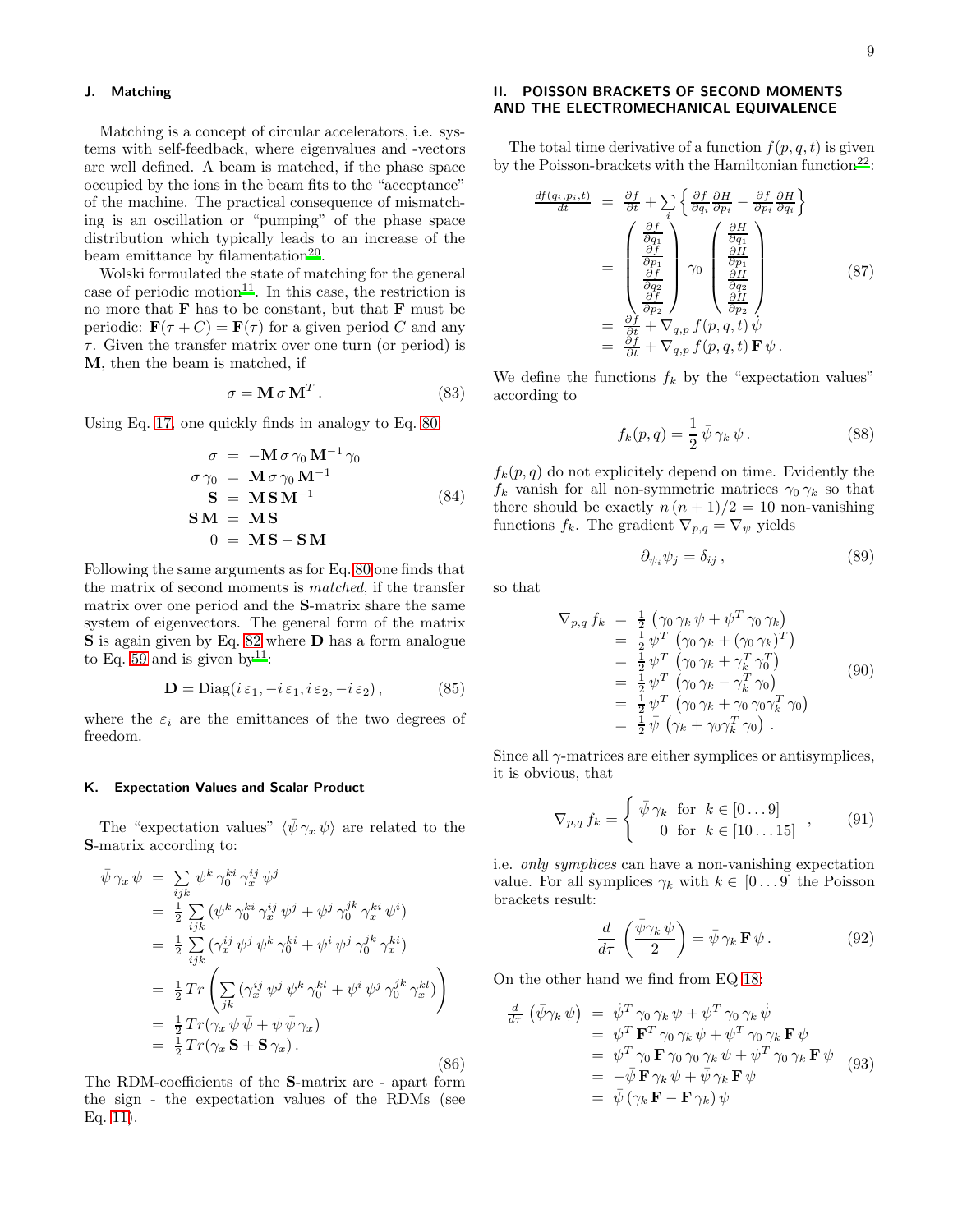Combining EQ. [92](#page-8-0) and [93](#page-8-1) yields:

$$
\frac{d}{d\tau} \left( \bar{\psi} \gamma_k \psi \right) = \bar{\psi} \, 2 \, \gamma_k \, \mathbf{F} \, \psi = \bar{\psi} \left( \gamma_k \, \mathbf{F} - \mathbf{F} \, \gamma_k \right) \psi \,, \tag{94}
$$

so that

$$
0 = \bar{\psi} 2 \gamma_k \mathbf{F} \psi - \bar{\psi} (\gamma_k \mathbf{F} - \mathbf{F} \gamma_k) \psi \n0 = \bar{\psi} (\gamma_k \mathbf{F} + \mathbf{F} \gamma_k) \psi
$$
\n(95)

According to EQ. [24,](#page-3-3) the force matrix  $\bf{F}$  can be written as

$$
\mathbf{F} = \sum_{l=0}^{9} F_l \gamma_l , \qquad (96)
$$

so that EQ. [93](#page-8-1) can be written as

<span id="page-9-0"></span>
$$
\dot{f}_k = \frac{d}{d\tau} \left( \frac{\bar{\psi} \gamma_k \psi}{2} \right) = \sum_{l=0}^9 \bar{\psi} \gamma_k \gamma_l - \gamma_l \gamma_k \psi F_l
$$
\n
$$
= \sum_{l=0}^9 \mathbf{G}_{kl} F_l .
$$
\n(97)

The matrix  $\mathbf{G}_{kl}$  is composed of the expectation values  $f_i$ and the indices of  $f_i$  are given by the upper left  $10 \times 10$ part of the commutator table (Tab. [IV\)](#page-23-0). Note that all commutators of symplices are either zero or again symplices.

Eq. [97](#page-9-0) can be reordered such that it has the form of a linear transformation of a 10-dimensional vector  $f_i$ :

$$
\dot{f}_i = \sum_{j=0}^{9} \mathbf{B}_{ij} f_j . \qquad (98)
$$

The matrix  $G_{kl}$  is antisymmetric. The reordering results in a quite similar matrix  $B_{ij}$ . Now we introduce a normalization that assures a positive sign for positive definite second moments. For instance  $f_0$  is according to the definition given by

$$
f_0 = \bar{\psi} \gamma_0 \psi = \psi^T \gamma_0^2 \psi = -\psi^T \psi, \qquad (99)
$$

which is negative even though the corresponding second moment is positive. The normalization is done by multiplication with  $\gamma_k^2 = \pm 1$ , which equals -1 for  $k \in \{0, 7, 8, 9\}$ . This can be expressed by the multiplication with a quadratic diagonal matrix  $\tilde{g}$  that is an extended version of the "metric tensor"  $g_{\mu\nu}$ :

$$
\tilde{g} = \text{Diag}(-1, 1, 1, 1, 1, 1, 1, -1, -1, -1) \qquad (100)
$$
\n
$$
\tilde{g}^2 = \mathbf{1}
$$

The transformed EQOM are:

<span id="page-9-1"></span>
$$
\begin{aligned}\n\dot{f} &= \mathbf{B} f\\ \n\tilde{g} \dot{f} &= (\tilde{g} \mathbf{B} \tilde{g}) (\tilde{g} f)\\ \n\tilde{f} &= \tilde{\mathbf{B}} \tilde{f},\n\end{aligned} \tag{101}
$$

where the matrix  $\tilde{\mathbf{B}}$  is explicitely given by

<span id="page-9-3"></span>B˜ <sup>=</sup> <sup>F</sup><sup>4</sup> <sup>F</sup><sup>5</sup> <sup>F</sup><sup>6</sup> <sup>−</sup>F<sup>1</sup> <sup>−</sup>F<sup>2</sup> <sup>−</sup>F<sup>3</sup> <sup>F</sup><sup>4</sup> <sup>F</sup><sup>9</sup> <sup>−</sup>F<sup>8</sup> <sup>−</sup>F<sup>0</sup> <sup>F</sup><sup>3</sup> <sup>−</sup>F<sup>2</sup> <sup>F</sup><sup>5</sup> <sup>−</sup>F<sup>9</sup> <sup>F</sup><sup>7</sup> <sup>−</sup>F<sup>0</sup> <sup>−</sup>F<sup>3</sup> <sup>F</sup><sup>1</sup> <sup>F</sup><sup>6</sup> <sup>F</sup><sup>8</sup> <sup>−</sup>F<sup>7</sup> <sup>−</sup>F<sup>0</sup> <sup>F</sup><sup>2</sup> <sup>−</sup>F<sup>1</sup> <sup>−</sup>F<sup>1</sup> <sup>F</sup><sup>0</sup> <sup>F</sup><sup>9</sup> <sup>−</sup>F<sup>8</sup> <sup>F</sup><sup>6</sup> <sup>−</sup>F<sup>5</sup> <sup>−</sup>F<sup>2</sup> <sup>F</sup><sup>0</sup> <sup>−</sup>F<sup>9</sup> <sup>F</sup><sup>7</sup> <sup>−</sup>F<sup>6</sup> <sup>F</sup><sup>4</sup> <sup>−</sup>F<sup>3</sup> <sup>F</sup><sup>0</sup> <sup>F</sup><sup>8</sup> <sup>−</sup>F<sup>7</sup> <sup>F</sup><sup>5</sup> <sup>−</sup>F<sup>4</sup> <sup>−</sup>F<sup>3</sup> <sup>F</sup><sup>2</sup> <sup>−</sup>F<sup>6</sup> <sup>F</sup><sup>5</sup> <sup>F</sup><sup>9</sup> <sup>−</sup>F<sup>8</sup> <sup>F</sup><sup>3</sup> <sup>−</sup>F<sup>1</sup> <sup>F</sup><sup>6</sup> <sup>−</sup>F<sup>4</sup> <sup>−</sup>F<sup>9</sup> <sup>F</sup><sup>7</sup> <sup>−</sup>F<sup>2</sup> <sup>F</sup><sup>1</sup> <sup>−</sup>F<sup>5</sup> <sup>F</sup><sup>4</sup> <sup>F</sup><sup>8</sup> <sup>−</sup>F<sup>7</sup> (102)

Eq. [101](#page-9-1) is another way to express the envelope equations (Eq. [76](#page-7-2) and Eq. [78\)](#page-7-3). The explicite relation between the second moments  $\sigma_{ij}$  and the expectation values is given in App. [E.](#page-23-1)

#### A. Symplectic Electrodynamics

The upper left  $4 \times 4$ -block of the matrix  $\tilde{B}$  equals the electromagnetic field tensor, if we replace the "vector"  $(F_4, F_5, F_6)^T$  by the electric field  $\vec{E}$  and  $(F_7, F_8, F_9)^T$  by the magnetic field  $\vec{B}$ . In this section we investigate the equivalence of two-dimensional symplectic flow and relativistic electrodynamics. In the next section we show that rotations and Lorentz boosts in Minkowski space are formally identical to a subset of symplectic transformations in two-dimensional coupled linear optics.

If one writes the 4-potential  $\Phi$  (4-current **J**, 4momentum **P**) as a 4-vector using the RDMs  $\gamma_0 \dots \gamma_3$ according to

$$
\Phi = \phi \, \gamma_0 + A_x \, \gamma_1 + A_y \, \gamma_2 + A_z \, \gamma_3 = \phi \, \gamma_0 + \vec{\gamma} \, \vec{A}, \tag{103}
$$

the 4-derivative D as

$$
\mathbf{D} = \partial_t \gamma_0 - \partial_x \gamma_1 - \partial_y \gamma_2 - \partial_z \gamma_3, \qquad (104)
$$

and the electromagnetic fields  $\vec{E}$  and  $\vec{B}$  as

$$
\mathbf{F} = E_x \gamma_4 + E_y \gamma_5 + E_z \gamma_6 + B_x \gamma_7 + B_y \gamma_8 + B_z \gamma_9 \,, \tag{105}
$$

then the Maxwell equations (MWEQs) can be written (remarkably compact) as:

<span id="page-9-4"></span>
$$
\mathbf{F} = -\mathbf{D}\,\mathbf{\Phi}
$$
  

$$
\mathbf{D}\,\mathbf{F} = 4\,\pi\,\mathbf{J},\tag{106}
$$

with the usual choice of units.

The Lorentz force can also be expressed by RDMs. If the 4-momentum is defined by

$$
\mathbf{P} = \mathcal{E}\,\gamma_0 + p_x\,\gamma_1 + p_y\,\gamma_2 + p_z\,\gamma_3 = \mathcal{E}\,\gamma_0 + \vec{p}\,\vec{\gamma}\,,\quad(107)
$$

- where  $\mathcal E$  is the energy and  $\vec p$  the momentum - then the Lorentz force equations can be written as

<span id="page-9-2"></span>
$$
\frac{d\mathbf{P}}{d\tau} = \dot{\mathbf{P}} = \frac{q}{2m} (\mathbf{F} \, \mathbf{P} - \mathbf{P} \, \mathbf{F}) \;, \tag{108}
$$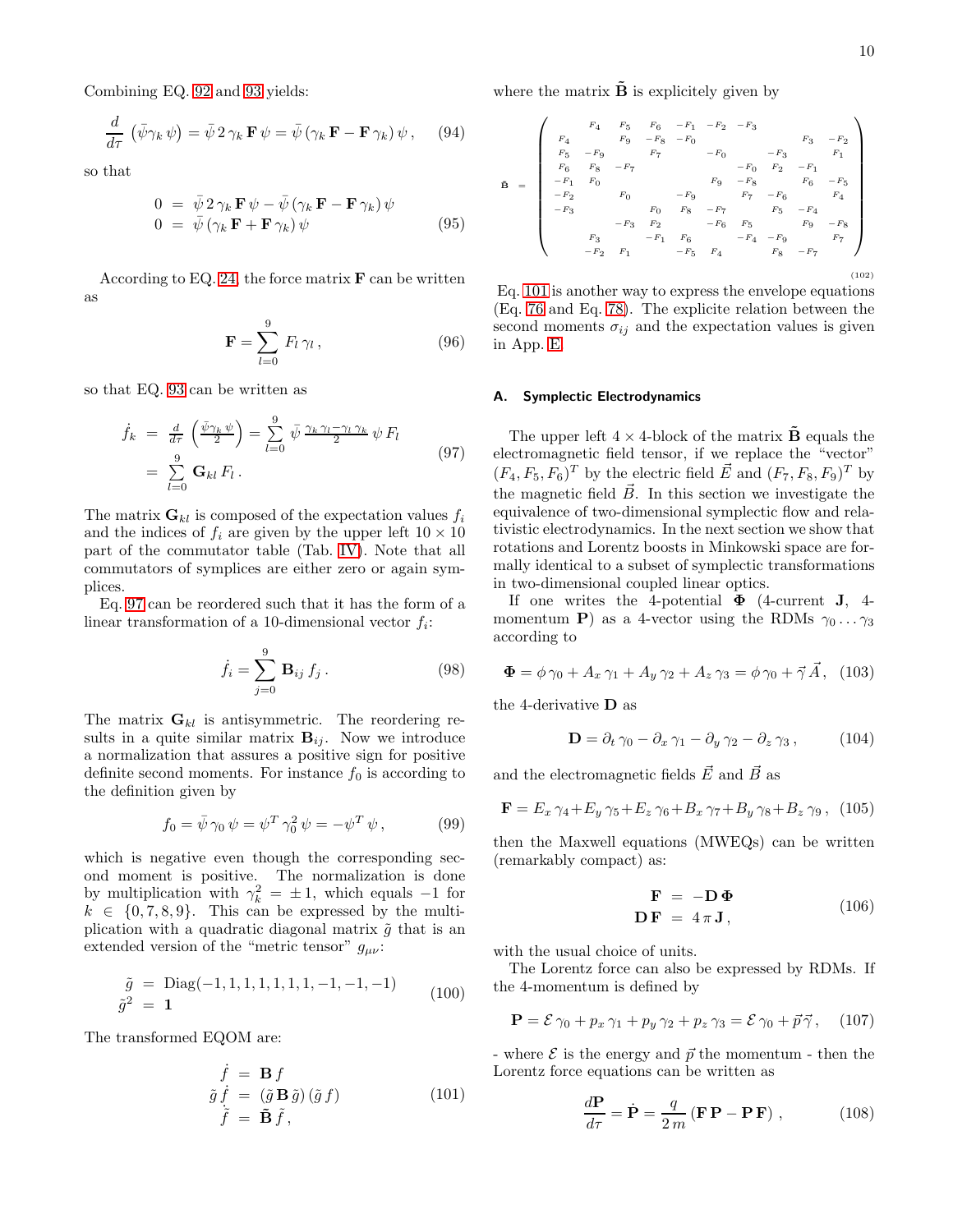where  $\tau$  is the proper time. In the lab frame time  $dt = \frac{d\tau}{\gamma}$ EQ. [108](#page-9-2) yields (setting  $c = 1$ ):

$$
\frac{d\mathcal{E}}{d\tau} = \frac{q}{m} \vec{p} \vec{E}
$$
\n
$$
\frac{d\vec{p}}{d\tau} = \frac{q}{m} \left( \mathcal{E} \vec{E} + \vec{p} \times \vec{B} \right)
$$
\n
$$
\gamma \frac{d\mathcal{E}}{dt} = q \gamma \vec{v} \vec{E}
$$
\n
$$
\gamma \frac{d\vec{p}}{dt} = \frac{q}{m} \left( m \gamma \vec{E} + m \gamma \vec{v} \times \vec{B} \right)
$$
\n
$$
\frac{dE}{dt} = q \vec{v} \vec{E}
$$
\n
$$
\frac{d\vec{p}}{dt} = q \left( \vec{E} + \vec{v} \times \vec{B} \right),
$$
\n(109)

which are exactly the Lorentz force equations.

We use the formal identity of Eq. [78](#page-7-3) and Eq. [108](#page-9-2) to introduce the electromechanical equivalence (EMEQ) of 2-dim. symplectic motion and the motion of charged particles in electromagnetic fields as described by the Lorentz force equations. The statement of the EMEQ is, that the transformation properties of the elements of the S-matrix with respect to symplectic transformations are formally identical to the transformation properties of momentum P and electromagnetic field F in Minkowski space. The analogy allows to obtain an overview over the components of the force matrix  $\bf{F}$  and to establish a meaningful nomenclature for the RDM-coefficients: The ten elements of the force matrix are associated with the energy and momentum of - and with electric and magnetic field components "seen by" - a relativistic charged particle:

<span id="page-10-0"></span>
$$
\mathbf{F} = \mathcal{E}\gamma_0 + p_x \gamma_1 + p_y \gamma_2 + p_z \gamma_3 \n+ E_x \gamma_4 + E_y \gamma_5 + E_z \gamma_6 \n+ B_x \gamma_7 + B_y \gamma_8 + B_z \gamma_9.
$$
\n(110)

If the force matrix is split into the electrodynamical  $\mathbf{F}_{ed}$ and the mechanical components  $\mathbf{F}_m$ , the matrices are explicitely given by

<span id="page-10-1"></span>
$$
\mathbf{F} = \mathbf{F}_{ed} + \mathbf{F}_{m}
$$
\n
$$
= \begin{pmatrix}\n-E_x & E_z + B_y & E_y - B_z & B_x \\
E_z - B_y & E_x & -B_x & -E_y - B_z \\
E_y + B_z & B_x & E_x & E_z - B_y \\
-B_x & -E_y + B_z & E_z + B_y & -E_x\n\end{pmatrix}
$$
\n
$$
+ \begin{pmatrix}\n-p_z & \mathcal{E} - p_x & 0 & p_y \\
-\mathcal{E} - p_x & p_z & -p_y & 0 \\
0 & p_y & -p_z & \mathcal{E} + p_x \\
p_y & 0 & -\mathcal{E} + p_x & p_z\n\end{pmatrix}.
$$
\n(111)

Note that there are ten force terms in symplectic motion and only six electromagnetic field components. Correspondingly there are ten symplectic transformations in 2 dim. symplectic flow, but only six transformations known in Minkowski space - rotations about and boosts along three axis. One also finds that Eq. [101](#page-9-1) and Eq. [102](#page-9-3) correspond to the Lorentz force equations only, if F0, F1,  $F2$  and  $F3$  are zero. In this case **B** is block-diagonal - the first block being the upper left  $4 \times 4$ -matrix and the second block the lower right  $6 \times 6$ -matrix. Coupled

linear motion in two dimensions does not include such restrictions and is in this sense a richer theory.

Nevertheless let us emphasise that the theory of symplectic motion in two dimensions does not allow scalar source terms, i.e. non-vanishing coefficients of  $\gamma_{15}$  in the force matrix. If the MWEQs are derived from twodimensional symplectic motion, then the Lorentz gauge is included. To make this clearer, we look at the first part of EQ. [106,](#page-9-4) which includes a scalar expression  $\partial_t \phi + \vec{\nabla} \vec{A}$ :

$$
\mathbf{F} = -\mathbf{D} \, \mathbf{\Phi} = -(\partial_t \, \gamma_0 - \vec{\gamma} \vec{\nabla}) \left( \phi \, \gamma_0 + \vec{\gamma} \, \vec{A} \right) \n= \partial_t \phi + \vec{\nabla} \vec{A} - (\partial_t \vec{A} + \vec{\nabla} \phi) \, \gamma_0 \, \vec{\gamma} \n+ \left( \vec{\nabla} \times \vec{A} \right) \gamma_{14} \gamma_0 \vec{\gamma} \n= (\partial_t \phi + \vec{\nabla} \vec{A}) \, \mathbf{1} + \vec{E} \, \gamma_0 \, \vec{\gamma} + \vec{B} \, \gamma_{14} \gamma_0 \vec{\gamma} ,
$$
\n(112)

where  $\vec{\gamma} = (\gamma_1, \gamma_2, \gamma_3)^T$ . Since the force matrix may be composed exclusively of symplices, the scalar term has to vanish, i.e.:

$$
\partial_t \phi + \vec{\nabla} \vec{A} = 0, \qquad (113)
$$

which is the so-called "Lorentz gauge". In Sec. IIF it will be shown, that the so-called *duality rotation* also has properties which are incompatible to the presented theory of two-dimensional symplectic motion.

In the next section we give a survey of symplectic transformations using the EMEQ according to Eq. [110.](#page-10-0) This concept allows to obtain a very transparent and systematic treatment of two-dimensional coupled linear optics. Of course there is some danger of puzzling the formally introduced electromagnetic components of the EMEQ with the fields of the accelerator due to the similarity of notation.

# B. A Survey of Symplectic Transformations

Symplectic transformations have been introduced by EQs. [18](#page-2-5) and [28.](#page-3-0) It was shown that the exponentials of symplices are symplectic and that there are ten symplices (in two dimensions) corresponding to ten free parameters in symplectic matrices. This indicates a one-toone relation between the symplices and the corresponding symplectic matrix. In the following we will classify the transformations that are based on single  $\gamma$ -matrices. Six of these transformations are known as rotations and Lorentz boosts in 3-dimensional space, based on the six bi-vectors  $\gamma_4 \dots \gamma_9$ , i.e. the "electric and magnetic field components". We call the four remaining transformations phase rotation (induced by  $\gamma_0$ , i.e. by "energy") and phase boosts induced by the spatial basis vectors  $\gamma_1 \ldots \gamma_3$  ("momentum"), respectively. All transformations are controlled by a continuous parameter a such that the inverse transformation is given by the negative of this parameter and a vanishing parameter  $a = 0$  yields the unit matrix:

$$
\mathbf{R}(0) = 1 \n\mathbf{R}(a)^{-1} = \mathbf{R}(-a).
$$
\n(114)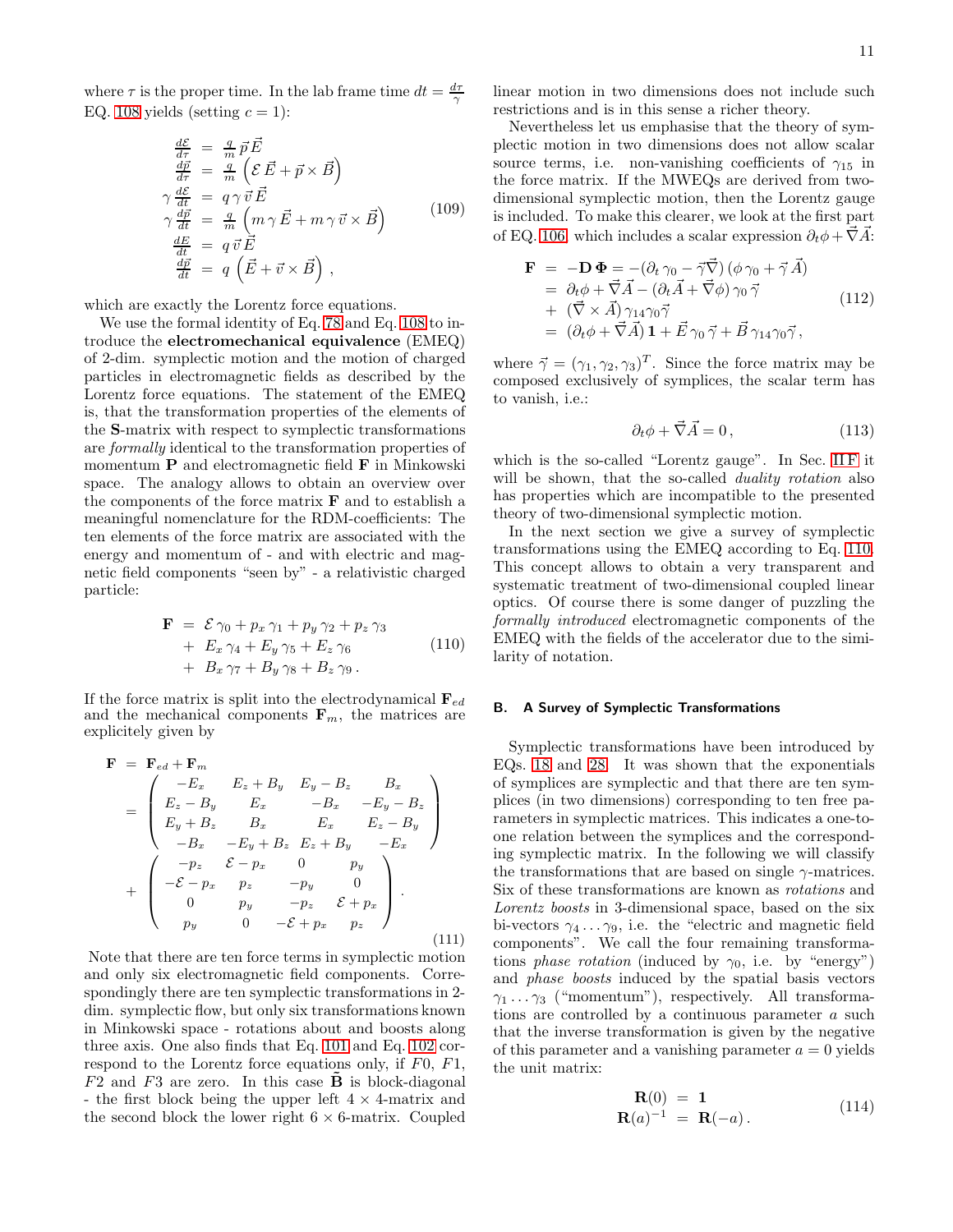The parameter a has a specific physical meaning in the EMEQ. In case of rotations it is the angle, in case of Lorentz boosts it is the inverse hyperbolic tangent of  $\beta =$  $v/c$ .

Before discussing the action of the individual  $\gamma$ symplices, we look again at the Hamiltonian in order to show exactly why the transformation matrix should be symplectic:

$$
H(p,q) = \psi^T \mathbf{A} \psi = -\psi^T \gamma_0 \mathbf{F} \psi, \qquad (115)
$$

and insert the equation for a symplectic transformation of the forces  $\mathbf{F}' = \mathbf{R} \mathbf{F} \mathbf{R}^{-1}$ , then we find (using  $\bar{\psi} \equiv \psi^T \gamma_0$ )

$$
H(p,q) = -\bar{\psi} \mathbf{R}^{-1} \mathbf{R} \mathbf{F} \mathbf{R}^{-1} \mathbf{R} \psi
$$
  
\n
$$
= -(\bar{\psi} \mathbf{R}^{-1}) (\mathbf{R} \mathbf{F} \mathbf{R}^{-1}) (\mathbf{R} \psi)
$$
  
\n
$$
= (\bar{\psi} \mathbf{R}^{-1}) \gamma_0 \gamma_0 (\mathbf{R} \mathbf{F} \mathbf{R}^{-1}) (\mathbf{R} \psi)
$$
  
\n
$$
= -(\bar{\psi} \mathbf{R}^{-1} \gamma_0) \mathbf{A}' \psi'
$$
  
\n
$$
= \psi'^T \mathbf{A}' \psi',
$$
  
\n(116)

that the Hamiltonian is invariant under Lorentz transformations (LT) and under the assumption that the spinors transform according to

<span id="page-11-0"></span>
$$
\begin{aligned}\n\mathbf{F}' &= \mathbf{R} \mathbf{F} \mathbf{R}^{-1} \\
\psi' &= \mathbf{R} \psi \\
\psi'^T &= -\psi^T \gamma_0 \mathbf{R}^{-1} \gamma_0 = \psi^T \mathbf{R}^T \\
&\Rightarrow -\gamma_0 \mathbf{R}^{-1} \gamma_0 = \mathbf{R}^T \\
&\Rightarrow \gamma_0 = \mathbf{R}^T \gamma_0 \mathbf{R}.\n\end{aligned}
$$
\n(117)

or – in other words: If a transformation matrix  $\bf R$  is symplectic, then the form (and the value) of the Hamiltonian and of the EQOM is conserved. Note that if the force matrix is transformed according to Eq. [117,](#page-11-0) then we find for the transfer matrix:

$$
\mathbf{M}' = \exp(\mathbf{F}'s) = \sum_{k=0}^{\infty} \frac{(\mathbf{F}'s)^k}{k!}
$$
  
\n
$$
= \sum_{k=0}^{\infty} \frac{(\mathbf{R}\mathbf{F}\mathbf{R}^{-1}s)^k}{k!}
$$
  
\n
$$
= \mathbf{R} \left(\sum_{k=0}^{\infty} \frac{(\mathbf{F}s)^k}{k!} \right) \mathbf{R}^{-1}
$$
  
\n
$$
= \mathbf{R}\mathbf{M}\mathbf{R}^{-1}.
$$
  
\n(118)

Symplectic transformation matrices have the form

$$
\mathbf{R} = \exp(\mathbf{F}\,\varepsilon) \n\mathbf{R}^{-1} = \exp(-\mathbf{F}\,\varepsilon),
$$
\n(119)

where the matrix  $\bf{F}$  is a symplex. The effect of a basic

symplex  $\gamma_b$  is given by:

<span id="page-11-1"></span>
$$
\mathbf{R}_{b} = \exp(\gamma_{b} \varepsilon)
$$
\n
$$
\mathbf{R}_{b} = \sum_{k=0}^{\infty} \frac{(\gamma_{b} \varepsilon)^{2k}}{(2k)!} + \sum_{k=0}^{\infty} \frac{(\gamma_{b} \varepsilon)^{2k+1}}{(2k+1)!}
$$
\n
$$
= \sum_{k=0}^{\infty} (\gamma_{b}^{2})^{k} \frac{\varepsilon^{2k}}{(2k)!} + \gamma_{b} \sum_{k=0}^{\infty} (\gamma_{b}^{2})^{k} \frac{\varepsilon^{2k+1}}{(2k+1)!}
$$
\n
$$
= \begin{cases}\n1 \cos(\varepsilon) + \gamma_{b} \sin(\varepsilon) & \text{for } \gamma_{b}^{2} = -1 \\
1 \cosh(\varepsilon) + \gamma_{b} \sinh(\varepsilon) & \text{for } \gamma_{b}^{2} = 1\n\end{cases}
$$
\n
$$
\mathbf{R}_{b}^{-1} = \exp(-\gamma_{b} \varepsilon)
$$
\n
$$
= \begin{cases}\n1 \cos(\varepsilon) - \gamma_{b} \sin(\varepsilon) & \text{for } \gamma_{b}^{2} = -1 \\
1 \cosh(\varepsilon) - \gamma_{b} \sinh(\varepsilon) & \text{for } \gamma_{b}^{2} = 1\n\end{cases}
$$

(120) Transformations with  $\gamma_b^2 = -1$  are orthogonal transformations, i.e. *rotations*, while those with  $\gamma_b^2 = 1$  are boosts. According to Tab. [I,](#page-2-1)  $\gamma_b$  with  $b \in [0, 7, 8, 9]$  produce rotations and  $\gamma_b$  with  $b \in [1 \dots 6]$  boosts. Hence the transformed matrices are

$$
\gamma_a' = \mathbf{R}^{-1} \gamma_a \mathbf{R}
$$
  
=  $\mathbf{R}^{-1} \gamma_a \mathbf{R}$   
=  $(c - s \gamma_b) \gamma_a (c + s \gamma_b)$   
=  $c^2 \gamma_a - \gamma_b \gamma_a \gamma_b s^2 + cs (\gamma_a \gamma_b - \gamma_b \gamma_a),$  (121)

where  $c$  and  $s$  are the (hyperbolic) sine- and cosinefunctions according to Eq. [120.](#page-11-1) The last term on the right vanishes if  $\gamma_b$  and  $\gamma_a$  commute. In this case the matrix  $\gamma_a$  remains unchanged:

$$
\gamma_a' = \gamma_a (c^2 - \gamma_b^2 s^2)
$$
  
=  $\gamma_a \begin{cases} \cos^2(\varepsilon) + \sin^2(\varepsilon) = 1 & \text{for } \gamma_b^2 = -1 \\ \cosh^2(\varepsilon) - \sinh^2(\varepsilon) = 1 & \text{for } \gamma_b^2 = 1 \end{cases}$  (122)

If the RDMs  $\gamma_b$  and  $\gamma_a$  anticommute, one finds:

$$
\gamma_a' = \gamma_a (c^2 + \gamma_b^2 s^2) + 2 c s \gamma_a \gamma_b
$$
  
= 
$$
\begin{cases} \gamma_a \cos(2 \epsilon) + \gamma_a \gamma_b \sin(2 \epsilon) & \text{for } \gamma_b^2 = -1 \\ \gamma_a \cosh(2 \epsilon) + \gamma_a \gamma_b \sinh(2 \epsilon) & \text{for } \gamma_b^2 = 1 \end{cases}
$$
(123)

The elementary symplectic transformations (in 2 dimensions) are summarized in Tab. [II.](#page-12-0) The "frequency doubling" is an indication that the transformed elements are according to their transformation properties second moments. This is usually taken into account by using a transformation with the "half-angle".

Note that even though we describe here the transformation of the matrices instead of the RDM-coefficients, this is equivalent to the transformation of the RDMcoefficients assuming that the RDMs have the same form in all coordinate systems. This is only a matter of notation.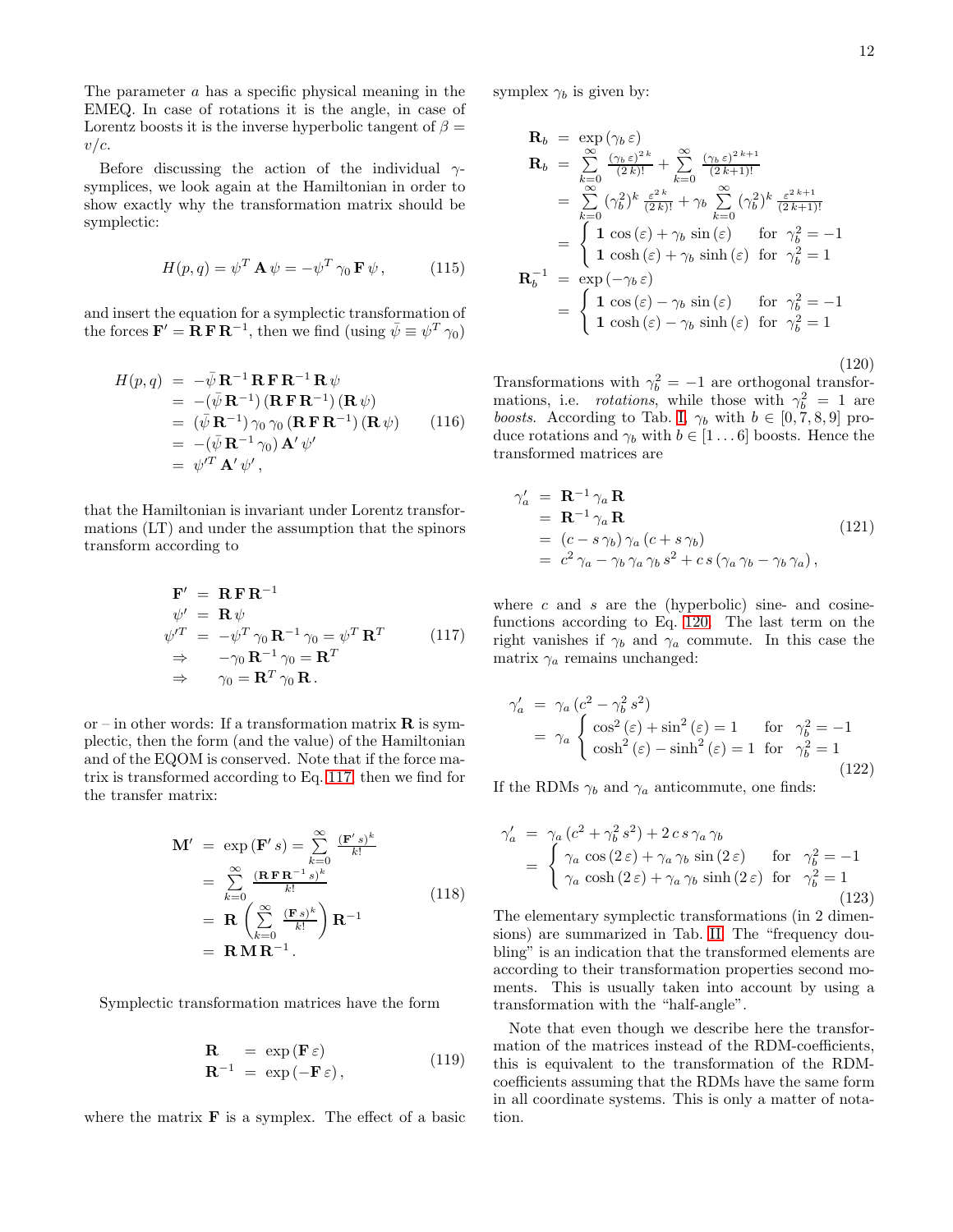|                                                             | $\gamma_0$         | $\gamma_1$          | $\gamma_2$          | $\gamma_3$          | $\gamma_4$           | $\gamma_5$          | $\gamma_6$                        | $\gamma_7$         | $\gamma_8$         | $\gamma$ 9         |
|-------------------------------------------------------------|--------------------|---------------------|---------------------|---------------------|----------------------|---------------------|-----------------------------------|--------------------|--------------------|--------------------|
| $\,c\,=$                                                    | $\cos \varepsilon$ | $\cosh \varepsilon$ | $\cosh \varepsilon$ | $\cosh \varepsilon$ | $\cosh\,\varepsilon$ | $\cosh \varepsilon$ | $\cosh \varepsilon$               | $\cos \varepsilon$ | $\cos \varepsilon$ | $\cos \varepsilon$ |
| $s =$                                                       | $\sin \varepsilon$ | $\sinh \varepsilon$ | $\sinh \varepsilon$ | $\sinh \varepsilon$ | $\sinh \varepsilon$  | $sinh \varepsilon$  | $sinh \varepsilon$                | $\sin \varepsilon$ | $\sin \varepsilon$ | $\sin \varepsilon$ |
| $\gamma'_0 = c\gamma_0$                                     |                    | $+s\gamma_4$        | $+s\gamma_5$        | $+ s \gamma_6$      | $-s\gamma_1$         | $-s\gamma_2$        | $-s\gamma_3$                      |                    |                    |                    |
| $\,=\,c\,\gamma_{\,1}$<br>$\gamma_1$                        | $-s\,\gamma_4$     |                     | $+ s \gamma 9$      | $-s\gamma$ 8        | $-s\gamma_0$         |                     |                                   |                    | $-s\gamma_3$       | $+s_{\gamma_2}$    |
| $\gamma'_2 = c\gamma_2$                                     | $-s\gamma_5$       | $-s\gamma$ 9        |                     | $+s\gamma$          |                      | $-s\gamma_0$        |                                   | $+s\gamma_3$       |                    | $-s\gamma_1$       |
| $c = c\gamma_3$<br>$\gamma'_{3}$                            | $-s\gamma_6$       | $+ s \gamma_8$      | $-s\gamma$          |                     |                      |                     | $-s\gamma_0$                      | $-s\gamma_2$       | $+s\gamma_1$       |                    |
| = $c\gamma_4$ .<br>.<br>$\gamma_4$                          | $+s\gamma_1$       | $+s\gamma_0$        |                     |                     |                      | $+s\gamma$ 9        | $- \,s\hspace{0.025cm}\gamma_{8}$ |                    | $-s\gamma_6$       | $\gamma_5$         |
| $\gamma'_5 = c\gamma_5$                                     | $+ s \gamma_2$     |                     | $+ s \gamma_0$      |                     | $-s\gamma$ 9         |                     | $+s\gamma$                        | $+ s \gamma_6$     |                    | $-s\gamma_4$       |
| $\gamma'_{6}$<br>$\,=\,c\hspace{0.8pt}\gamma_6\!\,\ldots\,$ | $+ s \gamma_3$     |                     |                     | $+s\gamma_0$        | $+ s \gamma_8$       | $-s\gamma_7$        |                                   | $-s\gamma_5$       | $+s\gamma_4$       |                    |
| $\gamma_{7}^{\prime}$<br>$= c_{77}$                         |                    |                     | $-s\gamma_3$        | $+s_{\gamma_2}$     |                      | $-s\gamma_6$        | $+s\gamma_5$                      |                    | $-s\gamma$ 9       | $+ s \gamma_8$     |
| $\gamma'_{8} = c\gamma_{8}$                                 |                    | $+ s \gamma_3$      |                     | $-s\gamma_1$        | $+ s \gamma_6$       |                     | $-s \gamma_4$                     | $+ s \gamma 9$     |                    | $-s\gamma_7$       |
| $\gamma'_9 = c\gamma_9 \ldots$                              |                    | $-s_{\gamma_2}$     | $+s\gamma_1$        |                     | $-s\gamma_5$         | $+s\gamma_4$        |                                   | $-s\gamma$ 8       | $+ s \gamma 7$     |                    |

<span id="page-12-0"></span>TABLE II. Table of symplectic transformations in 2 dimensions. a indicates the rows and b the column:  $\gamma'_a$  =  $\exp(-\gamma_b \varepsilon/2)$   $\gamma_a \exp(-\gamma_b \varepsilon/2)$ . If  $\gamma_a$  and  $\gamma_b$  anticommute, then the result is  $\gamma'_a = c \gamma_a + s \gamma_a \gamma_b$  where c and s are the sine- and cosine-function of  $\varepsilon$ , if  $\gamma_b^2 = -1$ , and hyperbolic sineand cosine-function if  $\gamma_b^2 = 1$ , respectively. If  $\gamma_a$  and  $\gamma_b$  commute, then  $\gamma'_a = \gamma_a$ . The table follows the commutator-table (Tab. [IV\)](#page-23-0).

#### C. Rotations and Lorentz Boosts

Lorentz boosts are all transformations induced by  $\gamma_b$ with  $b \in [4 \dots 6]$ , i.e. by the electric field terms, while rotations are induced by  $\gamma_b$  with  $b \in [7 \dots 9]$ , i.e. by magnetic field terms. Note that both transformations are induced by bi-vectors and not by the basic matrices. Both - rotations and Lorentz boosts - are well-known<sup>[23](#page-24-15)</sup> and the matrix coefficients transform exactly as the physical quantities associated by the EMEQ. Hence we do not need to repeat the formulas here as all relevant properties are summarized in Tab. [II.](#page-12-0)

Nevertheless it is instructive to look at the rotation matrices with respect to the transformation of the spinor  $\psi$ . The matrix of the spatial rotation about the z-axis, induced by  $\gamma_9$ , is explicitely given by:

$$
\exp\left(\gamma_9 \frac{\varepsilon}{2}\right) = \begin{pmatrix} \cos\frac{\varepsilon}{2} & 0 & -\sin\frac{\varepsilon}{2} & 0\\ 0 & \cos\frac{\varepsilon}{2} & 0 & -\sin\frac{\varepsilon}{2} \\ \sin\frac{\varepsilon}{2} & 0 & \cos\frac{\varepsilon}{2} & 0\\ 0 & \sin\frac{\varepsilon}{2} & 0 & \cos\frac{\varepsilon}{2} \end{pmatrix} . \tag{124}
$$

Obviously  $\gamma_9$  induces a rotation in the plane of  $q_1$  and  $q_2$ . The canonical momenta are rotated accordingly. Note that the rotation angle in the associated space is  $\varepsilon$ , the corresponding angle in the plane of the canonical variables is half of that:  $\varepsilon/2$ .

The rotation about the x-axis  $(\gamma_7)$  mixes the canonical coordinates and momenta  $q_1$  and  $p_2$  ( $p_1$  and  $q_2$ ):

<span id="page-12-1"></span>
$$
\exp\left(\gamma_7\,\frac{\varepsilon}{2}\right) \;=\; \left(\begin{array}{ccc} \cos\frac{\varepsilon}{2} & 0 & 0 & \sin\frac{\varepsilon}{2} \\ 0 & \cos\frac{\varepsilon}{2} & -\sin\frac{\varepsilon}{2} & 0 \\ 0 & \sin\frac{\varepsilon}{2} & \cos\frac{\varepsilon}{2} & 0 \\ -\sin\frac{\varepsilon}{2} & 0 & 0 & \cos\frac{\varepsilon}{2} \end{array}\right).
$$
\n(125)

A phase rotation is a rotation in phase space, for instance a rotation in the plane of  $q_1$  and  $p_2$  as described by Eq. [125.](#page-12-1) Another example is given by the rotation about the y-axis as induced by  $\gamma_8$  - a combined phase rotation in opposite directions:

$$
\exp\left(\gamma_8 \frac{\varepsilon}{2}\right) = \begin{pmatrix} \cos\frac{\varepsilon}{2} & \sin\frac{\varepsilon}{2} & 0 & 0\\ -\sin\frac{\varepsilon}{2} & \cos\frac{\varepsilon}{2} & 0 & 0\\ 0 & 0 & \cos\frac{\varepsilon}{2} & -\sin\frac{\varepsilon}{2}\\ 0 & 0 & \sin\frac{\varepsilon}{2} & \cos\frac{\varepsilon}{2} \end{pmatrix}.
$$
\n(126)

In combination with the phase rotation matrix  $\gamma_0$ , this gives:

<span id="page-12-2"></span>
$$
\exp((\gamma_0 + \gamma_8) \frac{\varepsilon}{2}) = \begin{pmatrix}\n\cos \varepsilon & \sin \varepsilon & 0 & 0 \\
-\sin \varepsilon & \cos \varepsilon & 0 & 0 \\
0 & 0 & 1 & 0 \\
0 & 0 & 0 & 1\n\end{pmatrix}
$$
\n
$$
\exp((\gamma_0 - \gamma_8) \frac{\varepsilon}{2}) = \begin{pmatrix}\n1 & 0 & 0 & 0 \\
0 & 1 & 0 & 0 \\
0 & 0 & \cos \varepsilon & \sin \varepsilon \\
0 & 0 & -\sin \varepsilon & \cos \varepsilon\n\end{pmatrix},
$$
\n(127)

so that both degrees of freedom are here decoupled. Note that in this case, the rotation angle  $\varepsilon$  is not divided by two.

We call the remaining symplectic transformations phase rotation induced by  $\gamma_0$  and phase boosts induced by  $\gamma_1$ ,  $\gamma_2$  and  $\gamma_3$ . This is not quite correct, since we saw that also  $\gamma_8$  induces a phase rotation. Strictly speaking, there is only one "real" spatial rotation possible in two dimensions - and this is induced by  $\gamma_9$ . All other "rotations" are rotations in phase space and are therefore phase rotations. Nevertheless the rotations induced by  $\gamma_7$  and  $\gamma_8$  are spatial rotations in the context of the EMEQ.

# D. Phase Rotation

The symplectic transformation driven by  $\gamma_0$  is a "rotation" between spacelike components and electric field components, represented by  $\gamma_0 \vec{\gamma}$ .  $\gamma_0$  and the magnetic components  $\gamma_7$ ,  $\gamma_8$ ,  $\gamma_9$  are unchanged. Expressing this using EMEQ one may write:

$$
E' = E
$$
  
\n
$$
\vec{p}' = \cos \varepsilon \vec{p} - \sin \varepsilon \vec{E}
$$
  
\n
$$
\vec{E'} = \cos \varepsilon \vec{E} + \sin \varepsilon \vec{p}
$$
  
\n
$$
\vec{B'} = \vec{B}
$$
\n(128)

The rotation matrix is given by

$$
\exp\left(\gamma_0 \frac{\varepsilon}{2}\right) = \begin{pmatrix} \cos\frac{\varepsilon}{2} & \sin\frac{\varepsilon}{2} & 0 & 0\\ -\sin\frac{\varepsilon}{2} & \cos\frac{\varepsilon}{2} & 0 & 0\\ 0 & 0 & \cos\frac{\varepsilon}{2} & \sin\frac{\varepsilon}{2}\\ 0 & 0 & -\sin\frac{\varepsilon}{2} & \cos\frac{\varepsilon}{2} \end{pmatrix}.
$$
\n(129)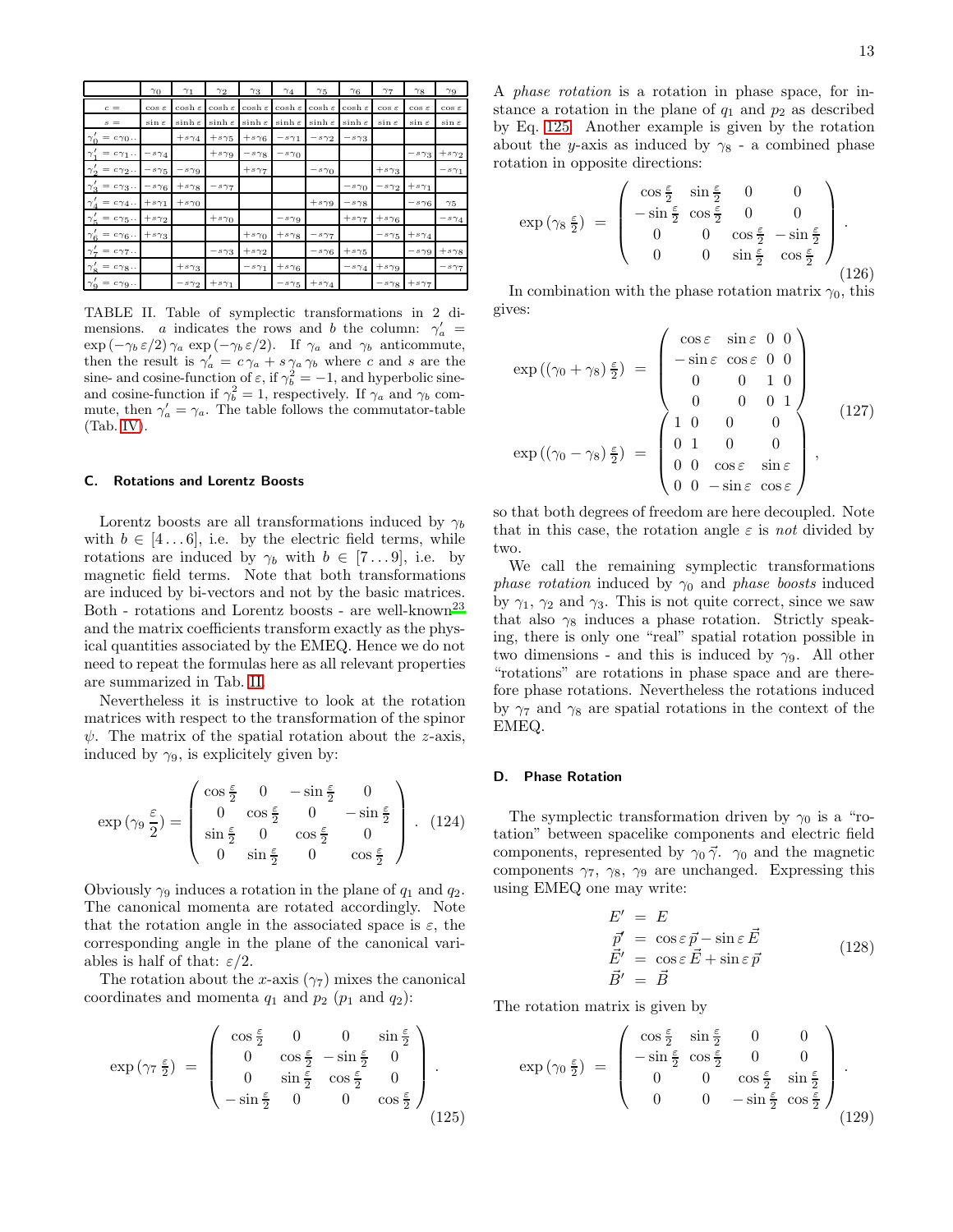As listed in Tab. [III,](#page-22-0) the matrices  $\gamma_0, \gamma_4, \gamma_5, \gamma_6$  form an alternative basis to  $\gamma_0, \gamma_1, \gamma_2, \gamma_3$ . The phase rotation produced by  $\gamma_0$  changes the "mixing" angle of the standard basis and this first alternative basis.

# E. Phase Boost

The transformations induced by  $\gamma_1$ ,  $\gamma_2$  and  $\gamma_3$  are called "phase boosts." These boosts are the exact analogue of the Lorentz boosts, but the transformation properties of  $\vec{E}$  and  $\vec{p}$  are exchanged, as can be seen from Tab. [II.](#page-12-0) While Lorentz boosts are known to have the invariants  $\vec{E} \cdot \vec{B}$  and  $\vec{E}^2 - \vec{B}^2$ , a phase boost has the invariants  $\vec{p} \cdot \vec{B}$  and  $\vec{p}^2 - \vec{B}^2$ . Hence the phase boosts transform mass and electromagnetic energy into each other as the Lorentz boosts are transforming mass and kinetic energy. We will come back to this in Sec. [III.](#page-14-0)

# <span id="page-13-2"></span>F. The Duality Rotation

The duality rotation can be expressed by the matrix  $\gamma_{14}$ , but it is not a symplectic transformation and has some surprising and puzzling features. Since  $\gamma_{14}$  commutes with all electric and magnetic field components (see Tab. [IV\)](#page-23-0), the usual form of the transformation can not transform the fields, but only the particle properties of energy and momentum. Using the nomenclature of Eq. [111,](#page-10-1) one finds:

<span id="page-13-3"></span>
$$
\mathbf{R} = \exp(\gamma_{14} \varepsilon/2)
$$
\n
$$
\mathbf{R}^{-1} = \exp(-\gamma_{14} \varepsilon/2)
$$
\n
$$
\mathbf{F}_{ed} = \mathbf{R} \mathbf{F}_{ed} \mathbf{R}^{-1} = \mathbf{R}^{-1} \mathbf{F}_{ed} \mathbf{R}
$$
\n
$$
\mathbf{F}_{m} = \mathbf{R} \mathbf{F}_{m} \mathbf{R}
$$
\n
$$
\mathbf{F}'_{m} = \mathbf{R} \mathbf{F}_{m} \mathbf{R}^{-1} = \cos \varepsilon \mathbf{F}_{m} + \sin \varepsilon \gamma_{14} \mathbf{F}_{m}
$$
\n
$$
\mathbf{F}'_{ed} = \mathbf{R} \mathbf{F}_{ed} \mathbf{R} = \cos \varepsilon \mathbf{F}_{ed} + \sin \varepsilon \gamma_{14} \mathbf{F}_{ed}
$$
\n(130)

The last line of Eqs. [130](#page-13-3) is usually referred to as duality rotation, explicitely given by:

$$
\vec{E}' = \cos \varepsilon \vec{E} - \sin \varepsilon \vec{B}
$$
  
\n
$$
\vec{B}' = \cos \varepsilon \vec{B} + \sin \varepsilon \vec{E}
$$
\n(131)

The duality rotation fails to fulfill all reasonable requirements in the context of the EMEQ. First, it is not symplectic. Second, the transformation is not a similarity transformation and finally, it has different forms for the mechanical and the electrodynamical components.

If the MWEQs are deriveable from the EMEQ and symplectic flow, then there is no magnetic charge or current density, but the MWEQs are forced to have the "classical" form with

$$
\vec{\nabla}\vec{B} = 0
$$
  

$$
\vec{\nabla}\times\vec{E} + \partial_t\vec{B} = 0
$$
 (132)

To conclude - the duality rotation does not fit into in the concept of the EMEQ.

# <span id="page-13-1"></span>G. Real Dirac Matrices and Elements in Coupled Linear **Optics**

In the following we give some examples of force matri-ces as used in linear optics of ion beam physics<sup>[20](#page-24-12)[,24](#page-24-16)</sup>. We use the transversal coordinates  $(x, x', y, y')$  as the pairs of conjugate variables  $(q_1, p_1, q_2, p_2)$ . In ion beam physics there is the convention to use the path length  $s$  along the reference orbit as the independent variable. The force matrix of a drift (force free motion) is given by

<span id="page-13-0"></span>
$$
\dot{\psi} = \frac{d}{ds} \begin{pmatrix} x \\ x' \\ y \\ y' \end{pmatrix} = \begin{pmatrix} 0 & 1 & 0 & 0 \\ 0 & 0 & 0 & 0 \\ 0 & 0 & 0 & 1 \\ 0 & 0 & 0 & 0 \end{pmatrix} \begin{pmatrix} x \\ x' \\ y \\ y' \end{pmatrix} = \frac{\gamma_0 + \gamma_6}{2} \psi.
$$
\n(133)

The transversal terms in a solenoid field:

$$
\frac{d}{ds} \begin{pmatrix} x \\ x'/K \\ y \\ y'/K \end{pmatrix} = K \begin{pmatrix} 0 & 1 & 1 & 0 \\ -1 & 0 & 0 & 1 \\ -1 & 0 & 0 & 1 \\ 0 & -1 & -1 & 0 \end{pmatrix} \begin{pmatrix} x \\ x'/K \\ y \\ y'/K \end{pmatrix},
$$
\n(134)

where  $K = \frac{B_S}{2(B \rho)}$  with the solenoid field  $B_S$ , charge q and bending radius  $\rho$ . The bending radius depends on the momentum  $p$  and is given by

$$
\rho = \frac{p}{q \, B} \,. \tag{135}
$$

This can be written using RDMs as:

$$
\dot{\psi} = K \left( \gamma_0 - \gamma_9 \right) \psi, \qquad (136)
$$

A radially focussing quadrupole is described by:

$$
\frac{d}{ds} \begin{pmatrix} x \\ x'/K \\ y \\ y'/K \end{pmatrix} = K \begin{pmatrix} 0 & 1 & 0 & 0 \\ -1 & 0 & 0 & 0 \\ 0 & 0 & 0 & 1 \\ 0 & 0 & 1 & 0 \end{pmatrix} \begin{pmatrix} x \\ x'/K \\ y \\ y'/K \end{pmatrix}, \quad (137)
$$

where  $K^2 = \frac{|g|}{(B\rho)}$  with  $g = \frac{\partial B_y}{\partial x} = \frac{\partial B_x}{\partial y}$  so that – written again with RDMs – one finds:

$$
\dot{\psi} = K \frac{\gamma_0 + \gamma_1 + \gamma_6 + \gamma_8}{2} \psi.
$$
 (138)

The axially focusing quad is given by

$$
\dot{\psi} = K \frac{\gamma_0 - \gamma_1 + \gamma_6 - \gamma_8}{2} \psi.
$$
 (139)

A horizontal bending magnet:

$$
\frac{d}{ds}\begin{pmatrix} x \\ \rho x' \\ y \\ \rho y' \end{pmatrix} = \frac{1}{\rho} \begin{pmatrix} 0 & 1 & 0 & 0 \\ -1 & 0 & 0 & 0 \\ 0 & 0 & 0 & 1 \\ 0 & 0 & 0 & 0 \end{pmatrix} \begin{pmatrix} x \\ \rho x' \\ y \\ \rho y' \end{pmatrix}, \quad (140)
$$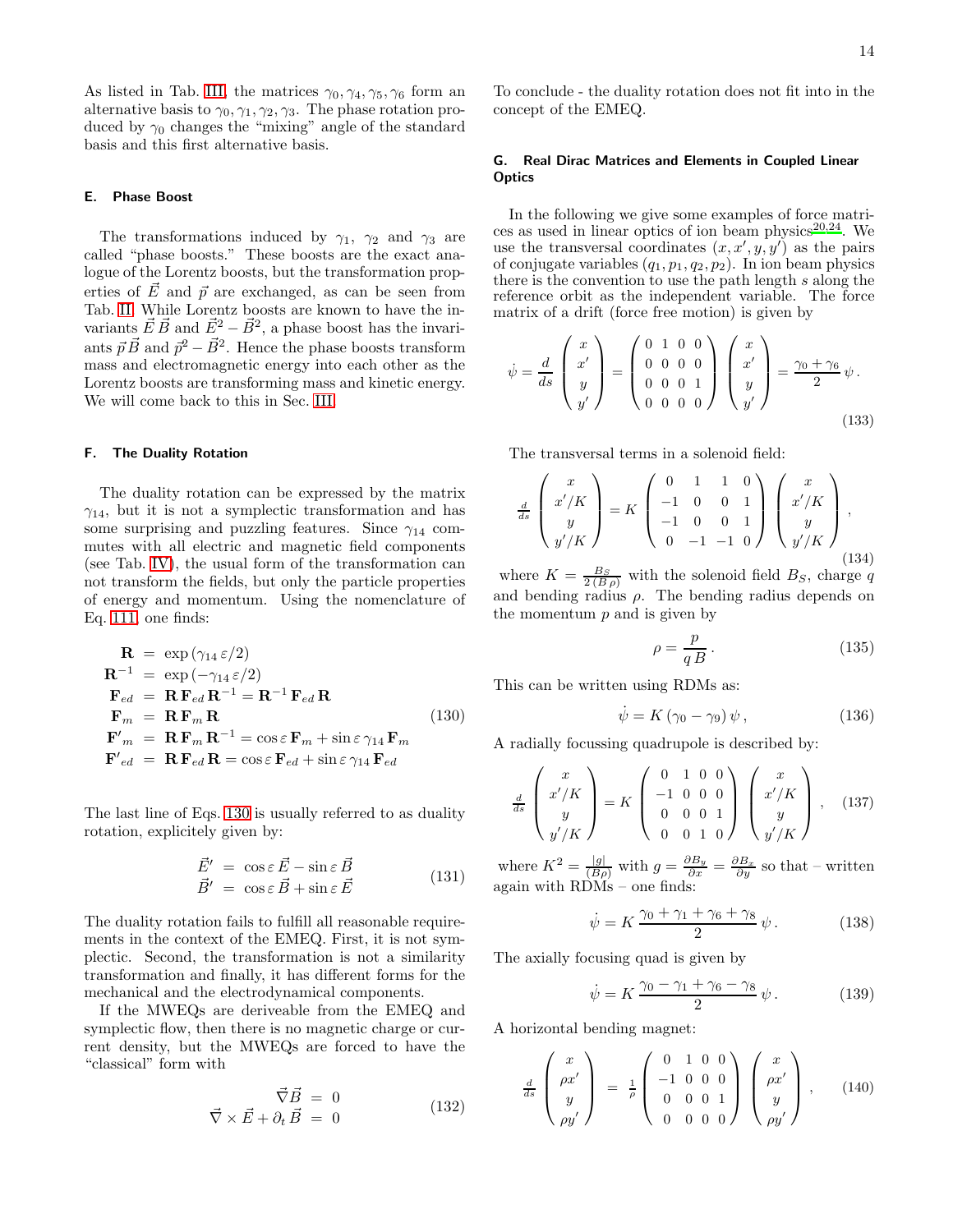expressed by RDMs:

$$
\dot{\psi} = \frac{1}{\rho} \frac{3\,\gamma_0 + \gamma_1 + \gamma_6 + \gamma_8}{4} \,\psi \,. \tag{141}
$$

Obviously the scale of the momentum coordinates has to be adjusted to all individual element types and changes even with their excitation (and the beam energy), while the scale of the position coordinates is fix. The scaling transformations that are required have the following form

$$
\begin{pmatrix}\nax \\
bx' \\
ay \\
by'\n\end{pmatrix} = \begin{pmatrix}\na & 0 & 0 & 0 \\
0 & b & 0 & 0 \\
0 & 0 & a & 0 \\
0 & 0 & 0 & b\n\end{pmatrix} \begin{pmatrix}\nx \\
x' \\
y \\
y'\n\end{pmatrix},
$$
\n(142)

which allows to scale coordinates and momenta separately. This matrix – let us call it  $\mathbf{R}$  – can be written as

$$
\mathbf{R} = \frac{a+b}{2} \mathbf{1} - \frac{a-b}{2} \gamma_3, \qquad (143)
$$

and it is symplectic, if

$$
\mathbf{R}^T \gamma_0 \mathbf{R} = \left(\frac{a+b}{2}\mathbf{1} - \frac{a-b}{2}\gamma_3\right) \gamma_0 \left(\frac{a+b}{2}\mathbf{1} - \frac{a-b}{2}\gamma_3\right)
$$
  
= 
$$
\left(\frac{(a+b)^2}{4} - \frac{(a-b)^2}{4}\right) \gamma_0
$$
  
= 
$$
ab \gamma_0
$$
  

$$
\Rightarrow \quad ab = 1,
$$
 (144)

or – with the equivalent definition

$$
\mathbf{R} = \exp(\gamma_3 \,\varepsilon) = \begin{pmatrix} e^{-\varepsilon} & 0 & 0 & 0 \\ 0 & e^{\varepsilon} & 0 & 0 \\ 0 & 0 & e^{-\varepsilon} & 0 \\ 0 & 0 & 0 & e^{\varepsilon} \end{pmatrix} \tag{145}
$$

Hence the phase boost in the direction  $\gamma_3$  can be understood as a transformation that changes the relative scale of the classical coordinates and momenta. The other scaling transformations are induced by the other diagonal RDMs. In the chosen basis these are  $\gamma_4$ ,  $\gamma_{12}$  and  $\gamma_{15} = 1$ . Besides  $\gamma_3$ , only  $\gamma_4$  is a symplex and is a legitimate candidate for a symplectic scaling transformation:

$$
\mathbf{R} = \exp(\gamma_4 \,\varepsilon) \n= \text{Diag}(e^{-\varepsilon}, e^{\varepsilon}, e^{\varepsilon}, e^{-\varepsilon})
$$
\n(146)

while  $\gamma_{12}$  and  $\gamma_{15}$  do not generate symplectic transformations:

$$
\exp(\gamma_{12} \varepsilon) = \text{Diag}(e^{-\varepsilon}, e^{-\varepsilon}, e^{\varepsilon}, e^{\varepsilon})
$$
  
\n
$$
\exp(\gamma_{15} \varepsilon) = \text{Diag}(e^{\varepsilon}, e^{\varepsilon}, e^{\varepsilon}, e^{\varepsilon})
$$
\n(147)

We note that there are symplectic transformations to independently change the scales between  $q_1$  and  $p_1$  and between  $q_2$  and  $p_2$ , respectively. But there is no symplectic transformation to change the scales between the directions  $(q_1, p_1)$  and  $(q_2, p_2)$ . Nevertheless, the rescaling that is required to compare force matrices of quadrupole, solenoids, dipols, etc. to RDMs can be done by symplectic transformations, namely by  $\mathbf{R}_3 = \exp(\gamma_3 \varepsilon)$ .

### <span id="page-14-0"></span>III. DECOUPLING 2-DIM. HARMONIC OSCILLATORS

Consider a system of two coupled degrees of freedom as it is common in many parts of physics. In the general case, the force matrix will be time dependent and so will be the symplectic transformation matrix R:

$$
\begin{array}{rcl}\n\tilde{\psi} & = & \mathbf{R} \psi \\
\tilde{\psi} & = & \dot{\mathbf{R}} \psi + \mathbf{R} \dot{\psi} \\
& = & \left( \dot{\mathbf{R}} + \mathbf{R} \mathbf{F} \right) \psi \\
& = & \left( \dot{\mathbf{R}} \mathbf{R}^{-1} + \mathbf{R} \mathbf{F} \mathbf{R}^{-1} \right) \tilde{\psi} = \tilde{\mathbf{F}} \tilde{\psi}\n\end{array} \tag{148}
$$

Decoupling now means that the transformed force matrix

<span id="page-14-1"></span>
$$
\tilde{\mathbf{F}} = \dot{\mathbf{R}} \mathbf{R}^{-1} + \mathbf{R} \mathbf{F} \mathbf{R}^{-1}
$$
 (149)

is either a SYSY or block-diagonal. It may still be time-dependent. Eq. [149](#page-14-1) can also be written  $as^{25}$  $as^{25}$  $as^{25}$ 

$$
\dot{\mathbf{R}} = \tilde{\mathbf{F}} \mathbf{R} - \mathbf{R} \mathbf{F}.
$$
 (150)

Given that the transformation matrix has the form

$$
\mathbf{R} = \exp(-\mathbf{G}\,\tau)\,,\tag{151}
$$

where G is constant, then one obtains

<span id="page-14-2"></span>
$$
\dot{\mathbf{R}} = -\mathbf{G}\,\mathbf{R}
$$
\n
$$
\tilde{\mathbf{F}} = -\mathbf{G} + \mathbf{R}\,\mathbf{F}\,\mathbf{R}^{-1} \tag{152}
$$

If  $\tilde{\mathbf{F}}$  = const, then it follows from Eq. [152](#page-14-2) and from the fact that R and G commute, that

<span id="page-14-3"></span>
$$
\dot{\tilde{\mathbf{F}}} = \dot{\mathbf{R}} \mathbf{F} \mathbf{R}^{-1} + \mathbf{R} \dot{\mathbf{F}} \mathbf{R}^{-1} + \mathbf{R} \mathbf{F} \dot{\mathbf{R}}^{-1} = 0
$$
  
\n
$$
0 = -\mathbf{G} \mathbf{R} \mathbf{F} \mathbf{R}^{-1} + \mathbf{R} \dot{\mathbf{F}} \mathbf{R}^{-1} + \mathbf{R} \mathbf{F} \mathbf{G} \mathbf{R}^{-1} \quad (153)
$$
  
\n
$$
\dot{\mathbf{F}} = \mathbf{G} \mathbf{F} - \mathbf{F} \mathbf{G}.
$$

Obviously, the form of the Lorentz force equation (Eq. [108\)](#page-9-2) is very common in coupled linear optics and can be obtained with a few simple assumptions for symplectic transformation matrices as in Eq. [149](#page-14-1) or for symplices as in Eq. [153](#page-14-3) or for second moments (i.e. the S-matrix, respectively) as in Eq. [76.](#page-7-2)

In the following we present a straightforward recipe for decoupling constant force matrices. It will be shown that this method can also be applied to transfer matrices hence can be used to compute the properties of matched beams even in cases where the force matrix itsself is not constant.

At the end of this section we scetch some problems related to the general case of time-dependent forces. But a comprehensive treatment of the time-dependent case is beyond the scope of this article.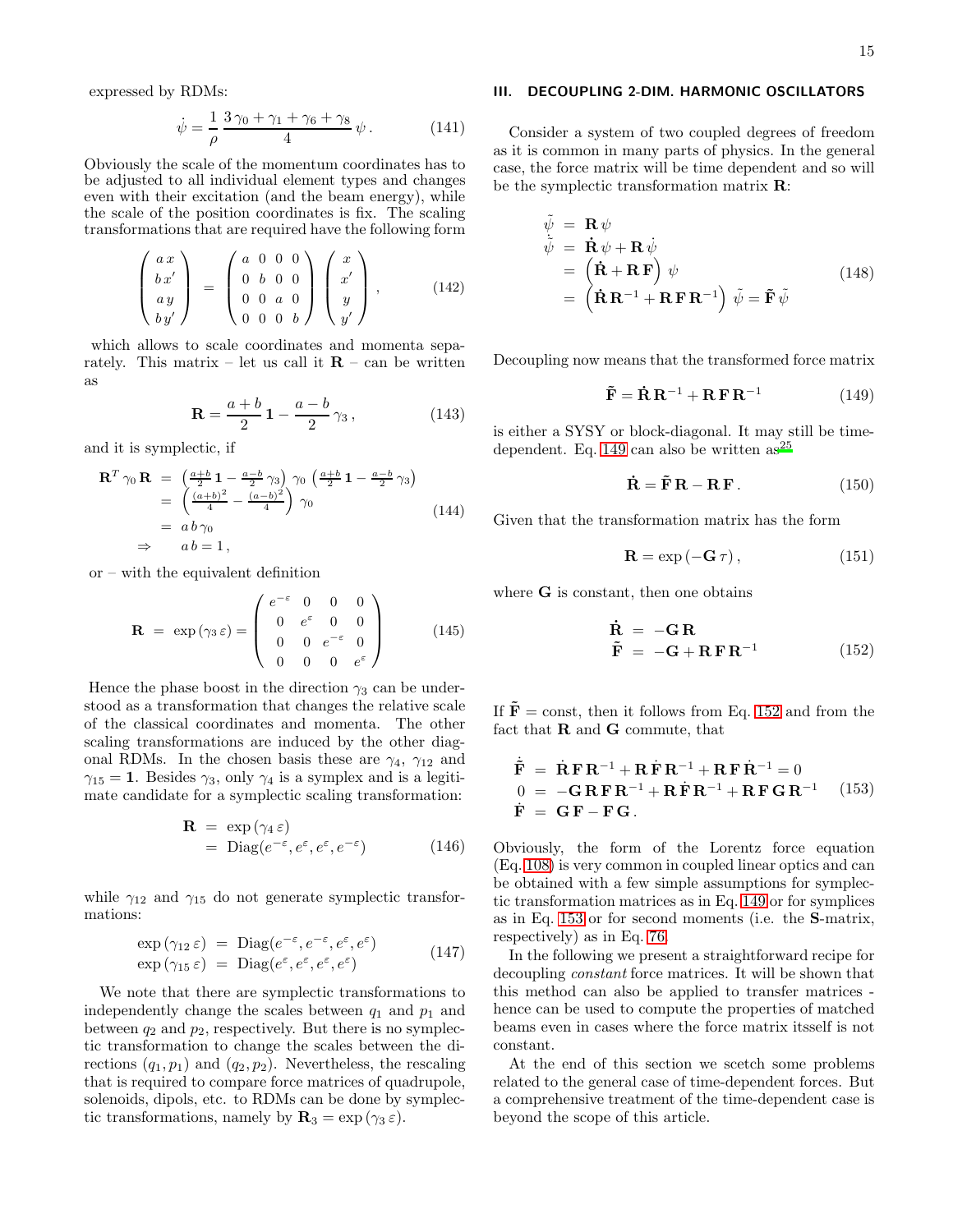### A. Eigenvalues of the force matrix

The eigenvalues of the force matrix as expressed by Eq. [111](#page-10-1) are given by

<span id="page-15-2"></span>
$$
\lambda = \text{Diag}(i\,\omega_1, -i\,\omega_1, i\,\omega_2, -i\,\omega_2) \nK_1 = \mathcal{E}^2 + \vec{B}^2 - \vec{E}^2 - \vec{p}^2 \nK_2 = -2\,\mathcal{E}\,\vec{p}(\vec{E} \times \vec{B}) + \mathcal{E}^2\,\vec{B}^2 + \vec{E}^2\,\vec{p}^2 \n- (\vec{E}\vec{p})^2 - (\vec{E}\vec{B})^2 - (\vec{p}\vec{B})^2 \n\omega_1 = \sqrt{K_1 + 2\sqrt{K_2} } \n\omega_2 = \sqrt{K_1 - 2\sqrt{K_2}} \n\text{Det}(\mathbf{F}) = K_1^2 - 4K_2
$$
\n(154)

The system is stable, if the eigenvalues are purely imaginary, i.e. if the eigen*frequencies* are real. This is the case, if the following conditions are fullfilled:

$$
K_2 \geq 0
$$
  
\n
$$
K_1 \geq 2\sqrt{K_2}
$$
\n(155)

The force matrix can only be a SYSY, if the eigenfrequencies are equal, i.e. if  $K_2 = 0$ . This is for instance the case, if  $\vec{E} = \vec{B} = 0$ . If the vectors  $\vec{p}$ ,  $\vec{E}$  and  $\vec{B}$  are orthogonal to each other such that  $\vec{p} = \alpha^2 \vec{E} \times \vec{B}$  with some constant  $\alpha$ , then it follows

<span id="page-15-0"></span>
$$
K_2 = -2 \mathcal{E} \vec{p} (\vec{E} \times \vec{B}) + \mathcal{E}^2 \vec{B}^2 + \vec{E}^2 \vec{p}^2
$$
  
= -2 \mathcal{E} p E B + \mathcal{E}^2 B^2 + E^2 p^2  
= (\mathcal{E} B - E p)^2, (156)

where  $E = |\vec{E}|, B = |\vec{B}|$  and  $p = |\vec{p}|$ . In this case the force matrix is a SYSY, if  $\mathcal{E} B = E p$ .

We will show in the following that the standard form of the block-diagonal force matrix as it can be obtained by symplectic transformations, is given by

<span id="page-15-1"></span>
$$
\mathbf{F}_d = \begin{pmatrix} 0 & \alpha & 0 & 0 \\ -\beta & 0 & 0 & 0 \\ 0 & 0 & 0 & \gamma \\ 0 & 0 & -\delta & 0 \end{pmatrix}
$$
 (157)  
\n
$$
\begin{aligned}\n\omega_1 &= \pm \sqrt{\alpha \beta} \\
\omega_2 &= \pm \sqrt{\gamma \delta}.\n\end{aligned}
$$

The Hamilton matrix  $\mathbf{A} = -\gamma_0 \mathbf{F}_d$  corresponding to this force matrix is diagonal:

$$
\mathbf{A} = -\gamma_0 \mathbf{F}_d \n= \text{Diag}(\beta, \alpha, \delta, \gamma)
$$
\n(158)

The RDM-composition of  $\mathbf{F}_d$  is given by

$$
\mathbf{F}_d = \mathcal{E} \gamma_0 + B_y \gamma_8 + p_x \gamma_1 + E_z \gamma_6 \n\mathcal{E} = \frac{\alpha + \beta + \gamma + \delta}{4} \nB_y = \frac{\alpha + \beta - \gamma - \delta}{4} \n p_x = \frac{-\alpha + \beta + \gamma - \delta}{4} \nE_z = \frac{\alpha - \beta + \gamma - \delta}{4}
$$
\n(159)

The vectors  $\vec{p}, \vec{E}$  and  $\vec{B}$  are orthogonal to each other so that Eq. [156](#page-15-0) holds, but with a reversed sign for the triple product. Obviously one can exchange  $\mathcal E$  with  $B_y$ and  $p_x$  with  $E_z$  without changing the eigenfrequencies. This proves that stable systems are possible with  $B_y > \mathcal{E}$ and/or with  $E_z > p_x$ , i.e. with  $|\vec{B}| > \mathcal{E}$  and /or  $|\vec{E}| > |\vec{P}|$ .

We define a stable system to be *regular* or *massive*, if all parameters  $\alpha$ ,  $\beta$ ,  $\gamma$  and  $\delta$  have the same sign (are positive), i.e. if the decoupled Hamiltonian function in the new coordinates  $\tilde{H} = \tilde{\psi}^T \tilde{\mathbf{A}} \tilde{\psi}$  is positive definite:

$$
\tilde{H} = \alpha \,\tilde{p}_1^2 + \beta \,\tilde{q}_1^2 + \gamma \,\tilde{p}_2^2 + \delta \,\tilde{q}_2^2 \,. \tag{160}
$$

In a regular system the coefficients of the force matrix according to Eq. [157](#page-15-1) yield

$$
\begin{aligned}\n\mathcal{E}^2 &> B_y^2 \\
\mathcal{E}^2 &> p_x^2 \\
\mathcal{E}^2 &> E_z^2.\n\end{aligned}
$$
\n(161)

If one pair, either  $(\alpha, \beta)$  or  $(\gamma, \delta)$  is negative, then the Hamiltonian function contains a negative kinetic energy term and is indefinite. We then call the system irregular or magnetic and it is easily shown that in this case

$$
B_y^2 > \mathcal{E}^2
$$
  
\n
$$
B_y^2 > p_x^2
$$
  
\n
$$
B_y^2 > E_z^2.
$$
\n(162)

# <span id="page-15-3"></span>B. Decoupling a Constant Focussing Channel in two **Dimensions**

The RDMs and the presented theory of symplectic transformations together with the EMEQ facilitates the task of decoupling - since we have already the geometrical and physical understanding that provides the optimal strategy to solve the problem. In Sec. IE we discussed the meaning of coupling and it turned out that constant symplectic force matrices (SYSYs) do not require decoupling. Instead the next derivative yields a decoupled second-order equation. In the following we would like to discuss decoupling of EQ. [18](#page-2-5) in cases where the force matrix is not a SYSY. Then decoupling is the task to find a transformation matrix  $\bf{R}$  such that

$$
\mathbf{R}\mathbf{F}\mathbf{R}^{-1} = \begin{pmatrix} \mathbf{A} & 0 \\ 0 & \mathbf{B} \end{pmatrix}.
$$
 (163)

Since products of symplectic transformations are again symplectic, we may find the solution in several steps.

One distinguishes even and odd matrices, where odd matrices couple the two degrees of freedom while even ones do not<sup>[26](#page-24-18)</sup>. In the chosen basis eight matrices, namely  $\gamma_0$ ,  $\gamma_1$ ,  $\gamma_3$ ,  $\gamma_4$ ,  $\gamma_6$ ,  $\gamma_8$ ,  $\gamma_{12}$ ,  $\gamma_{15}$  are even and the remaining eight matrices are odd. Since the transformation is required to be symplectic, the anti-symplices  $\gamma_{10} \ldots \gamma_{15}$  can be excluded. There are six even  $(\gamma_0, \gamma_1, \gamma_3, \gamma_4, \gamma_6$  and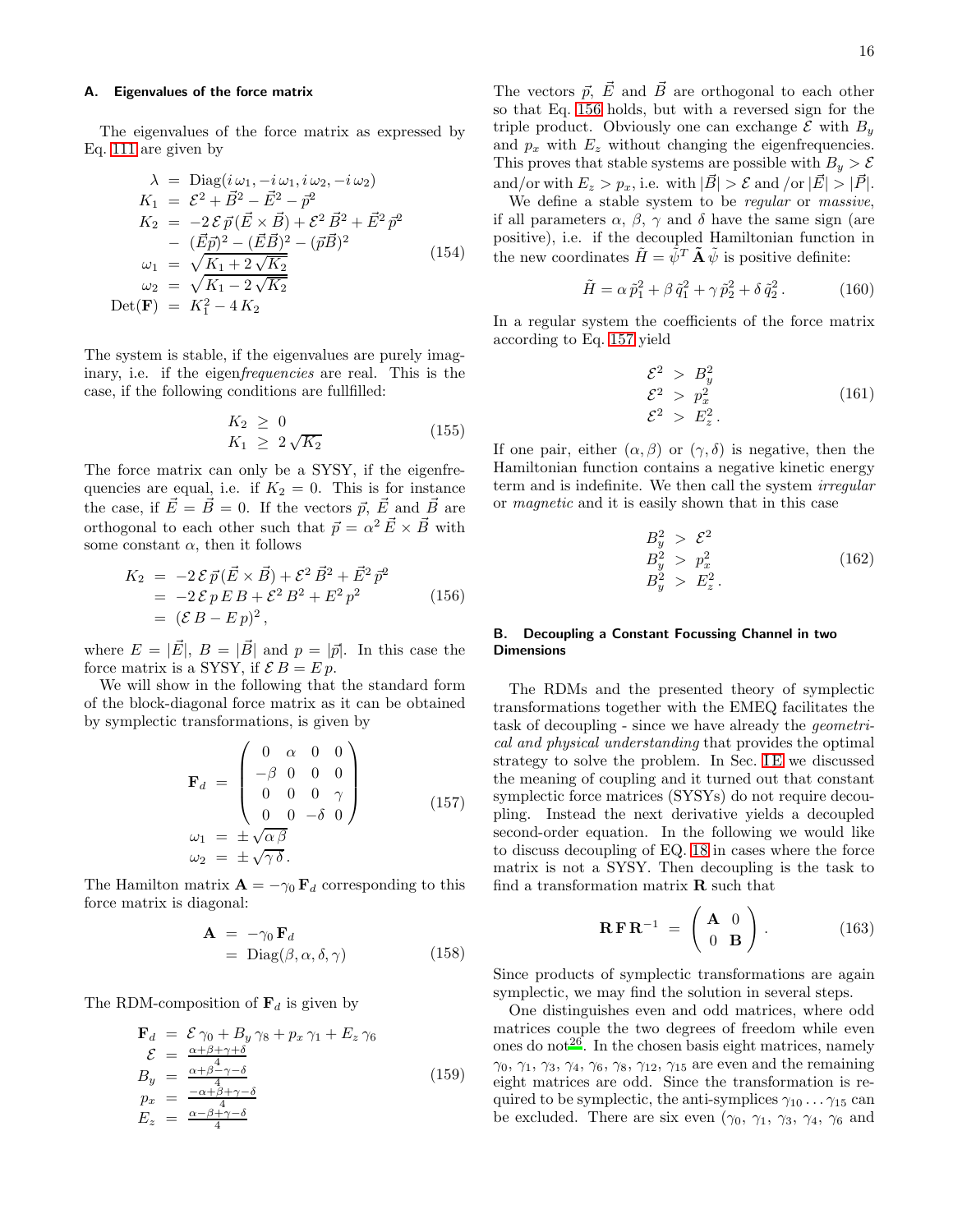$\gamma_8$ ) and four odd matrices ( $\gamma_2$ ,  $\gamma_5$ ,  $\gamma_7$  and  $\gamma_9$ ) remaining. This can directly be seen from the force matrix, which is given by

$$
\mathbf{F} = \mathcal{E} \gamma_0 + \vec{p} \vec{\gamma} + \vec{E} \gamma_0 \vec{\gamma} + \vec{B} \gamma_{14} \gamma_0 \vec{\gamma}
$$
  
= 
$$
\begin{pmatrix} \mathbf{A}_0 & -B_z + E_y & B_x + p_y \\ B_y + B_z & B_x + p_y & -B_z - E_y \\ E_y + B_z & B_x + p_y & B_z - E_y \end{pmatrix}
$$
 (164)

The odd components are  $p_y$ ,  $E_y$ ,  $B_x$  and  $B_z$  corresponding to the odd matrices  $\gamma_2$ ,  $\gamma_5$ ,  $\gamma_7$  and  $\gamma_9$ .

Products of even matrices result even matrices. Hence the transformation to block-diagonal form can be done by the exclusive use of odd force matrices. Note that the odd symplices all anti-commute with each other. Two of them ( $\gamma_2$  and  $\gamma_5$ ) square to +1, the other two to -1. Hence they are a basis of the Clifford-algebra  $Cl(2, 2)$ .

Even matrices may be used for convenience, but exclusively odd matrices are *required* to bring a regular force matrix into block-diagonal form. The transformations have the form of Eqs. [117](#page-11-0) and [120,](#page-11-1) where in the latter we replace the parameter  $\tau$  with  $\frac{\varepsilon_b}{2}$ :

$$
\mathbf{R}_{b} = \exp(\gamma_{b} \varepsilon_{b}/2) \n\mathbf{R}_{b}^{-1} = \exp(-\gamma_{b} \varepsilon_{b}/2) \n\mathbf{F}' = \mathbf{R}_{b} \mathbf{F} \mathbf{R}_{b}^{-1}
$$
\n(165)

After each transformation, the coefficients have to be updated according to Eqs. [10](#page-2-7) and [11.](#page-2-8)

Then the recipe for *regular* systems is as follows:

- 1. Use the rotation-matrices  $\mathbf{R}_7$  (about x-axis with  $\varepsilon_7 = \arctan\left(\frac{p_z}{p_y}\right)$  and  $\mathbf{R}_9$  (about z-axis with  $\varepsilon_9 =$  $-\arctan \frac{p_x}{p_y}$  to align the momentum  $\vec{p}$  along the  $y$ -axis.
- 2. Use  $\mathbf{R}_5$  with  $\varepsilon_5 = -\mathrm{artanh} \frac{p_y}{\mathcal{E}}$  (Lorentz boost) to E transform into the rest frame.
- 3. Use again  $\mathbf{R}_7$  and  $\mathbf{R}_9$  (with  $\varepsilon_7 = \arctan \frac{B_z}{B_y}$  and  $\varepsilon_9 = -\arctan\left(\frac{B_x}{B_y}\right)$  to align the magnetic field along the y-axis. If this is done, we have  $B_x =$  $B_z = 0.$
- 4. Use  $\mathbf{R}_8$  ( $\varepsilon_8 = -\arctan\left(\frac{E_x}{E_z}\right)$ ) to rotate about yaxis and make  $E_x$  vanish. Note that this step is not required to obtain block-diagonal form. But it is required for a complete diagonalization.
- 5. Use  $\mathbf{R}_2$  ( $\varepsilon_2$  = artanh $\left(\frac{E_y}{\varepsilon}\right)$ E ) to make the parallel electric field component  $E_y$  vanish.

All but the last step should be clear. In the rest frame we have  $\vec{p} = 0$ , so that rotation matrices can be applied without restrictions. The (odd)  $\gamma_2$ -term (i.e.  $p_y$ ) will remain zero. The alignment of  $\vec{B}$  along the y-axis brings the odd terms  $B_x$  and  $B_z$  to zero, the rotation about the y-axis yields  $E_x \rightarrow 0$ . The only remaining odd term is  $\gamma_5$ , i.e.  $E_y$ :

$$
\mathbf{F}^{(3)} = m \gamma_0 + E_y \gamma_5 + E_z \gamma_6 + B_y \gamma_8
$$
\n
$$
= \begin{pmatrix}\n0 & B_y + E_z + m & E_y & 0 \\
0 & B_y + E_z + m & 0 & -E_y \\
E_y & 0 & 0 & -B_y + E_z + m \\
0 & -E_y & B_y + E_z - m & 0\n\end{pmatrix},
$$
\n(166)

where we wrote m instead of  $\mathcal E$  as the  $\gamma_0$  coefficient to make clear that the transformation into the rest frame has already been done. The last step is required to achieve the block-diagonal form of Eq. [157](#page-15-1) where

<span id="page-16-0"></span>
$$
\mathbf{F}^{(4)} = \tilde{m}\gamma_0 + E_z \gamma_6 + B_y \gamma_8
$$
\n
$$
\alpha = B_y + E_z + \tilde{m}
$$
\n
$$
\beta = B_y - E_z + \tilde{m}
$$
\n
$$
\gamma = -B_y + E_z + \tilde{m}
$$
\n
$$
\delta = -B_y - E_z + \tilde{m}
$$
\n(167)

where  $\tilde{m}$  is given by

$$
\tilde{m} = \sqrt{m^2 - E_y^2} \,. \tag{168}
$$

This shows that phase boosts are transformations which convert electromagnetic energy into mass and vice versa in the same sense as Lorentz boosts convert mass into kinetic energy or vice versa. Note that we could also exchange the order of the last two steps, i.e. of  $\mathbf{R}_8$  and  $\mathbf{R}_2$ . The result would be the same since  $\gamma_8$  and  $\gamma_2$  commute.

If the force matrix is irregular (but stable), then the energy term might be too small to perform the Lorentz boost into the rest frame as suggested by the recipe. In this case, the magnetic components provide the focusing strength that stabilize the system (see Eq. [154\)](#page-15-2).

In this case we have to prepare the force matrix in the following way:

- 1. In the irregular case, we have to consider the possibility that  $\vec{p}^2 \geq \mathcal{E}^2$ . In this case the first step is a phase rotation **R**<sub>0</sub> with  $\varepsilon_0 = \frac{1}{4} \arctan \left( \frac{2 \vec{E} \cdot \vec{F}}{\vec{E}^2 - \vec{F}} \right)$  $\vec{E}^2 - \vec{P}^2$  $\int$  to minimize  $\vec{p}^2$ .
- 2. Align  $\vec{B}$  along the y-axis.
- 3. Rotate about y-axis to maximize  $p_z$  (i.e. to make  $p_x = 0$ ).
- 4. Apply phase boost using  $\gamma_1$  by  $\varepsilon_1 = \frac{1}{2} \arctanh(\frac{p_z}{B_y})$ .

If the energy is still to low, perform the following steps:

- 5. Align (again)  $\vec{B}$  along the y-axis.
- 6. Rotate about y-axis to maximize  $E_z$  (i.e. to make  $E_r = 0$ .
- 7. Apply Lorentz boost using  $\gamma_4$  by  $\varepsilon_4 = \frac{1}{2} \operatorname{artanh}(\frac{E_z}{B_y})$ .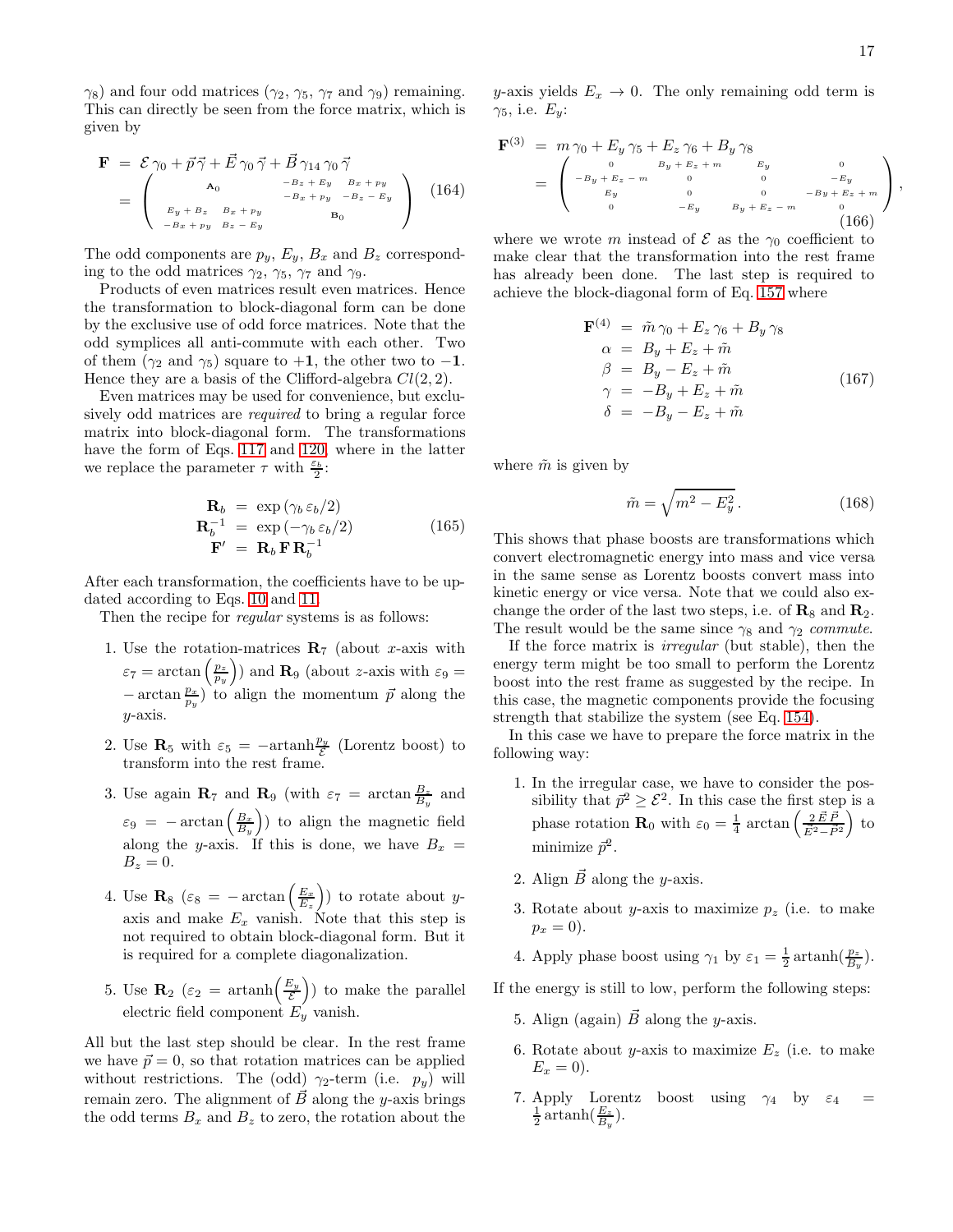Now the energy  $\mathcal E$  should fulfill  $\mathcal E^2 > \vec p^2$ , so that the usual recipe for regular matrices can be applied.

An inspection of Tab. [III](#page-22-0) may help to explain these transformations. Magnetic force matrices are irregular with respect to the definition of the state vector, i.e. the choice of  $\gamma_0$  as explained above with Eq. [1](#page-1-0) and Eq. [2.](#page-1-1) If we inspect Tab. [III,](#page-22-0) then we can see that in basis system 9), where  $\gamma_8$  represents the energy and  $\gamma_3$  represents  $p_x$ ,  $\gamma_1$  is the driver of a Lorentz boost. Interpreted in the usual system this means that it is possible to minimize  $p_z$  using  $\mathbf{R}_1$ , if  $B_y^2 > p_z^2$ . The second suggested transformation corresponds to the same basis and a Lorentz boost along  $y$  (accordingly in basis system No. 9, this is driven by  $\gamma_4$ ). The fact that we have to look at a different basis system to find the appropriate symplectic transformation, legitimizes us to claim that such systems are *irregular*. The examples given in Sec. [II G](#page-13-1) have  $\gamma_0$ coefficients which are at least as strong as any other component. This fact seems to support the assumption that only regular systems exist in linear coupled optics. This assumption is wrong and in the following section we give an example for an irregular system.

# C. Example for an Irregular System

In an accompanying paper we describe a simplified and idealized cyclotron model with space charge, which is an example for an irregular system<sup>[12](#page-24-3)</sup>. The force matrix can easily be transformed into the form of Eq. [167.](#page-16-0) Using  $\psi = (x, x', l, \delta)^T$  as the canonical coordinates, where x and  $l$  are the horizontal and longitudinal position of the ion,  $x' = \frac{dx}{ds}$  is the horizontal angle and  $\delta = \frac{p-p_0}{p_0}$  is the relative deviation of the momentum  $p$  from the average momentum  $p_0$ . The (constant) force matrix **F** is given by

$$
\mathbf{F} = \begin{pmatrix} 0 & 1 & 0 & 0 \\ -k_x + K_x & 0 & 0 & h \\ -h & 0 & 0 & \frac{1}{\gamma^2} \\ 0 & 0 & K_z \gamma^2 & 0 \end{pmatrix}, \qquad (169)
$$

where  $\gamma$  is the relativistic factor,  $h = 1/r$  is the inverse bending radius of the magnetic field and  $k_x = h^2(1+n) =$  $h^2 \gamma^2$  is the horizontal restoring force.  $n = \frac{r}{B} \frac{dB}{dr}$  is the field index.  $K_x$  and  $K_z$  are the horizontal and axial space charge force<sup>[12](#page-24-3)</sup>, respectively. The eigenfrequencies of the force matrix are

$$
a \equiv \frac{k_x - K_x - K_z}{2}
$$
  
\n
$$
b \equiv K_z (K_x + h^2 \gamma^2 - k_x)
$$
  
\n
$$
\Omega = \sqrt{a + \sqrt{a^2 - b}}
$$
  
\n
$$
\omega = \sqrt{a - \sqrt{a^2 - b}}
$$
\n(170)

The RDM-coefficients are

$$
\mathcal{E} = \frac{1}{4} \left( 1 + k_x - K_x + \frac{1}{\gamma^2} - \gamma^2 K_z \right)
$$
  
\n
$$
P_x = \frac{1}{4} \left( -1 + k_x - K_x + \frac{1}{\gamma^2} + \gamma^2 K_z \right)
$$
  
\n
$$
P_y = P_z = 0
$$
  
\n
$$
E_x = B_x = 0
$$
  
\n
$$
E_y = B_z = -\frac{h}{2}
$$
  
\n
$$
E_z = \frac{1}{4} \left( 1 - k_x + K_x + \frac{1}{\gamma^2} + \gamma^2 K_z \right)
$$
  
\n
$$
B_y = \frac{1}{4} \left( 1 + k_x - K_x - \frac{1}{\gamma^2} + \gamma^2 K_z \right)
$$

The system is resonably simple as there are only two elements that are not block-diagonal. This allows to guess a transformation matrix instead of using the above recipe:

$$
\mathbf{R} = \exp\left((r+1/r)\frac{s}{2}\gamma_2 + (r-1/r)\frac{s}{2}\gamma_7\right) \n= \cosh(s)\mathbf{1} + ((r+1/r)\gamma_2 + (r-1/r)\gamma_7)\frac{\sinh(s)}{2}
$$
\n(172)

Where the follwoing abbreviations are used:

$$
A = \frac{h}{\Omega^2 + K_z}
$$
  
\n
$$
B = \frac{h}{\omega^2 + K_z}
$$
  
\n
$$
\cosh(s) = \sqrt{\frac{B}{B-A}}
$$
  
\n
$$
\sinh(s) = -\sqrt{\frac{A}{B-A}}
$$
  
\n
$$
r = \frac{1}{\sqrt{K_z}\gamma}
$$
\n(173)

The transformed force matrix is then

F˜ = R F R−<sup>1</sup> = 0 1 0 0 −β 0 0 0 0 0 0 −Γ 0 0 γ <sup>2</sup> K<sup>z</sup> 0 β = A Kz+B (kx−Kx)−2 h B−A Γ = B Kz+<sup>A</sup> (kx−Kx)−<sup>2</sup> <sup>h</sup> (B−A) γ<sup>2</sup> K<sup>z</sup> (174)

Since  $\gamma^2 K_z > 0$  and  $\Gamma > 0$  is given, the transformed force matrix is irregular and the transformed Hamiltonian  $\ddot{H}$ has the form:

$$
\tilde{H} = \tilde{x}^{\prime 2} + \beta \tilde{x}^2 - \Gamma \tilde{\delta}^2 - \gamma^2 K_z l^2. \qquad (175)
$$

It is also an example for a classical system, that can not be diagonalized by the method of "symplectic rotation" of Teng and Edwards<sup>[12](#page-24-3)</sup>.

#### <span id="page-17-0"></span>D. Diagonalization

Though the force matrix has been decoupled, there is motivation to continue the process of diagonalization by a few more transformations, since then the product of the transformation matrices equals the matrix of eigenvectors and the resulting diagonal matrix contains the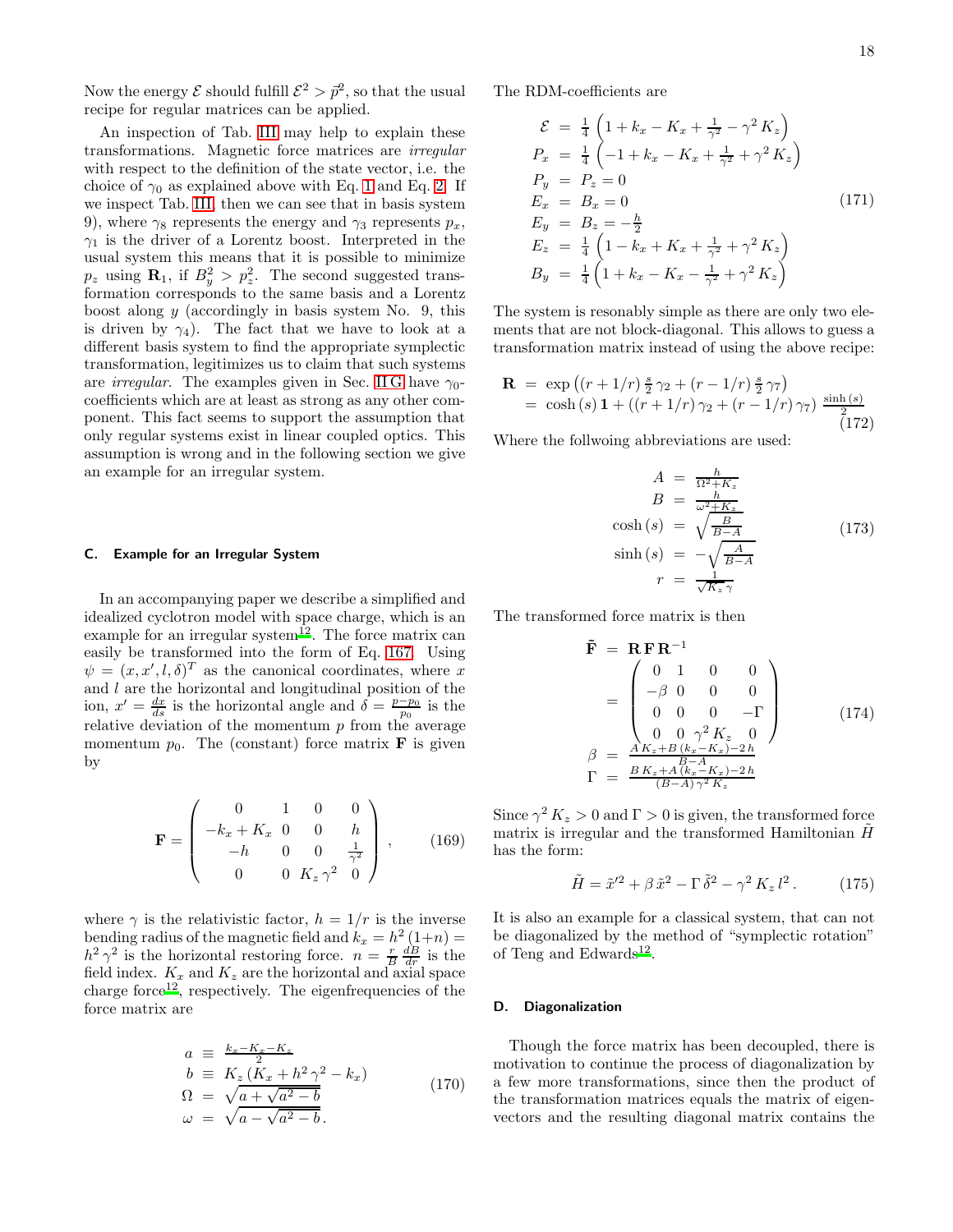eigenvalues. According to Eq. [56,](#page-5-5) [57,](#page-5-7) [82](#page-7-5) and Eq. [85,](#page-8-2) the matched beam-ellipse can then be directly computed for any combination of the emittances  $\varepsilon_1$  and  $\varepsilon_2$ .

The intention is to bring F into the form of EQ. [56.](#page-5-5) Since we expect imaginary eigenvalues, the transformation matrices can not be real-symplectic. The first "direction" that we use is  $i \gamma_6$ , which can formally be identified with a Lorentz boost with an infinite imaginary relative "velocity", so that the "angle" is given by

$$
\varepsilon = \lim_{\beta \to \infty} \operatorname{artanh}(i \beta)/2
$$
  
= 
$$
\lim_{\beta \to \infty} \frac{i}{2} \operatorname{arctan}(\beta)
$$
  
= 
$$
i \frac{\pi}{4}.
$$
 (176)

The matrix is explicitely given by

$$
\mathbf{P}_6 = \exp\left(i\gamma_6 \frac{\pi}{4}\right) \n= \frac{1}{\sqrt{2}} \begin{pmatrix} 1 - i & 0 & 0 \\ -i & 1 & 0 & 0 \\ 0 & 0 & 1 & -i \\ 0 & 0 & -i & 1 \end{pmatrix} .
$$
\n(177)

This matrix has some remarkable properties: It is unitary, symmetric and symplectic. The transformed force matrix is

<span id="page-18-2"></span>
$$
\mathbf{F}^{(6)} = \mathbf{P}_6 \mathbf{F}^{(5)} \mathbf{P}_6^{-1}
$$
\n
$$
= \begin{pmatrix}\n^{i(B_y + \tilde{m})} & E_z & 0 & 0 \\
^{E_z} & -i(B_y + \tilde{m}) & 0 & 0 \\
0 & 0 & -i(B_y - \tilde{m}) & E_z \\
0 & 0 & E_z & i(B_y - \tilde{m})\n\end{pmatrix}
$$
\n(178)

And the final transformation includes two RDMs,  $\gamma_0$  and  $\gamma_8$ . This combination allows for a relative phase rotation between both degrees of freedom as in EQ. [127,](#page-12-2) but now with imaginary angles:

$$
\mathbf{P}_8 = \exp\left(i\,\gamma_0\,\frac{\varepsilon_1 - \varepsilon_2}{2} + i\,\gamma_8\,\frac{\varepsilon_1 + \varepsilon_2}{2}\right) \n= \begin{pmatrix} c_1 & i\,s_1 & 0 & 0 \\ -i\,s_1 & c_1 & 0 & 0 \\ 0 & 0 & c_2 & -i\,s_2 \\ 0 & 0 & i\,s_2 & c_2 \end{pmatrix},
$$
\n(179)

where

$$
c_i = \cosh \varepsilon_i
$$
  
\n
$$
s_i = \sinh \varepsilon_i
$$
  
\n
$$
\varepsilon_1 = \frac{1}{2} \operatorname{Artanh}(\frac{E_z}{B_y + \tilde{m}})
$$
  
\n
$$
\varepsilon_2 = \frac{1}{2} \operatorname{Artanh}(\frac{E_z}{B_y - \tilde{m}}),
$$
\n(180)

so that

<span id="page-18-3"></span>
$$
\mathbf{F}^{(7)} = \mathbf{P}_{8} \mathbf{F}^{(6)} \mathbf{P}_{8}^{-1} = \lambda
$$
\n
$$
= \begin{pmatrix}\n i(B_{y} + \tilde{m})a & 0 & 0 & 0 \\
 0 & -i(B_{y} + \tilde{m})a & 0 & 0 \\
 0 & 0 & -i(B_{y} - \tilde{m})b & 0 \\
 0 & 0 & -i(B_{y} - \tilde{m})b & 0 \\
 0 & 0 & i(B_{y} - \tilde{m})b\n\end{pmatrix}
$$
\n
$$
a = \sqrt{1 - \frac{E_{z}^{2}}{(B_{y} + \tilde{m})^{2}}} = \sqrt{\frac{4 \alpha \beta}{(\alpha + \beta)^{2}}}
$$
\n
$$
b = \sqrt{1 - \frac{E_{z}^{2}}{(B_{y} - \tilde{m})^{2}}} = \sqrt{\frac{4 \delta \gamma}{(\delta + \gamma)^{2}}}
$$
\n(181)

In terms of RDMs the diagonalized force matrix is:

<span id="page-18-1"></span>
$$
\mathbf{F}^{(7)} = -\frac{i}{2} \left[ a \left( B_y + \tilde{m} \right) - b \left( B_y - \tilde{m} \right) \right] \gamma_3 \n- \frac{i}{2} \left[ a \left( B_y + \tilde{m} \right) + b \left( B_y - \tilde{m} \right) \right] \gamma_4
$$
\n(182)

Note that the last (double-) transformations is not necessary, if  $E_z$  is already zero. The eigenvectors are now given by the product of all transformation matrices (in their order). Since  $\mathbf{R}_8$  is also symplectic, it turned out that the matrix of eigenvectors  $E$  as a product of (complex) symplectic matrices is (complex) symplectic.

#### E. Summary: Decoupling and Diagonalization

The force matrix  $\bf{F}$  of stable systems was shown to have the form of Eq. [56](#page-5-5) where the diagonal matrix  $\lambda$  has the form of Eq. [59.](#page-6-2) It turned out that there is an intermediate stage in the process which corresponds to a diagonalized Hamiltonian function. The similarity transformation R to reach this intermediate stage is symplectic and with Eq. [17](#page-2-6) and Eq. [18](#page-2-5) it follows that

$$
\mathbf{A}_{d} = \text{Diag}(\beta, \alpha, \delta, \gamma)
$$
  
\n
$$
\mathbf{F}_{d} = \mathbf{R} \mathbf{F} \mathbf{R}^{-1}
$$
  
\n
$$
\gamma_{0} \mathbf{A}_{d} = \mathbf{R} \gamma_{0} \mathbf{A} \mathbf{R}^{-1}
$$
  
\n
$$
= -\mathbf{R} \gamma_{0} \mathbf{A} \gamma_{0} \mathbf{R}^{T} \gamma_{0}
$$
  
\n
$$
\mathbf{A}_{d} = \gamma_{0} \mathbf{R} \gamma_{0} \mathbf{A} \gamma_{0} \mathbf{R}^{T} \gamma_{0}.
$$
\n(183)

This equation can be reversed by multiplication with R  $(\mathbf{R}^T)$  from the right (left), respectively:

$$
\mathbf{A} = \mathbf{R}^T \, \mathbf{A}_d \, \mathbf{R} \,. \tag{184}
$$

Note that **R** is in general *not* orthogonal, ie.  $\mathbf{R}^T \mathbf{R} \neq \mathbf{1}$ . Hence a symplectic diagonalization can usually not be replaced by an orthogonal transformation. Nevertheless the symplectic decoupling diagonalizes the Hamiltonian.

# <span id="page-18-0"></span>F. The RDM-Coefficients of the Transfer Matrix and the Tunes

In the following we use the knowledge of the matrix of eigenvectors E to further investigate the general structure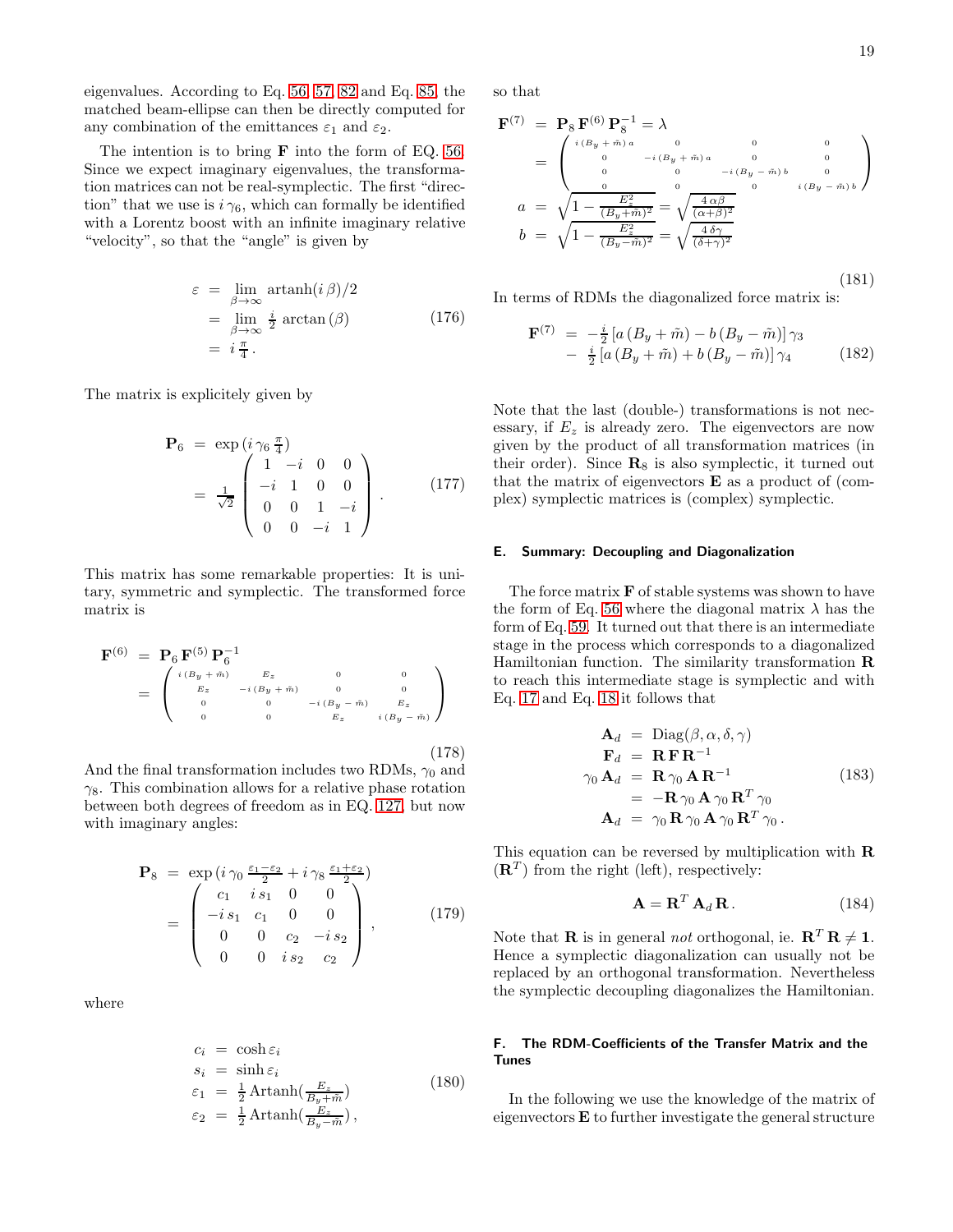of the transfer matrix using Eq. [66](#page-6-3) and Eq. [69.](#page-7-0) The "amplitudes" of  $M_s$  are limited by the sine-function, but the structure is identical to the structure of the force matrix, i.e.  $M_s$  is composed of symplices. The structural difference between transfer and force matrix is given by  $\mathbf{M}_c$ .

Note that the decoupling algorithm of Teng and Edwards for twodimensional systems is applied to the transfer matrix instead of the force matrix. But from Eq. [66](#page-6-3) and Eq. [63](#page-6-5) its it clear that the computation of the eigenvectors does not require to include  $M_c$ . The decoupling can therefore be done with the force matrix  $\mathbf{F}$ , - which is favorable in case of constant forces - or with  $M_s$ . The latter enables the treatment of periodic systems with varying force matrix  $\bf{F}$ . If the decoupling algorithm is applied to  $\mathbf{M}_s$ , then one obtains by comparison of Eq. [66,](#page-6-3) Eq. [182](#page-18-1) and Eq. [167:](#page-16-0)

$$
\Sigma_c = \frac{1}{4} Tr(\mathbf{M})
$$
\n
$$
\Sigma_s = \frac{a(\alpha+\beta)+b(\gamma+\delta)}{a(\alpha+\beta)+b(\gamma+\delta)}
$$
\n
$$
\Delta_s = \frac{a(\alpha+\beta)+b(\gamma+\delta)}{4}
$$
\n(185)

The last missing value to determine the coupled tunes is  $\Delta_c$ . We will argue in the following, that the decoupling of  $M_s$  will casually diagonalize  $M_c$  and hence yields  $\Delta_c$ .

It is noteworthy that  $\gamma_{12}$  is the only even matrix that anticommutes with all odd symplices (see Tab. [V\)](#page-23-2). This means that  $\gamma_{12}$  plus the odd symplices  $\gamma_2$ ,  $\gamma_5$  and  $\gamma_7$ build an alternative basis of  $Cl(3,1)$  - in which  $\gamma_9$  is the pseudoscalar (see Tab. [III\)](#page-22-0).

In the following we use the diagonalization steps and reconstruct the components of  $M_c$ . The scalar part can be ignored as it can not be transformed. The interesting part therefore is  $\mathbf{E} \gamma_{12} \mathbf{E}^{-1}$ . The matrix  $\mathbf{E}$  is the reverse product of all transformation matrices and hence we may analyze the structure of  $M_c$  by applying all steps of the diagonalization in reversed order.

As can be seen in Tab. [IV,](#page-23-0) the matrix  $\gamma_{12}$  commutes with  $\gamma_0$ ,  $\gamma_6$  and  $\gamma_8$ , so that the reversed transformations of Eq. [178](#page-18-2) and Eq. [181](#page-18-3) have no effect on  $\gamma_{12}$ . Hence we can skip the diagonalization steps and go back to the transformations of Sec. [III B.](#page-15-3) The general structure of the resulting terms can be seen from Tab. [IV.](#page-23-0) All transformations are symplectic, i.e. are launched by symplices. All non-vanishing commutators of RDMs in the range  $\gamma_{10} \ldots \gamma_{14}$  with symplices yield matrices in the range  $\gamma_{10} \ldots \gamma_{14}$ . Therefore the symplectic (back-) transformation of  $\gamma_{12}$  exclusively yield axial-vector and pseudoscalar components. In the following we assume that the oneturn-transfer matrix is known and "off resonance", i.e. non of the coefficients of Eq. [63](#page-6-5) are zero.

Then the first step of the back-transformation is

<span id="page-19-0"></span>
$$
\mathbf{X}^{(1)} = \mathbf{R}_2^{-1} \gamma_{12} \mathbf{R}_2
$$
  
=  $\cosh \varepsilon_2 \gamma_{12} + \sinh \varepsilon_2 \gamma_{14}$  (186)

The second step - the rotation about the y-axis using  $\gamma_8$ again has no effect, since both,  $\gamma_{12}$  and  $\gamma_{14}$  commute with  $\gamma_8$ . Hence the next steps are the rotations about z- and x-axis. Both rotations commute with  $\gamma_{14}$  - so that the second term in Eq. [186](#page-19-0) remains unchanged. But the first term is an (axial) vector term which rotates analogue to the vector term  $\gamma_2$ . Hence the rotations create coefficients of  $\gamma_{11}$  and  $\gamma_{13}$ . The next step is the inverse lorentz boost in y-direction with  $\gamma_5$ . Since  $\gamma_5$  commutes with  $\gamma_{11}$  and  $\gamma_{13}$ , only the  $\gamma_{12}$ -term transforms and launches a  $\gamma_{10}$ component.

The remaining last two transformations are again rotations about the x- and z-axis. Rotations will neither change the pseudoscalar coefficient nor the time-like axial vector component  $\gamma_{10}$ . Hence the pseudoscalar coefficient of the transfer matrix can be used to determine, if a phase boost is required for decoupling. According to the decoupling-recipe this is the case, if (and only if) the EMEQ-components of the force matrix fulfill  $\vec{E}\vec{B} = 0$ .

Hence one finds:

$$
-\sinh \varepsilon_2 \Delta_c = \gamma_{14} \cdot \mathbf{M}
$$
  

$$
\tilde{\mathbf{X}} = \mathbf{M}_c - \frac{1}{4} Tr(\mathbf{M}_c)
$$
  

$$
= -\Delta_c \mathbf{E} \gamma_{12} \mathbf{E}^{-1}
$$
 (187)

If the decoupling transformation has been computed, then

$$
\Delta_c = -\gamma_{12} \mathbf{E}^{-1} \left( \mathbf{M}_c - \frac{1}{4} Tr(\mathbf{M}_c) \right) \mathbf{E}.
$$
 (188)

Hence we may now solve Eq. [63](#page-6-5) for the tunes:

$$
\tan(\bar{\omega}\tau) = \frac{\Sigma_s}{\Sigma_c} = -\frac{\Delta_c}{\Delta_s}
$$
  
\n
$$
\tan(\Delta\omega\tau) = \frac{\Delta_s}{\Sigma_c} = \frac{\Delta_c}{\Sigma_s}
$$
\n(189)

If  $\tau$  is the repetition time (or length of the design orbit) of the accelerator, then the tune  $Q_i$  equals  $Q_i = \frac{\omega_i \tau}{2\pi}$ .

Note that the anticommutators  $\frac{\gamma_{\mu}\gamma_{\nu}+\gamma_{\nu}\gamma_{\mu}}{2}$  for  $\mu, \nu \in$  $[10 \dots 14]$  form a diagonal  $5 \times 5$ -matrix and hence are the basis of a five-dimensional phase space (see Tab. [V\)](#page-23-2).

#### G. Transformation to Equal Frequencies

Consider now a time dependent symplectic transformation as derived in Eq. [152](#page-14-2) with

$$
\mathbf{G} = i \,\omega \,\gamma_4 \,, \tag{190}
$$

with the corresponding matrices

$$
\mathbf{U} = e^{i\omega\gamma_4 \tau} \n= \text{Diag}(e^{-i\omega\tau}, e^{i\omega\tau}, e^{-i\omega\tau}, e^{i\omega\tau}) \n\mathbf{U}^{-1} = e^{-i\omega\gamma_4 \tau} \n= \text{Diag}(e^{i\omega\tau}, e^{-i\omega\tau}, e^{i\omega\tau}, e^{-i\omega\tau})
$$
\n(191)

which does not affect the diagonalized force matrix  $\mathbf{F}$ :

$$
\mathbf{U}\,\mathbf{F}\,\mathbf{U}^{-1} = \mathbf{F}\,,\tag{192}
$$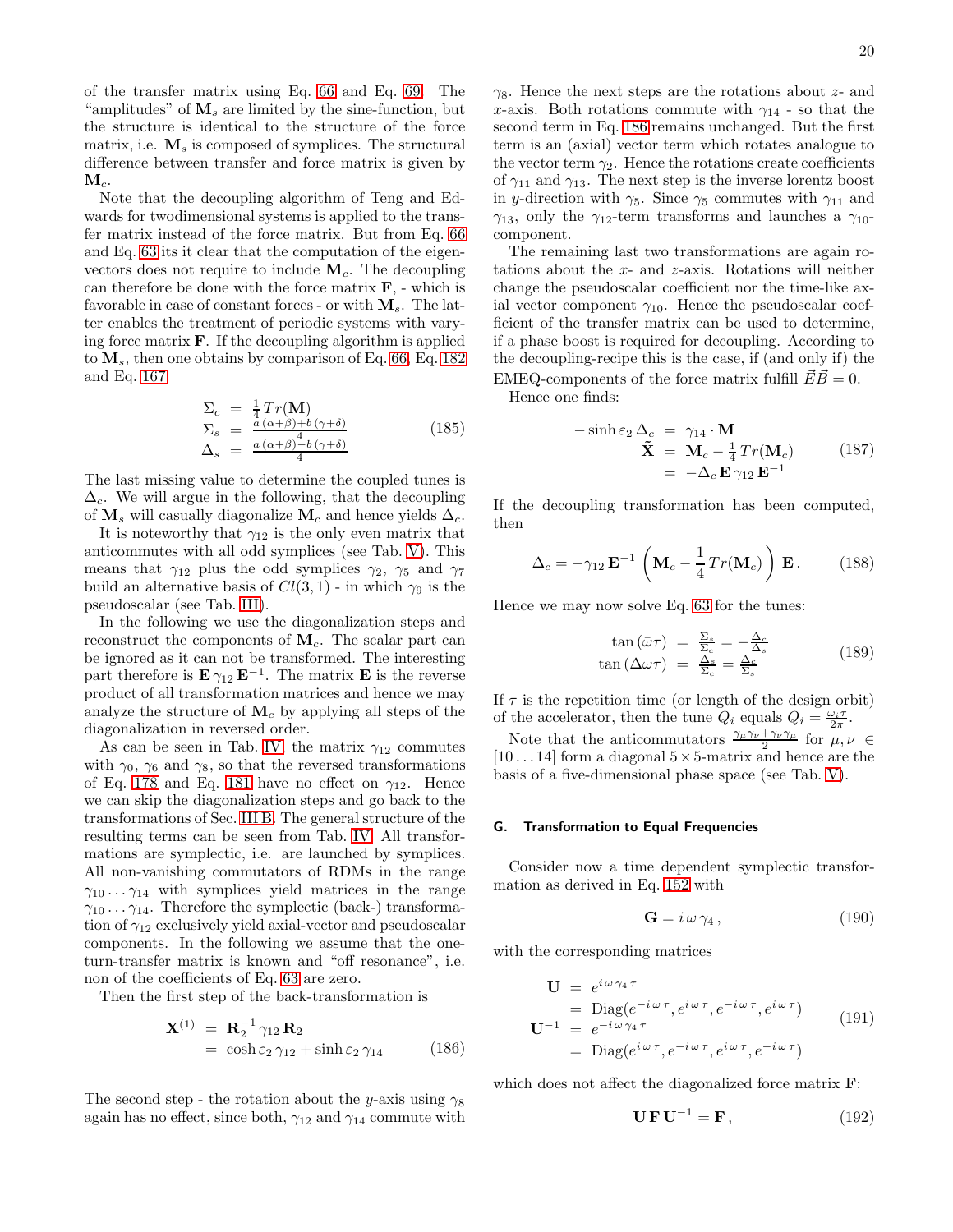but results in a frequency shift such that

$$
\mathbf{F}' = \mathbf{F} + i \omega \gamma_4 \n= \begin{pmatrix}\ni \Omega_1 & 0 & 0 & 0 \\
0 & -i \Omega_1 & 0 & 0 \\
0 & 0 & i \Omega_2 & 0 \\
0 & 0 & 0 & -i \Omega_2\n\end{pmatrix}
$$
\n(193)  
\n
$$
\Omega_1 = (\tilde{m} + B_y) a - \omega \n\Omega_2 = (\tilde{m} - B_y) b + \omega
$$

One may now chose  $\omega$  such that  $\Omega_1 = \Omega_2 = \Omega$ , that is:

$$
(\tilde{m} + B_y) a - \omega = (\tilde{m} - B_y) b + \omega
$$
  
2\omega = (\tilde{m} + B\_y) a - (\tilde{m} - B\_y) b (194)  

$$
\omega = \frac{\tilde{m} (a - b) + B_y (a + b)}{2}
$$

then we obtain the result that

$$
\mathbf{F} = -i\,\Omega\,\gamma_3\,. \tag{195}
$$

It is also possible to chose

$$
\mathbf{G} = i\,\omega\,\gamma_3\,,\tag{196}
$$

resulting in a frequency shift such that

$$
\mathbf{F}' = \mathbf{F} + i \,\omega \,\gamma_3
$$
  
=  $-i \,\Omega \,\gamma_4$   

$$
\omega = \frac{\tilde{m} \,(a+b) + B_y \,(a-b)}{2}
$$
  

$$
\Omega = (\tilde{m} + B_y) \,a - \omega \,.
$$
 (197)

### H. Time Dependent Forces

The treatment of time dependent symplectic transformations goes beyond the scope of this article. Nevertheless we would like to make a few comments.

If the parameter  $\varepsilon$  of Eq. [120](#page-11-1) is time dependent, it follows that

$$
\dot{\mathbf{R}}_b \mathbf{R}_b^{-1} = \gamma_b \dot{\varepsilon} \,. \tag{198}
$$

Eq. [149](#page-14-1) can then be written as:

<span id="page-20-0"></span>
$$
\tilde{\mathbf{F}} = \gamma_b \,\dot{\varepsilon} + \mathbf{R}_b \,\mathbf{F} \,\mathbf{R}_b^{-1} \,. \tag{199}
$$

Consider for instance the case of a force matrix  $\bf{F}$  with the simple periodic form

$$
\mathbf{F} = \mathbf{F}_0 \left( 1 + \alpha \cos(\omega \tau) \right). \tag{200}
$$

Then the use of a symplectic transformation matrix

$$
\mathbf{R} = \exp(-\alpha/\omega \, \mathbf{F}_0 \, \sin(\omega \, \tau)), \tag{201}
$$

results in a constant force matrix:

$$
\dot{\tilde{\psi}} = (-\alpha \mathbf{F}_0 \cos(\omega \tau) + \mathbf{F}_0 + \mathbf{F}_0 \alpha \cos(\omega \tau)) \tilde{\psi} \quad (202)
$$
  
=  $\mathbf{F}_0 \tilde{\psi}$ 

The general time dependent case is more involved. If we intend to use  $\mathbf{R}_b$  in order to let the corresponding odd component of the force matrix vanish, then Eq. [199](#page-20-0) implies that we have to take the new (odd) term  $\gamma_b \dot{\varepsilon}$  into account.

Following the recipe from above, the first step is the alignment of the momentum along the y-axis using  $\mathbf{R}_7$ and R9, respectively. This introduces new (time dependent) terms in the coefficients of  $\gamma_7$  and  $\gamma_9$  - which is no problem at this stage. The second step is a boost along the y-axis using  $\gamma_5$  with the intention to get rid of  $p_y$ . Even this is not a problem, since  $\gamma_5$  corresponds to  $E_y$ , which has not yet been considered. Hence it is always possible to transform into the "rest frame" at the cost of additional "field" terms in  $B_x$ ,  $B_z$  and  $E_y$ .

Nevertheless the next steps include difficulties, since the alignment of  $\vec{B}$  along the y-axis induces again additional terms in  $B_x$ ,  $B_z$ . If the generators of the transformation and the terms to act on are identical, the straightforward approach fails. The rotation about the x-axis:

$$
\varepsilon = \arctan\left(\frac{B_z}{B_y}\right)
$$
  
\n
$$
\dot{\varepsilon} = \frac{\dot{B}_z B_y - \dot{B}_y B_z}{B_y^2 + B_z^2}
$$
  
\n
$$
B_x \to B_x + \frac{\dot{B}_z B_y - \dot{B}_y B_z}{B_y^2 + B_z^2}.
$$
\n(203)

More general one has

$$
\varepsilon = \arctan\left(\frac{X}{Y}\right)
$$
\n
$$
\Rightarrow \dot{\varepsilon} = \frac{\dot{X}Y - \dot{Y}X}{Y^2 + X^2}
$$
\n
$$
\varepsilon = \operatorname{artanh}\left(\frac{X}{Y}\right)
$$
\n
$$
\Rightarrow \dot{\varepsilon} = \frac{\dot{X}Y - \dot{Y}X}{Y^2 - X^2}.
$$
\n(204)

### IV. SUMMARY

We introduced the real Dirac matrices and the concept of the symplex in two-dimensional coupled linear optics, i.e. classical Hamiltonian mechanics. Since these matrices form a basis for *all* real-valued  $4 \times 4$ -matrices, we can claim that our survey of symplectic transformations for such systems is complete and final. We have shown that a subset of these transformations is isomorphic to rotations and Lorentz boost as applied to Dirac spinors in quantum electrodynamics. We used this isomorphism to describe a general and straightforward decoupling algorithm for the case of constant forces and for transfer matrices in the context of periodic motion. The algorithm was tested numerically using random force matrices of stable systems and it never failed in case of stable systems.

There are six possible choices for the symplectic unit matrix  $\gamma_0$  as listed in Tab. [III](#page-22-0) corresponding to six antisymmetric RDMs. These choices are nothing but permutations of the dynamical variables in the state vector, and hence they do not differ in their physical content. For each possible  $\gamma_0$  there are two choices for  $\gamma_1$ ,  $\gamma_2$  and  $\gamma_3$ ,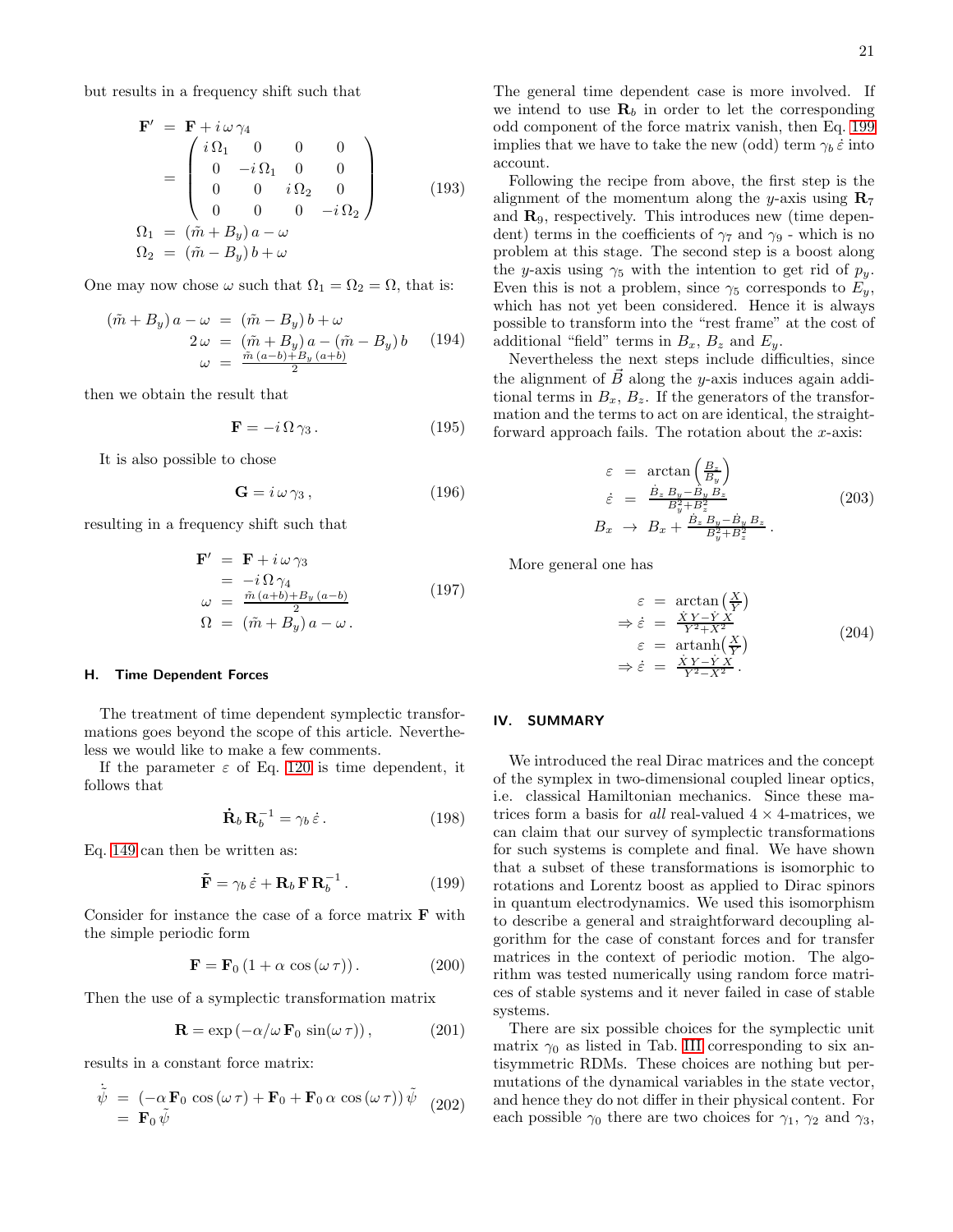which can be transformed into each other by the phase rotation. Hence the choice of the system of RDMs is unique as soon as the order of the canonical coordinates and momenta is fixed.

We clarified the structure of the transfer matrix in two-dimensional coupled linear optics which we believe is the first universally valid generalization of the Courant-Snyder theory.

# V. DISCUSSION AND OUTLOOK

Since the Dirac matrices are usually known in the context of relativistic quantum electrodynamics (QED), it is sort of inevitable to contemplate the relationship between QED and classical mechanics. It is known that the eigenvalues of stable systems lie on the unit circle in the complex plane<sup>[18](#page-24-10)</sup>, so that the treatment of eigenvectors which are essential to the theory - requires the introduction of imaginary numbers. David Hestenes gave a geometrical interpretation of the unit imaginary in quantum mechanics $27,28$  $27,28$ . In context of two-dimensional symplectic flow, the unit imaginary can be interpreted *statistically*, as the complex eigenvectors are able to replace an statistical ensemble of real-valued trajectories. This is to say, that the matrix  $\sigma = \psi \bar{\psi}$  with a real-valued "spinor"  $\psi$ has a vanishing determinant, i.e. zero emittance - unless we introduce some kind of averaging - either over a statistical ensemble or over time. The introduction of complex-valued eigenvectors circumvents this problem as well-known in the Courant-Snyder theory.

There is a theorem that all symplectic systems of the same dimension are isomorphic<sup>[18](#page-24-10)</sup>. If the reverse is also true then the existence of the EMEQ suggests that Minkowski space-time is "embedded" in a fourdimensional phase space and that special relativity can be "deduced" from classical symplectic motion. This deduction implies that the components of the relativistic momentum are not proper canonical variables in the classical sense, but instead energy and momentum appear to be second moments of the dynamical variables of a two-dimensional symplectic system. In fact, the invariance of mass is then formally and physically identical to the invariance of the phase space volume (emittance) in symplectic flow. This formal analogy seems to find its correspondence in the relation

$$
E = mc^2 = \hbar \,\omega \,. \tag{205}
$$

There are still many open questions as for instance: why are there six field components in electromagnetic theory instead of ten as we should expect from twodimensional symplectic motion? The answer could be related to the dimensionality of the system under consideration. The phase-space dimension  $n$  of a classical system and the number  $\nu$  of "valid" symplices are related by Eq. [23](#page-3-4) and can be resolved for n:

<span id="page-21-1"></span>
$$
n = \sqrt{2\nu + \frac{1}{4}} - \frac{1}{2}.
$$
 (206)

If we insert  $\nu = 6$ , then we find  $n = 3$ . Classically the phase space dimension should be an even number, since Hamilton mechanics is based on pairs  $(q_i, p_i)$ . But a generalization of Hamilton mechanics for odd phase space dimensions has already been presented by Nambu utilizing several distinct Hamilton functions<sup>[29](#page-24-21)</sup>. We believe that the description of odd-dimensional phase spaces can also be done if canonical pairs  $(q_i, p_i)$  are used - if the dimensionality of a systems is defined by the number of available force components, i.e. the number of symplices. Relativistic electromagnetic theory knows six symplices (and hence six symplectic transformations), two-dimensional coupled optics has ten, in App. [A](#page-21-0) we argue that complexification of the presented theory leads to a 15 valid symplices corresponding to a 5-dimensional phase space.

# ACKNOWLEDGMENTS

Mathematica<sup> $\circledR$ </sup> 5.2 has been used for some of the symbolic calculations. Addition software has been written in "C" and been compiled with the  $\text{GNU}^{\textcircled{\tiny Q}}$ -C++ compiler 3.4.6 on Scientific Linux.

#### <span id="page-21-0"></span>Appendix A: Complexification

If we consider complex spinors then it is quickly shown that the Hamilton equations are:

$$
\psi_i = \frac{q_i + ip_i}{\sqrt{2}} \n\dot{q}_i = \frac{i}{\sqrt{2}} \left( \frac{\partial H}{\partial \psi_i} - \frac{\partial H}{\partial \psi_i^*} \right) \n\dot{p}_i = -\frac{1}{\sqrt{2}} \left( \frac{\partial H}{\partial \psi_i} + \frac{\partial H}{\partial \psi_i^*} \right) \n\dot{i}\dot{\psi}_i = \frac{\partial H}{\partial \psi_i^*} \n\dot{i}\dot{\psi}_i^* = -\frac{\partial H}{\partial \psi_i}
$$
\n(A1)

Given the Hamiltonian function is expressed by

$$
H = \psi^{\dagger} A \psi = \sum_{i,j} \psi_i^* A_{ij} \psi_j, \qquad (A2)
$$

with the matrix  $A$  then one obtains:

$$
i \dot{\psi}_k = \frac{\partial H}{\partial \psi_k^*} = \sum_{i,j} \delta_{ik} A_{ij} \psi_j
$$
  
\n
$$
= \sum_j A_{kj} \psi_j
$$
  
\n
$$
i \dot{\psi}_k^* = -\frac{\partial H}{\partial \psi_k} = -\sum_{i,j} \psi_i^* A_{ij} \delta_{jk}
$$
  
\n
$$
= -\sum_i \psi_i^* A_{ik}
$$
  
\n(A3)

With implicit summation we write

$$
\begin{array}{rcl}\ni\dot{\psi} & = & \mathcal{A}\psi\\ i\,\dot{\psi}^{\dagger} & = & -\psi^{\dagger}\,\mathcal{A}\end{array} \tag{A4}
$$

If we take the adjunct of the second equation

$$
i\,\dot{\psi} = (\mathcal{A}^T)^{\star}\,\psi = \mathcal{A}^{\dagger}\,\psi\,,\tag{A5}
$$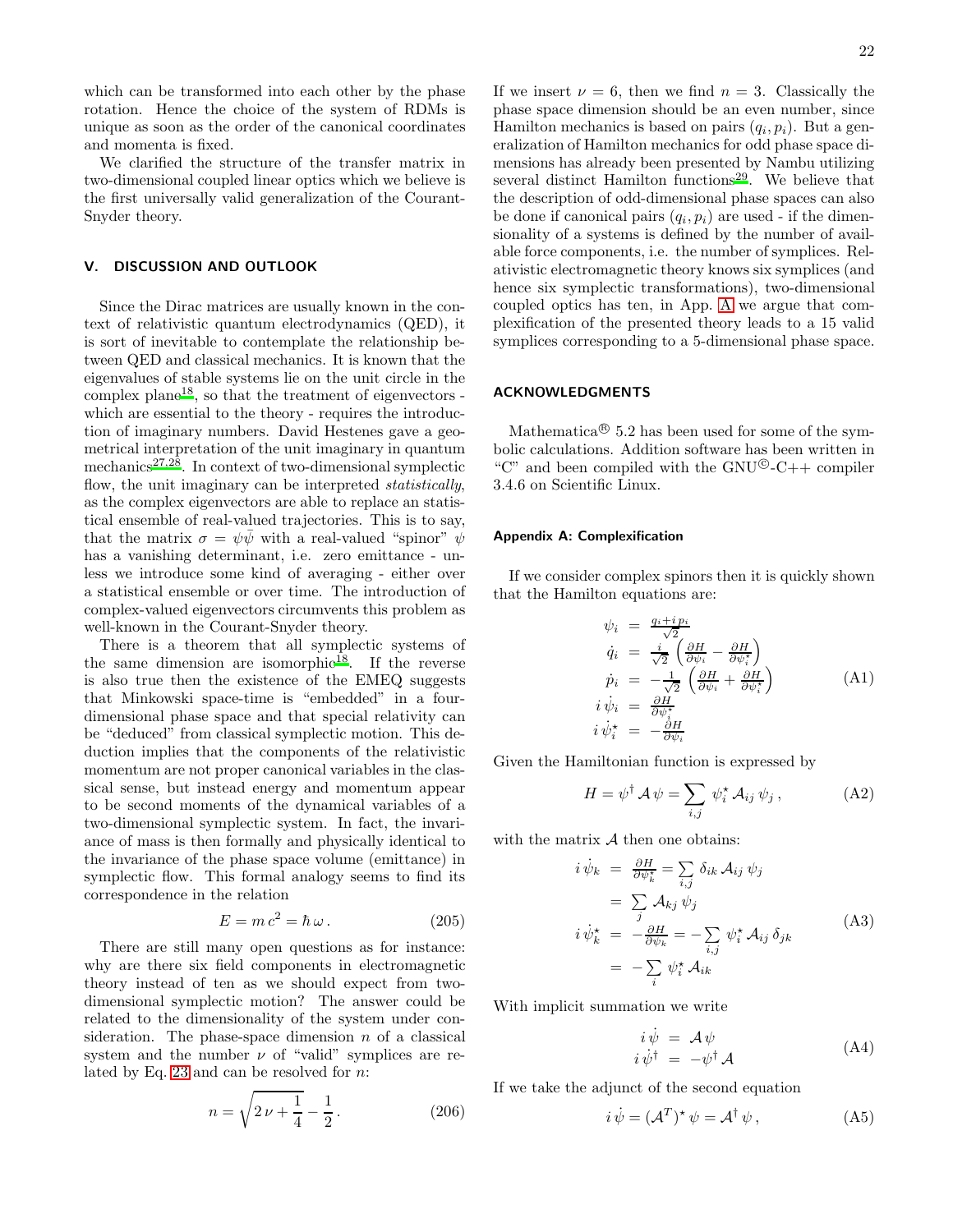it becomes obvious that the matrix  $A$  must be self-adjoint or *hermitian*. If we switch back to the  $(q_i, p_i)$  approach with  $\mathcal{A} = \mathbf{A} + i \mathbf{B}$ ,  $\mathbf{A} = \mathbf{A}^T$ ,  $\mathbf{B}^T = -\mathbf{B}$ 

$$
H = \psi^{\dagger} A \psi
$$
  
\n
$$
H = \frac{1}{2} (q - i p)^{T} (\mathbf{A} + i \mathbf{B}) (q + i p)
$$
  
\n
$$
H = \frac{1}{2} (q^{T} \mathbf{A} q + p^{T} \mathbf{A} p - 2 q^{T} \mathbf{B} p),
$$
\n(A6)

then we find additional restrictions compared to a "classical" system: The matrix A appears for both - coordinates and momenta. The complex notation of a 4-dimensional spinor is therefore not suitable for the general description of 4-dimensional classical harmonic oscillators.

The symmetric matrix A in the real-valued 2-dim. description has been replaced by an hermitian matrix in the complex notation. It can be shown that the generalization of a symplectic transformation matrix U then is

<span id="page-22-2"></span>
$$
\gamma_0 = \mathbf{U} \,\gamma_0 \,\mathbf{U}^\dagger \,. \tag{A7}
$$

There are 15 complex Dirac matrices with zero trace that obey Eq. [A7](#page-22-2) so that the phase space is - according to Eq. [206](#page-21-1) 5-dimensional.

#### <span id="page-22-1"></span>Appendix B: The  $\gamma$ -Matrices

To complete the list of the real  $\gamma$ -matrices used throughout this paper:

$$
\gamma_4 = \begin{pmatrix}\n-1 & 0 & 0 & 0 \\
0 & 1 & 0 & 0 \\
0 & 0 & 1 & 0 \\
0 & 0 & 0 & -1\n\end{pmatrix} \qquad \gamma_5 = \begin{pmatrix}\n0 & 0 & 1 & 0 \\
0 & 0 & 0 & -1 \\
1 & 0 & 0 & 0 \\
0 & -1 & 0 & 0 \\
0 & 0 & 1 & 0\n\end{pmatrix}
$$

$$
\gamma_6 = \begin{pmatrix}\n0 & 1 & 0 & 0 \\
1 & 0 & 0 & 0 \\
0 & 0 & 0 & 1 \\
0 & 0 & 1 & 0\n\end{pmatrix} \qquad \gamma_7 = \begin{pmatrix}\n0 & 0 & 0 & 1 \\
0 & 0 & -1 & 0 \\
0 & 1 & 0 & 0 \\
-1 & 0 & 0 & 0 \\
0 & 0 & 0 & -1 \\
0 & 0 & 0 & 0\n\end{pmatrix}
$$

$$
\gamma_8 = \begin{pmatrix}\n0 & 1 & 0 & 0 \\
-1 & 0 & 0 & 0 \\
0 & 0 & 0 & -1 \\
-1 & 0 & 0 & 0 \\
0 & 1 & 0 & 0\n\end{pmatrix} \qquad \gamma_9 = \begin{pmatrix}\n0 & 0 & -1 & 0 \\
0 & 0 & 0 & -1 \\
1 & 0 & 0 & 0 \\
0 & 1 & 0 & 0 \\
0 & 1 & 0 & 0\n\end{pmatrix}
$$

$$
\gamma_{12} = \begin{pmatrix}\n-1 & 0 & 0 & 0 \\
0 & -1 & 0 & 0 \\
0 & 0 & 1 & 0 \\
0 & 0 & 0 & 1\n\end{pmatrix} \qquad \gamma_{13} = \begin{pmatrix}\n0 & 0 & 0 & -1 \\
0 & 0 & 1 & 0 \\
0 & 1 & 0 & 0 \\
-1 & 0 & 0 & 0\n\end{pmatrix}
$$

$$
\gamma_{14} = \begin{pmatrix}\n0 & 0 & 0 & -1 \\
0 & 0 & -1 & 0 \\
0 & 1 & 0 & 0 \\
1 & 0 & 0 & 0\n\end{pmatrix} \qquad \gamma_{15} = 1
$$

|     |                |                | Basis $(\Phi, \vec{A})$ |         | Ē              |                |           |                |       | $\vec{B}$      | $V_0$          | $\vec{V}$      |                 |                 | PS             |
|-----|----------------|----------------|-------------------------|---------|----------------|----------------|-----------|----------------|-------|----------------|----------------|----------------|-----------------|-----------------|----------------|
|     |                |                | 4-vector                |         |                | Electric Field |           |                |       | Magnetic Field |                | Axial 4-vector |                 |                 | PS             |
| 1)  | $\mathbf{O}$   | 1              | $\overline{2}$          | 3       | $\overline{4}$ | 5              | 6         | $\overline{7}$ | 8     | 9              | 10             | 11             | 12              | 13              | 14             |
| 2)  | $\sigma$       | $\overline{4}$ | 5.                      | 6       | $-1$           | $^{-2}$        | $-3$      | $\overline{7}$ | 8     | 9              | 14             | 11             | 12              | 13              | $-10$          |
| 3)  | 14             | $\mathbf{1}$   | $\overline{2}$          | 3       | 11             | 12             | 13        | $\overline{7}$ | 8     | 9              | 10             | $-4$           | $-5$            | $-6$            | $-0$           |
| 4)  | 14             | 11             | 12                      | 13      | $-1$           | $^{-2}$        | $-3$      | $\overline{7}$ | 8     | 9              | $-0$           |                | $-4 - 5$        | $-6$            | $-10$          |
| 5)  | 10             | 11             | 12                      | 13      | $\overline{4}$ | 5              | 6         | $\overline{7}$ | 8     | 9              | $-0$           | $-1$           | $-2$            | $-3$            | 14             |
| 6)  | 10             | 4              | 5                       | 6       | $-11$          |                | $-12 -13$ | $\overline{7}$ | 8     | 9              | 14             |                | $-1$ $-2$       | $-3$            | $\mathbf{0}$   |
| 7)  | $\overline{7}$ | 3              | 6                       | 13      | $\overline{2}$ | 5              | 12        | 10             | 14    | $-0$           | 9              |                | $-1$ $-4$ $-11$ |                 | $\mathbf{8}$   |
| 8)  | $\overline{7}$ | $\overline{2}$ | 5                       | 12      | $-3$           | $-6$           | $-13$     |                | 10 14 | $-0$           | 8              |                | $-1$ $-4$ $-11$ |                 | $-9$           |
| 9)  | 8              | 3              | 6                       | 13      | $-1$           | $-4$           | $-11$     | 10             | 14    | $-0$           | 9              | $-2$           |                 | $-5 -12$        | $-7$           |
| 10) | 8              | $\mathbf{1}$   | $\overline{4}$          | 11      | 3              | 6              | 13        |                | 10 14 | $-0$           | $\overline{7}$ |                |                 | $-2$ $-5$ $-12$ | 9              |
| 11) | 9              | 1              | $\overline{4}$          | 11      | $^{-2}$        | $-5$           | $-12$     |                | 10 14 | $-0$           | $\overline{7}$ |                |                 | $-3 -6 -13$     | $-8$           |
| 12) | 9              | $\overline{2}$ | 5                       | $12 \,$ | 1              | $\overline{4}$ | 11        | 10             | 14    | $-0$           | 8              |                | $-3 -6$         | $-13$           | $\overline{7}$ |

<span id="page-22-0"></span>TABLE III. List of the indices of equivalent canonical basis sets of  $\gamma$ -matrices and the corresponding re-interpretations of the matrices relative to the choice of the basis. Negative indices indicate the negative matrix with the index taken as absolute value.  $(V_0, V)$  are the elements corresponding to the so–called "axial vector", "PS" is the pseudo-scalar.

#### Appendix C: Arbitrary Hamiltonians

The concept presented above is far more general, as any *arbitrary* Hamiltonian  $H(\Psi)$  may be written as a Taylor serie up to second order:

<span id="page-22-3"></span>
$$
H(\Psi) = H_0 + \sum_k \varepsilon_k \Psi_k + \frac{1}{2} \sum_{i,k} \Psi_i A_{ik} \Psi_k + \dots
$$
 (C1)

From Eq. [C1](#page-22-3) and Eq. [14](#page-2-3) one finds the following EQOM:

<span id="page-22-5"></span>
$$
\dot{\Psi} = \gamma_0 \,\varepsilon + \gamma_0 \,\mathbf{A} \,\Psi. \tag{C2}
$$

Leach formulated a time canonical transformation to transform a time-dependent Hamiltonian of the form given by EQ. [C1](#page-22-3) to a different (simpler) form, which we will summarize in the following. Given a symplectic time-dependent transformation matrix R, one writes for the spinor  $\psi$  in the transformed system:

<span id="page-22-4"></span>
$$
\psi = \mathbf{R} \Psi + \psi_0 \,. \tag{C3}
$$

The new Hamiltonian  $\tilde{H}$  should have the form

$$
\tilde{H} = \tilde{H}_0 + \tilde{\varepsilon}\,\psi + \frac{1}{2}\,\psi^T\,\tilde{\mathbf{A}}\,\psi\,. \tag{C4}
$$

and the new EQOM are

<span id="page-22-6"></span>
$$
\dot{\psi} = \gamma_0 \,\tilde{\varepsilon} + \gamma_0 \tilde{\mathbf{A}} \,\psi \,, \tag{C5}
$$

or - using EQ. [C3](#page-22-4) and EQ. [C2:](#page-22-5)

<span id="page-22-7"></span>
$$
\dot{\psi} = \dot{\mathbf{R}} \Psi + \mathbf{R} \dot{\Psi} + \dot{\psi}_0 = \dot{\mathbf{R}} \Psi + \mathbf{R} (\gamma_0 \varepsilon + \gamma_0 \mathbf{A} \Psi) + \dot{\psi}_0.
$$
\n(C6)

Combining EQ. [C5](#page-22-6) and EQ. [C6](#page-22-7) yields:

$$
\dot{\psi}_0 = \gamma_0 \tilde{\mathbf{A}} \psi_0 - \mathbf{R} \gamma_0 \varepsilon + \gamma_0 \tilde{\varepsilon} \n\dot{\mathbf{R}} = \gamma_0 \tilde{\mathbf{A}} \mathbf{R} - \mathbf{R} \gamma_0 \mathbf{A},
$$
\n(C7)

where the "coordinate-free and coordinate-dependent parts have been separated"<sup>[25](#page-24-17)</sup>.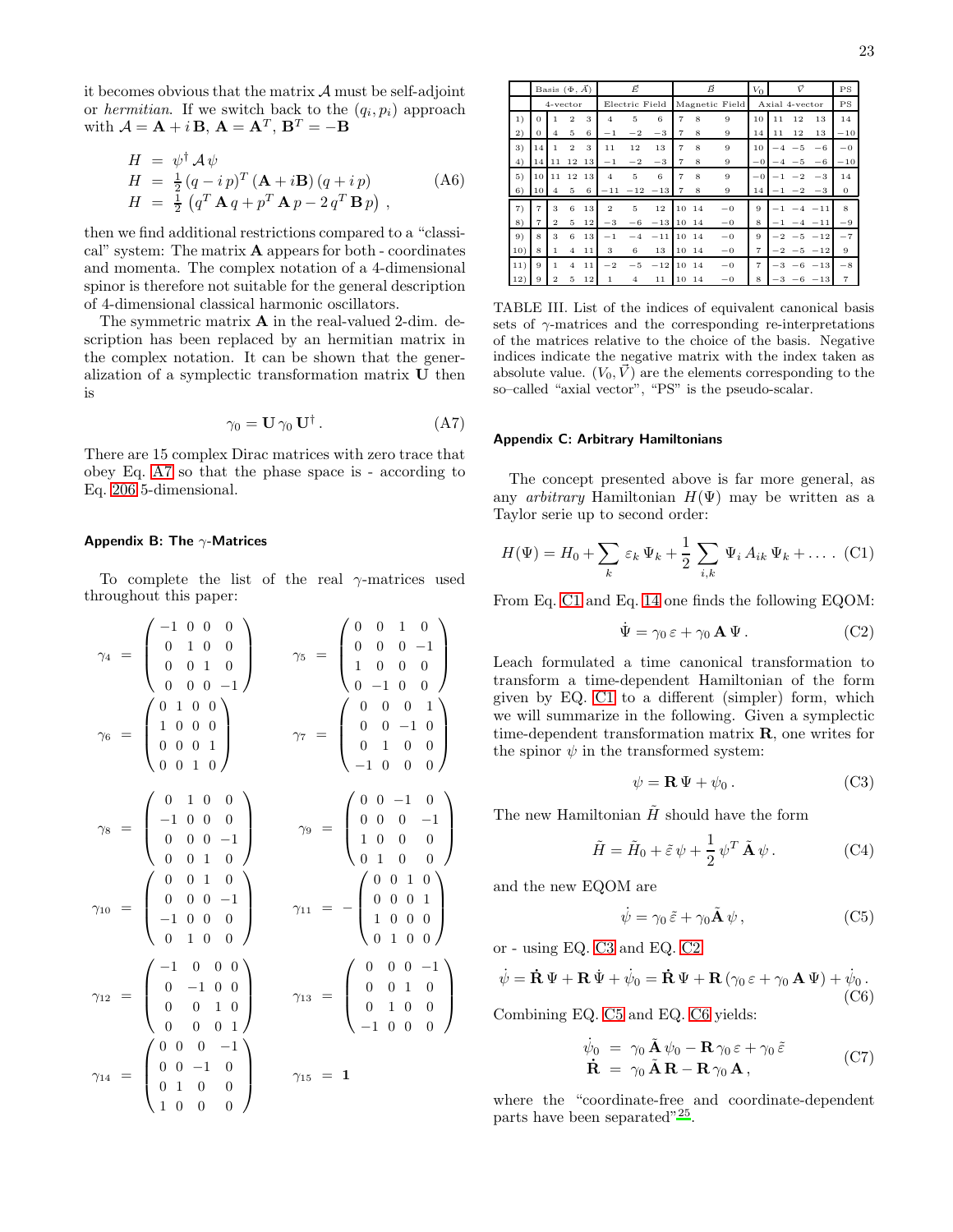We are especially interested in a transformation which keeps the forces  $\gamma_0 \mathbf{A} = \gamma_0 \mathbf{A}$  but sets  $\tilde{\varepsilon} = 0$  in the new system. One obtains with  $\mathbf{F} = \gamma_0 \mathbf{A}$ :

$$
\begin{aligned}\n\dot{\psi} &= \mathbf{F} \psi \\
\dot{\psi}_0 &= \mathbf{F} \psi_0 - \mathbf{R} \gamma_0 \varepsilon \\
\dot{\mathbf{R}} &= \mathbf{F} \mathbf{R} - \mathbf{R} \mathbf{F},\n\end{aligned} \tag{C8}
$$

If one considers the (rather trivial) situation that  $\varepsilon = 0$ , then the conclusion is that any spinor  $\psi$  can formally be replaced by  $\psi_0 + \mathbf{R} \psi$  - or more generally: Given a set of vectors  $\psi_k$  where each vector  $\psi_k$  fulfills the EQOM

$$
\dot{\psi}_k = \mathbf{F} \, \psi_k \tag{C9}
$$

then one finds that a superposition of the form

$$
\psi = \sum_{k} \mathbf{R}_{k} \,\psi_{k} \tag{C10}
$$

where the symplectic matrices  $\mathbf{R}_k$  obey the EQOM

$$
\dot{\mathbf{R}}_k = \mathbf{F} \, \mathbf{R}_k - \mathbf{R}_k \, \mathbf{F} \,, \tag{C11}
$$

also fulfills the EQOM:

$$
\begin{aligned}\n\dot{\psi} &= \sum_{k} \mathbf{R}_{k} \dot{\psi}_{k} + \sum_{k} \dot{\mathbf{R}}_{k} \psi_{k} \\
&= \sum_{k} \mathbf{R}_{k} \mathbf{F} \psi_{k} + \sum_{k} (\mathbf{F} \mathbf{R}_{k} - \mathbf{R}_{k} \mathbf{F}) \psi_{k} \\
&= \mathbf{F} \sum_{k} \mathbf{R}_{k} \psi_{k} \\
&= \mathbf{F} \psi\n\end{aligned}
$$
\n(C12)

# Appendix D: Multiplication Tables of the RDMs

Tab. [IV](#page-23-0) lists the commutators and Tab. [V](#page-23-2) the anticommutators of all RDMs. The sum of both is the multiplication table of the group.

#### <span id="page-23-1"></span>Appendix E: Second Moments and Expectation Values

In order to obtain the direct relation between the second moments  $\sigma_{ij}$  according to Eq. [73](#page-7-6) and the expectation values  $f_k$ , we established two new vectors. The first is a vector of second moments:

$$
\vec{\sigma} = (\sigma_{11}, \sigma_{22}, \sigma_{33}, \sigma_{44}, \sigma_{12}, \sigma_{34}, \sigma_{13}, \sigma_{24}, \sigma_{23}, \sigma_{14})^T, \tag{E1}
$$

and the second is the vector  $\vec{f}$  of the form

$$
\vec{x} = (\tilde{f}_0, \tilde{f}_1, \tilde{f}_6, \tilde{f}_8, \tilde{f}_3, \tilde{f}_4, \tilde{f}_2, \tilde{f}_7, \tilde{f}_5, \tilde{f}_9)^T.
$$
 (E2)

Ordered in this form, the equation

$$
\vec{\sigma} = \mathbf{T}\,\vec{x} \tag{E3}
$$

|                | $\sigma$       | $\mathbf 1$    | $\overline{2}$ | 3              | $\overline{4}$ | 5              | 6              | $\overline{7}$ | 8              | 9              | 10   | $1\,1$         | 12    | 13             | 14             | $15\,$ |
|----------------|----------------|----------------|----------------|----------------|----------------|----------------|----------------|----------------|----------------|----------------|------|----------------|-------|----------------|----------------|--------|
| $\theta$       |                | $\overline{4}$ | 5              | 6              | $-1$           | $-2$           | $-3$           |                |                |                | 14   |                |       |                | $-10$          |        |
| $\mathbf{1}$   | $-4$           |                | 9              | $-8$           | $-0$           |                |                |                | $-3$           | $\overline{2}$ |      | $-14$          |       |                | $-11$          |        |
| $\overline{2}$ | $-5$           | $-9$           |                | $\overline{7}$ |                | $-0$           |                | 3              |                | $-1$           |      |                | $-14$ |                | $-12$          |        |
| 3              | $-6$           | 8              | $-7$           |                |                |                | $-0$           | $-2$           | $\mathbf{1}$   |                |      |                |       | $-14$          | $-13$          |        |
| $\overline{4}$ | $\mathbf{1}$   | $\overline{0}$ |                |                |                | 9              | $-8$           |                | $-6$           | 5              | 11   | 10             |       |                |                |        |
| 5              | $\overline{2}$ |                | $\overline{0}$ |                | $-9$           |                | $\overline{7}$ | 6              |                | $-4$           | 12   |                | 10    |                |                |        |
| 6              | 3              |                |                | $\theta$       | 8              | $-7$           |                | $-5$           | $\overline{4}$ |                | 13   |                |       | 10             |                |        |
| $\overline{7}$ |                |                | $-3$           | $\overline{2}$ |                | $-6$           | 5              |                | $-9$           | 8              |      |                | $-13$ | 12             |                |        |
| 8              |                | 3              |                | $-1$           | 6              |                | $-4$           | 9              |                | $-7$           |      | 13             |       | $-11$          |                |        |
| 9              |                | $-2$           | $\mathbf{1}$   |                | $-5$           | $\overline{4}$ |                | $-8$           | $\overline{7}$ |                |      | $-12$          | 11    |                |                |        |
| 10             | $-14$          |                |                |                | $-11$          | $-12$          | $-13$          |                |                |                |      | $\overline{4}$ | 5     | 6              | $\overline{0}$ |        |
| 11             |                | 14             |                |                | $-10$          |                |                |                | $-13$          | 12             | $-4$ |                | 9     | $-8$           | $\mathbf{1}$   |        |
| 12             |                |                | 14             |                |                | $-10$          |                | 13             |                | $-11$          | $-5$ | $-9$           |       | $\overline{7}$ | $\overline{2}$ |        |
| 13             |                |                |                | 14             |                |                | $-10$          | $-12$          | 11             |                | $-6$ | 8              | $-7$  |                | 3              |        |
| 14             | 10             | 11             | 12             | 13             |                |                |                |                |                |                | $-0$ | $-1$           | $-2$  | $-3$           |                |        |
| 15             |                |                |                |                |                |                |                |                |                |                |      |                |       |                |                |        |

<span id="page-23-0"></span>TABLE IV. Commutator table of the group of  $\gamma$ -matrices:  $\gamma_c = \frac{\gamma_a \gamma_b - \gamma_b \gamma_a}{2}$  where a is the index of the row, b the index of the column and  $c$  the table entry. The only matrix commuting with all other matrices, is the unit matrix  $\gamma_{15} = 1$ 

|                | $\overline{0}$ | $\mathbf{1}$   | $\overline{2}$ | 3     | $\overline{4}$ | 5      | 6            | $\overline{7}$ | 8     | 9     | 10             | 11     | 12           | 13             | 14             | $1\,5$         |
|----------------|----------------|----------------|----------------|-------|----------------|--------|--------------|----------------|-------|-------|----------------|--------|--------------|----------------|----------------|----------------|
| $\overline{0}$ | $-15$          |                |                |       |                |        |              | 11             | 12    | 13    |                | $-7$   | $-8$         | $-9$           |                | $\theta$       |
| $\mathbf{1}$   |                | 15             |                |       |                | $-13$  | 12           | 10             |       |       | $\overline{7}$ |        | 6            | $-5$           |                | $\mathbf{1}$   |
| $\overline{2}$ |                |                | 15             |       | 13             |        | $-11$        |                | 10    |       | 8              | $-6$   |              | $\overline{4}$ |                | $\overline{2}$ |
| 3              |                |                |                | 15    | $-12$          | $1\,1$ |              |                |       | 10    | 9              | 5      | $-4$         |                |                | 3              |
| $\overline{4}$ |                |                | 13             | $-12$ | 15             |        |              | 14             |       |       |                |        | $-3$         | $\overline{2}$ | $\overline{7}$ | $\overline{4}$ |
| 5              |                | $-13$          |                | 11    |                | 15     |              |                | 14    |       |                | 3      |              | $-1$           | 8              | 5              |
| 6              |                | 12             | $-11$          |       |                |        | 15           |                |       | 14    |                | $-2$   | $\mathbf{1}$ |                | 9              | 6              |
| $\overline{7}$ | 11             | 10             |                |       | 14             |        |              | $-15$          |       |       | $-1$           | $-0$   |              |                | $-4$           | $\overline{7}$ |
| 8              | 12             |                | 10             |       |                | 14     |              |                | $-15$ |       | $-2$           |        | $-0$         |                | $-5$           | 8              |
| 9              | 13             |                |                | 10    |                |        | 14           |                |       | $-15$ | $-3$           |        |              | $-0$           | $-6$           | 9              |
| 10             |                | $\overline{7}$ | 8              | 9     |                |        |              | $-1$           | $-2$  | $-3$  | $-15$          |        |              |                |                | 10             |
| 11             | $-7$           |                | $-6$           | 5     |                | 3      | $-2$         | $-0$           |       |       |                | 15     |              |                |                | 11             |
| 12             | $-8$           | 6              |                | $-4$  | $-3$           |        | $\mathbf{1}$ |                | $-0$  |       |                |        | $15\,$       |                |                | 12             |
| 13             | $-9$           | $-5$           | $\overline{4}$ |       | $\overline{2}$ | $-1$   |              |                |       | $-0$  |                |        |              | 15             |                | 13             |
| 14             |                |                |                |       | $\overline{7}$ | 8      | 9            | $-4$           | $-5$  | $-6$  |                |        |              |                | $-15$          | 14             |
| 15             | $\overline{0}$ | $\mathbf 1$    | $\overline{2}$ | 3     | $\overline{4}$ | 5      | 6            | $\overline{7}$ | 8     | 9     | 10             | $1\,1$ | 12           | 13             | 14             | $15\,$         |

<span id="page-23-2"></span>TABLE V. Anticommutator-table of the group of  $\gamma$ -matrices:  $\gamma_c = \frac{\gamma_a \gamma_b + \gamma_b \gamma_a}{2}$  where a is the index of the row, b the index of the column and  $c$  the table entry.

holds for a block-diagonal matrix T:

$$
\mathbf{T} = \frac{1}{2} \begin{pmatrix} 1 & -1 & 1 & 1 \\ 1 & 1 & -1 & 1 \\ 1 & 1 & 1 & -1 \\ 1 & -1 & -1 & -1 \\ & & & 1 & 1 \\ & & & & 1 & 1 \\ & & & & & 1 & 1 \\ & & & & & & 1 & 1 \\ & & & & & & & -1 & 1 \\ & & & & & & & -1 & 1 \end{pmatrix}
$$
 (E4)

Note that the ordering is chosen such that the first six (last four) elements of  $\vec{x}$  correspond to expectation values of even (odd) RDMs. The inverse  $T^{-1}$  has the same block-structure.